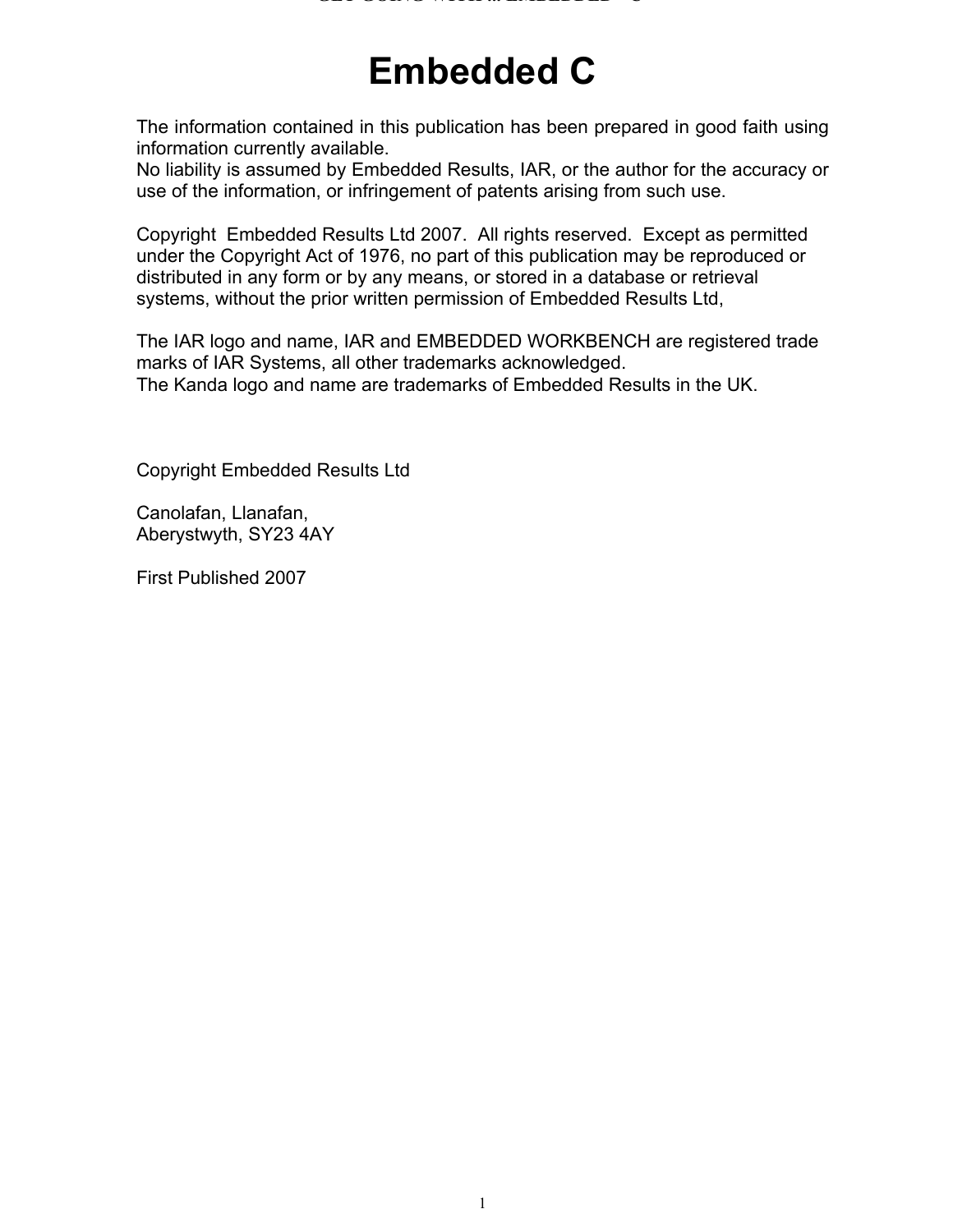# TABLE OF CONTENTS

| <b>GENERAL RULES</b>                | 11 |
|-------------------------------------|----|
| <b>PROGRAM CONTROL STATEMENTS</b>   | 22 |
| <b>ARRAYS AND POINTERS</b>          | 29 |
| <b>STRUCTURES</b>                   | 32 |
| <b>WHAT IS A STRUCTURE?</b>         | 32 |
| <b>BITFIELDS</b>                    | 34 |
| <b>EXAMPLE 1 - TIMER ACCESS</b>     | 51 |
| <b>EXAMPLE 2 - INTERRUPTS</b>       | 54 |
| <b>EXAMPLE 3 - HARDWARE PWM</b>     | 57 |
| <b>EXAMPLE 4 - LOOK-UP TABLES</b>   | 59 |
| <b>HARDWARE PROGRAMMING</b>         | 65 |
| <b>SOFTWARE CONFIGURATION</b>       | 68 |
| <b>FUNCTION EXTENSIONS</b>          | 68 |
| <b>EFFICIENT CODING</b>             | 70 |
| <b>IN CONCLUSION</b>                | 70 |
| <b>GLOSSARY OF TERMS</b>            | 71 |
| <b>OVERVIEW OF TARGET MCUs USED</b> | 74 |
| <b>USEFUL ADDRESSES</b>             | 78 |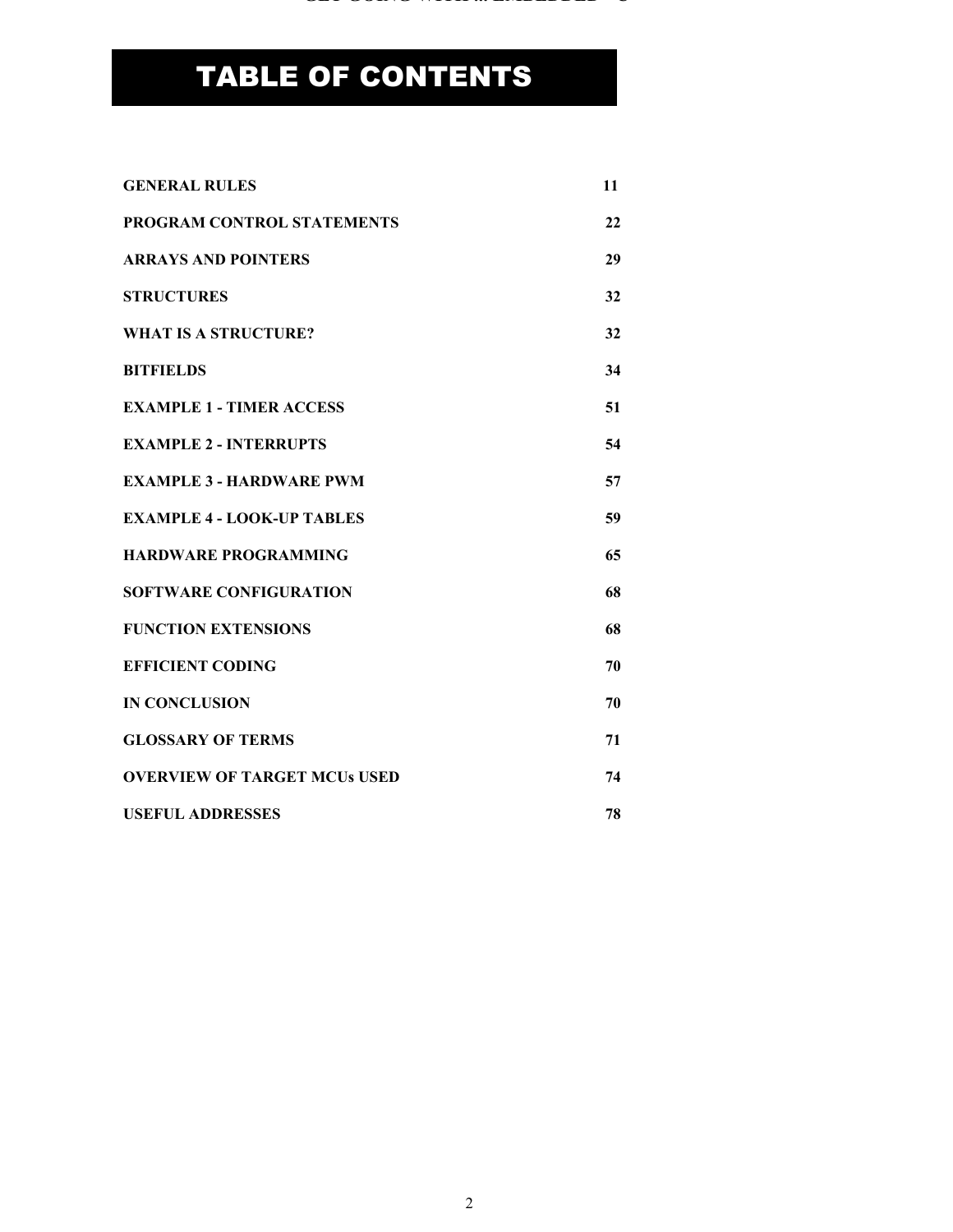## 1 INTRODUCTION

his book is about applying the language C, originally developed for computer systems This book is about applying the language C, originally developed for computer systems work, specifically to the field of Embedded Control, by using it to program micro controllers (MCUs).

C is a language that has rapidly evolved from its origins in the 1970's to become the `defacto` standard for systems programming. It was developed by Dennis Ritchie at Bell Labs., from an earlier language `BCPL', which itself came from B (Cambridge University). The book *The C Programming Language,* by Kernighan and Ritchie, is still the most useful book available for C programmers, and every one attempting C should have a copy of it. This has recently been updated to cover the ANSI standard.

A new standard has been defined (ANSI) to which most C compilers adhere. For systems programming the language has recently been further extended to encompass Object Orientated Programming (OOP) and this version is now known as C++ with its own emerging ANSI standard.

 $C++$  is now the standard language for most computer systems work and is available in a variety of forms such as TURBO  $C++$ , VISUAL  $C++$  for Windows and many more.  $C++$ tools are now also appearing for 32-bit MCUs.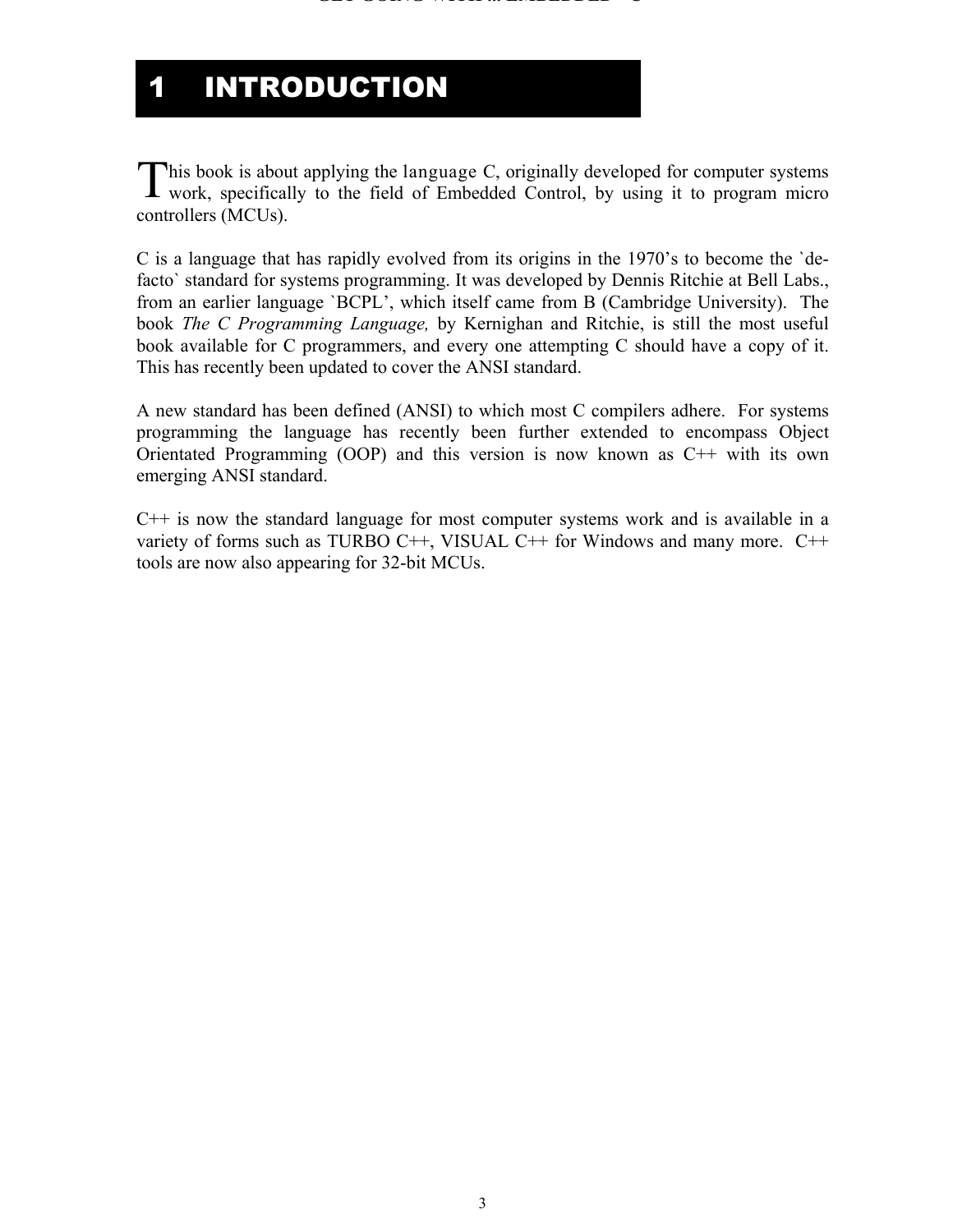#### **WHY USE `C'?**

he original language was developed to write most of the UNIX operating system for The original language was developed to write most of the UNIX operating system for mainframe computers. As such, it had to be capable of low level functions and produce compact and efficient code from the compilation process. These are exactly the characteristics needed for micro controllers, that control at a low level and do not have much memory as a general rule (*although this to is rapidly changing*!)

The Object Orientated Programming extensions of C++ are not usually needed for embedded control work. (Although a  $C/C++$  tool chain is now available to support the new NEC V850 32-bit RISC MCU). Consequently, two ANSI standards have emerged, C and C++, for different applications. You need to be able to program in C before learning C++.

Embedded 'C' is becoming *'flavour of the month*' with engineers. The reasons behind this sudden interest in 'C' for embedded control work are discussed below:-

- **POWER** The advent of the latest super 8-bit MCUs such as the Arizona Microchip PIC, Atmel AVR, Hitachi H8, and many more, plus the appearance of 32-bit MCUs to replace Single Board Computers (SBC) in high end embedded applications, places huge power in the hands of the engineer. C is a very powerful, flexible and simple structured language, but this power comes at a price. The programmer is made responsible for a variety of aspects, which other language compilers would check. This allows you great flexibility in the design of the program, which means that you need to be more organised in your approach and application of the C rules. To program this power requires an efficient language. Assembly language is too unwieldy for this work. C is just right.
- **PORTABLE** The C language is unusual in that it has no input/output or file access instructions, but can be extended by a set of standard libraries which contain the necessary functions. This makes the programs very portable, since C compilers for different hardware platforms, all have the same standard library functions, but the code for each will be unique to that platform. C Libraries for micro controllers have further extensions to access the special (INTRINSIC) functions of the device. If you wish to change the target processor, you recompile the program on a C compiler for the new device. This generates the new code for that device, making programs very portable, in theory at least. This is largely true for systems work, which have a very similar set of peripheral devices, even then the differing graphics handling makes for awkward conversion. For micro controllers it is unlikely to be that simple because each device will have its own unique set of intrinsic functions and different port connections! Even so. it should just be a matter of rearranging those sections of code to suit, and not a major rewrite. We will see how this works later because some of the example programs are tried on two 8-bit platforms, a CISC Von Neumann architecture MCU (Intel 8051 compatible) and a RISC Harvard MCU (Atmel AVR).
- **EFFICIENCY** C is a medium level language, somewhere between the comprehensive instructions of high level languages (BASIC, FORTRAN etc.,) and the low level instructions required by the microprocessor. This is ideal for micro controllers, allowing fast, simple building of program structures, with the low level access needed for the special functions. You can concentrate on the structure of the program and leave the coding of the structures to the compiler. If your application requires 'number crunching' then 'C' will certainly be a lot easier to use than assembly language. Even 8 bit MCU platforms are now becoming so powerful, and capable of fast multi-byte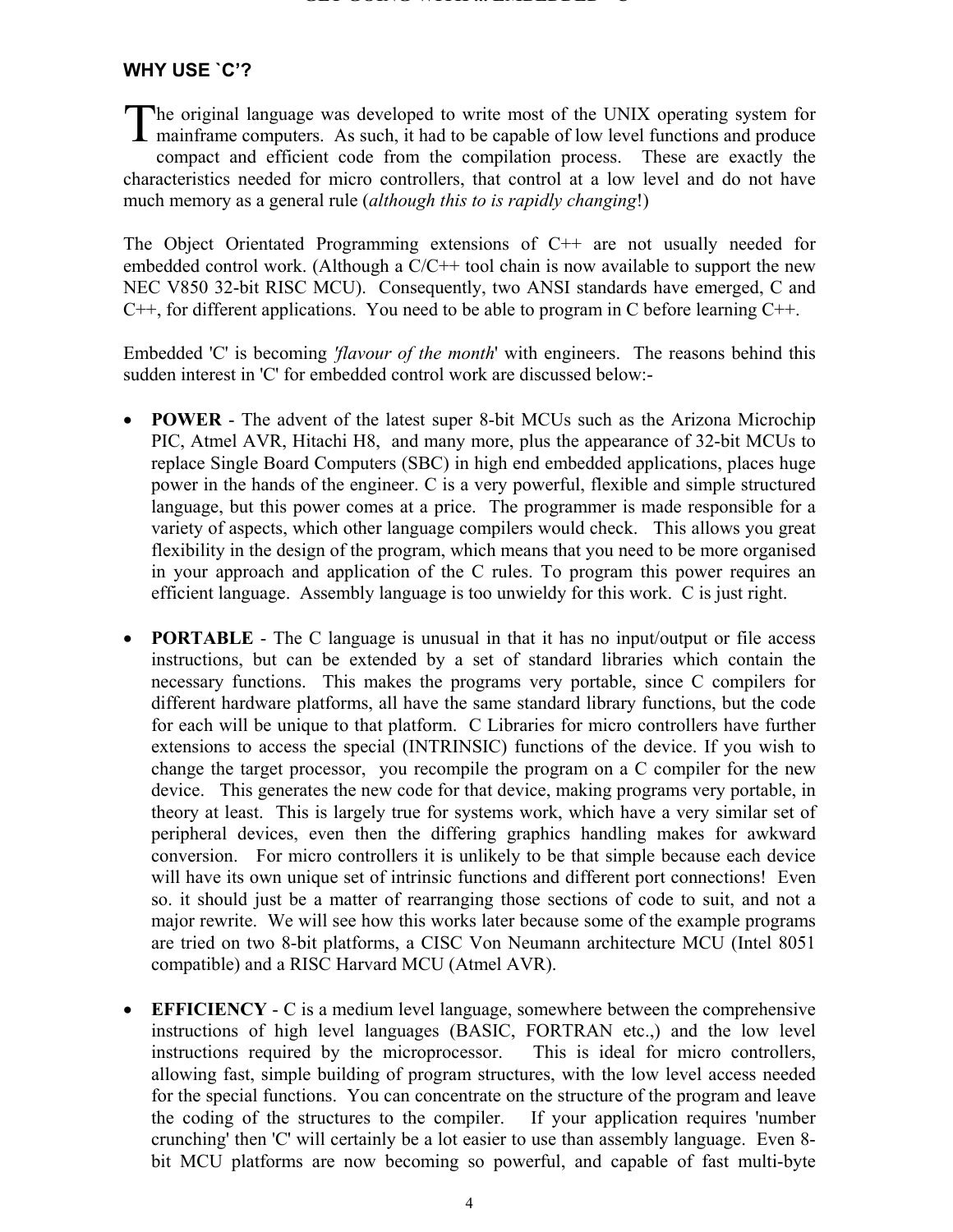processing, that assembly language is becoming unwieldy. This is certainly true of the bigger 16 and 32-bit MCUs appearing on the market, where you need all the help you can get. Once the source code is produced, the compiler works on it, linking modules together, and then optimising the code. The end product is thus efficient object code.

- **SOFTWARE MAINTENANCE** is much easier to perform, with helpful comments and reasonably obvious structures appearing in the C program. A decent C compiler will also format the code for you making the control structures easy to see. The C compiler also provides (mostly) useful error checking which is missing from assemblers. It will inform you if you try to do something illegal in your program, and warn you of any suspect areas of code, not just warn of bad syntax like assemblers. Any decent C development system, and IAR`C' is arguably the best, will also provide comprehensive project management facilities, enabling you to build a modular structure in your program development and build up libraries of routines.
- **MODULAR** 'C' is designed to be built up from self-contained modules and then linked to form the complete system firmware. This is ideal for large projects, where several engineers can work on separate parts of the project firmware, test the modules and then link them all together for final testing.

\*\*\*\* At first glance, a C program looks a little strange, with the accent on terminal input and output. Any C book you pick up will concentrate on examples of input from the keyboard and output to the screen. This shows the upbringing of the language, it was after all created for systems work, where the major input and output device was a teletype terminal (TTY). Because of this, normal C books make little sense for MCUs, even though the language is the same. There was little point in writing yet another C book! Hence this book concentrates on the language applied to embedded control applications, with full language information, program structure and planning, and hardware and firmware examples. It takes a structured approach, using Design Structure Diagrams (DSDs) to illustrate program flow. (NOT the dreaded flowchart!)

The book is written assuming a prior knowledge of assembly language programming and of micro electronic systems in general. No attempt has been made to include basic systems work. I assume that you know all about logic operations, binary, hexadecimal, and interfacing techniques. If you need help on this I suggest you read the companion book to this called "*GET GOING WITH ... AVR MICROCONTROLLERS*". This not only introduces micro electronic system theory, it also describes the new RISC AVR micro controllers from Atmel which are used in some of the examples in this book. The instruction sets for these were designed with C in mind and produce very efficient code compilation!

 The Arizona Microchip PIC range is, at present, a very popular 8-bit MCU for new designs. This is supported by IAR`C' (from late 1998), although with only 32 or so instructions to choose from, the code conversion is unlikely to be so compact as the AVR. (But I may be wrong, only time will tell!) The 8051 MCU is still around in huge numbers, multi-sourced and in current use. The change of platforms is a large step for a company, but here all you need to do is change software!

The book is targeted at Engineers and Students wishing to apply their expertise to embedded control applications. The micro controllers used in some examples are common ones available from a variety of manufacturers. Examples are also included using the latest RISC MCUs as well. You will need to modify the code to use the special functions needed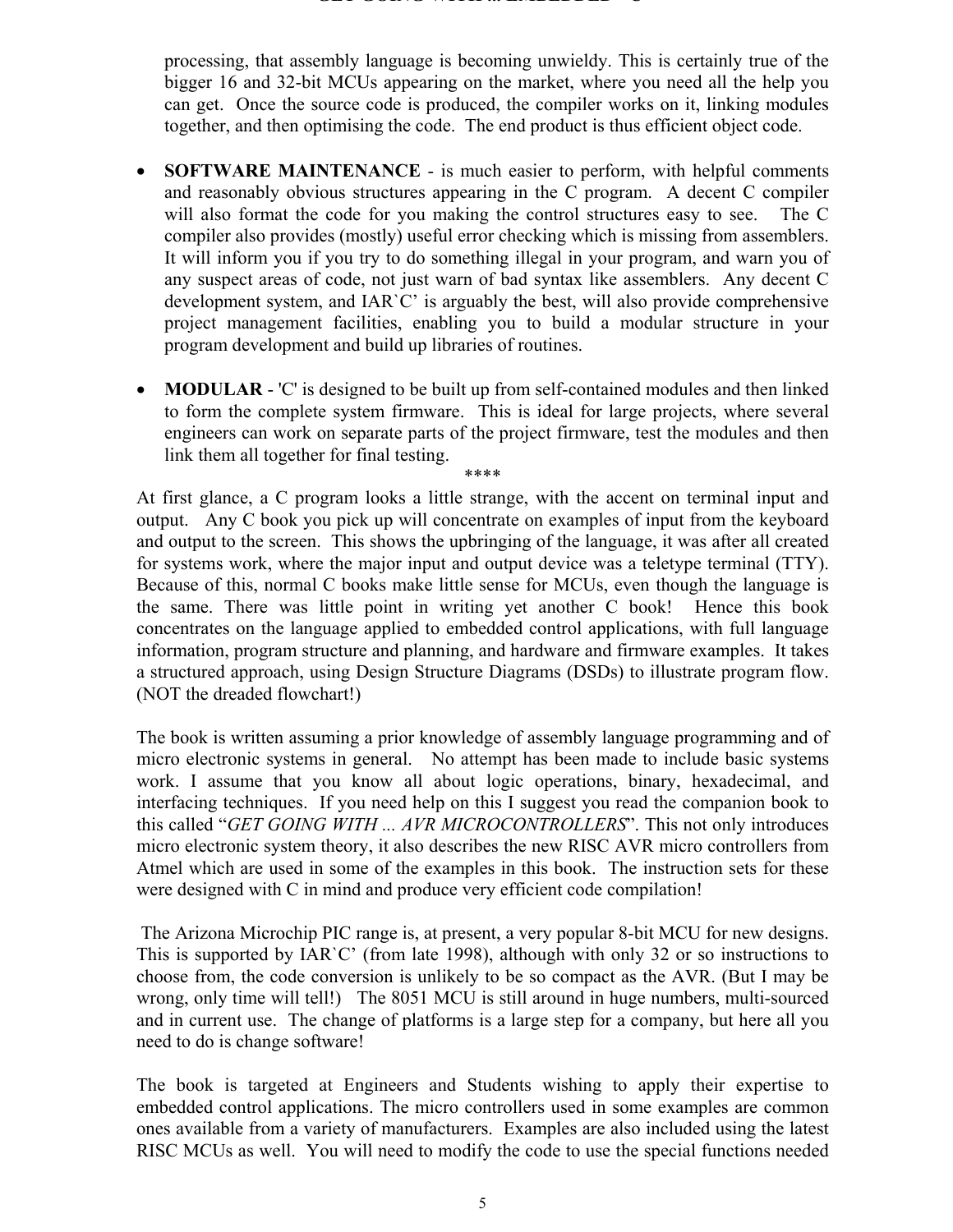for your target MCU, if it is different. Examples of the kind of modifications required will be found in the last chapters, where we actually do it!

The IAR C employed in this book caters for a wide range of 8/16/32 bit microprocessors, and will come with the correct libraries for your chosen target when you install the software. (Assuming you ordered the correct version!)

 The demo CD includes a wide variety of targets, so you may choose your favourite MCU. If you want to follow the examples exactly as in the book, you should install the Atmel manufacturer and the 8051 and/or AVR types. The Atmel 8051 derivatives are compatible with the Intel MCS-51 $<sup>TM</sup>$  devices and their clones but are In circuit Serial Programmable</sup> (ISP) which is very handy. The AVR devices are also ISP, having FLASH ROM, and are new RISC devices which are pin compatible (*except for the opposite polarity reset*) with the 8051 series but have a totally different instruction set! The AVR is very quick and easy to use and designed for 'C'. Consequently the AVR forms the target for many examples in this book.

#### **AN OVERVIEW OF `C'**

is a very small language having very few keywords. This makes it very easy to learn (at first sight!). The format is very free, allowing the programmer great flexibility. It expects a BLOCK TYPE structure consisting of the main program (always called **main**) calling up a series of functions. The diagram below shows a typical program structure with DSDs and skeletal C language statements. C

If you are new to Design Structure Diagrams (DSDs) then be patient, all will be explained.

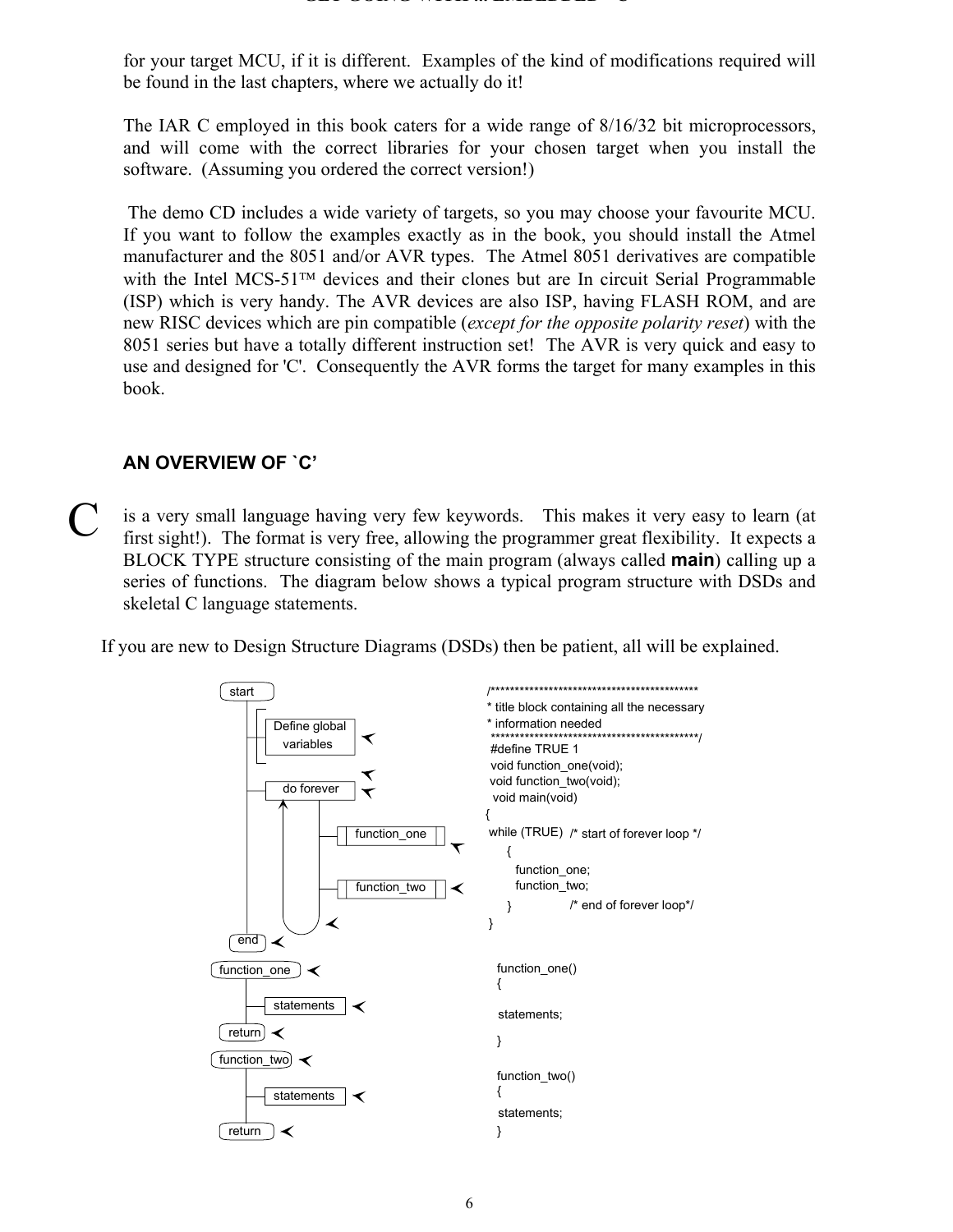In the source code, the title line shows how comments can be inserted in the program, either as title blocks, or as single line comments. Comments must start with a forward slash / and asterisk \* and close with them in reverse order.

e.g. **/\* comments \*/.** The comments can extend to many lines, you do not need to comment out every line, as you do with assemblers.

The global definition in this case is to define a symbol called  $TRUE = 1$  for the WHILE loop test, which repeats forever, since it can never be false (0)! This is followed by the FUNCTION PROTOTYPES, which tell C the nature of the functions being called by the main program. (The type of variables being used and how much space to set aside for them.) In this case both functions take no parameters, and return no values and are hence declared as **void** type, requiring no memory space to be reserved.

The main program has its own DSD and code, with each function having its own DSD and code segment. Note that each segment of code, including **main** is surrounded by braces, **{** starts the code segment, **}** ends the code segment. The empty brackets **()** after each of the function names means that that code segment returns no value. ALL C functions must return a value, even if it is empty (void), as in this case.

Each C statement must terminate with a semi-colon **;**. This tells C when you have finished that statement  $($ ; = do it!). This is probably the most confusing area, what constitutes a statement? All will become clear as we progress.

Any variables defined in the functions (within the braces) will be assumed LOCAL to that function. That is, the variable name will only be known inside that function. This is essential because you will need to make code modules and fit them together later. It would be very difficult to ensure that you did not use the same variable name more than once over a large project.

ALL global variables must be defined at the start (outside the braces), and will be known to the main program and all the functions.

A good C compiler will format the source code to make it look like the DSD, with indents to show the loops and various coloured text for different types of words. e.g. Comments in one colour, keywords in another and different variable types in others. This makes a program very much easier to read, and hence debug. Good program documentation and easy program maintenance must be top of the list for any good software/firmware project design - IAR `C' provides all of this and more.

#### **THE MAJOR DIFFERENCES BETWEEN TRADITIONAL `C' (K&R) AND ANSI `C'**

or those of you who may have looked at C before, you might be interested in the For those of you who may have looked at C before, you might be interested in the improvements that have been made since the original C. The list below shows the major changes :-

- **entry** keyword is removed, allowing entry to be a user-defined symbol.
- **const** is added, an attribute indicating that a declared object is unmodifiable and hence may be compiled into a ROM segment.
- **volatile** keyword is added, an attribute indicating that the object may be modified by hardware and hence any access should not be removed by optimisation.
- **signed** keyword is added, an attribute indicating that an integer type is signed.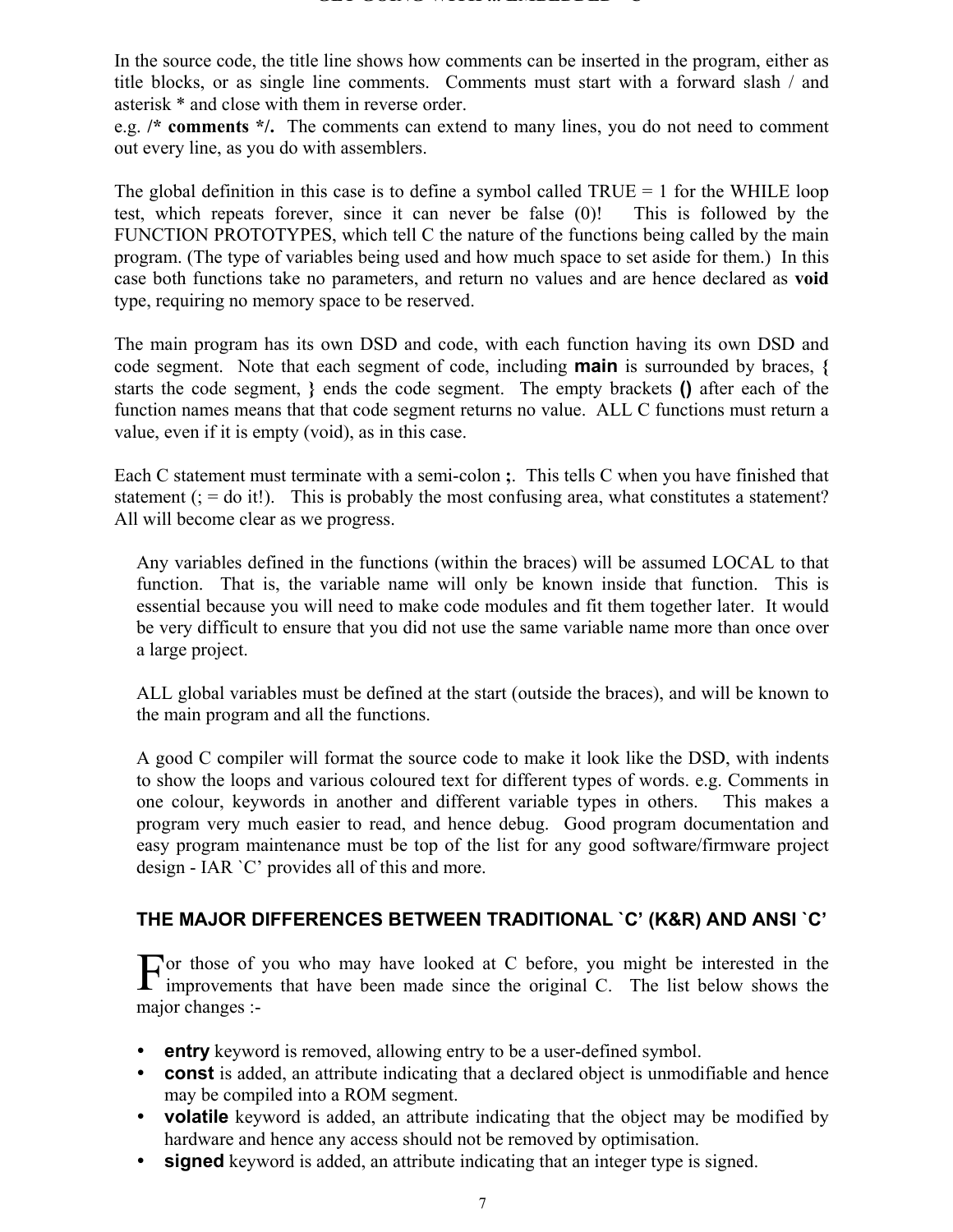#### **GET GOING WITH ... EMBEDDED C**

- **unsigned** keyword is added, an attribute indicating that an integer type is unsigned.
- **void** keyword is added, a type specifier that can be used to declare function return values, function parameters, and generic pointers as having no value.
- **enum** keyword is added that conveniently defines successive named integer constants with successive values.
- **DATA TYPES** available are now :-

{unsigned/signed} **char** {unsigned/signed} **int** {unsigned/signed} **short** {unsigned/signed} **long float double long double** \*- a pointer

These will be described as they are required in this book.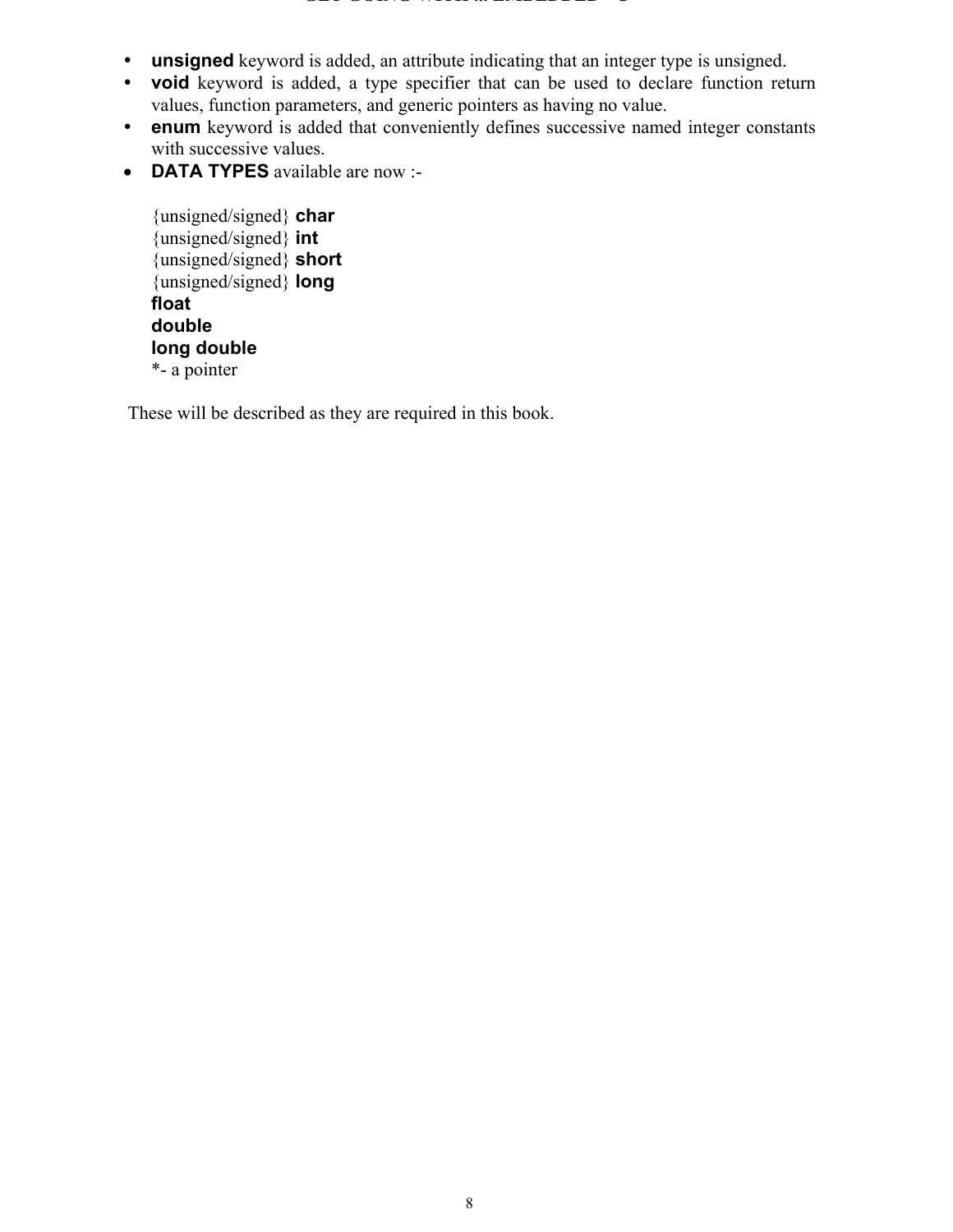## **Getting the IAR C SOFTWARE**

 $\Gamma$ o try the examples you will need to get the IAR software. IAR produce a range of To try the examples you will need to get the IAR software. IAR produce a range of compilers called Embedded Workbench. These are available for a variety of platforms, including AVR and Atmel 89S range, which are 8051 based devices.

The software comes with a variety of license conditions, but for the purposes of this book, you should get the Free **Kickstart** editions. These are code size limited, but you just need to register to use them. They are available on IAR website (http://www.iar.com) or from these links – unless the site changes.

**Atmel AVR Kickstart Edition of Embedded Workbench**

**http://supp.iar.com/Download/SW/?item=EWAVR-KS4**

**Atmel 89S Kickstart Edition of Embedded Workbench**

**http://supp.iar.com/Download/SW/?item=EW8051-KS4**

If you intend to use the Atmel AVR it would also be useful to look at AVR STUDIO software on this CD-ROM. This works with IAR 'C' and allows you to debug your programs in 'C' with a better presentation of the ports than C-SPY, the debugger which comes with IAR'C'.

You are now almost ready to follow the examples in this book and then try a few of your own ideas!

Before we do this you will need to know about Design Structure Diagrams (DSD) since these are used to explain the program flow in all the examples. I hope you will find them as useful as I do. One of the main problems with software development is getting the structure right. DSDs are a valuable tool for this, in any language.

**DESIGN STRUCTURE DIAGRAMS** (DSDs) are a form of flowchart, but are very much more powerful and easy to follow. They provide a good, compact, picture of program flow and force you to structure the program. You prepare a picture, using DSDs, of what you want the program to do, and then code it into the language of your choice. The beauty of a DSD is that it is general purpose and relates to any language! A DSD is made up from a few simple constructs, very easy to learn (although, more complex symbols are available for system use): -

*The start and finish of the program, indicated by round ended terminator* **START Terminator** *boxes (as with flowcharts), are connected by a solid line (unlike flowcharts). Program flow is downwards, no arrow is required. The various processes now `bolt' onto the sides of this `stick'.*

**END Terminator**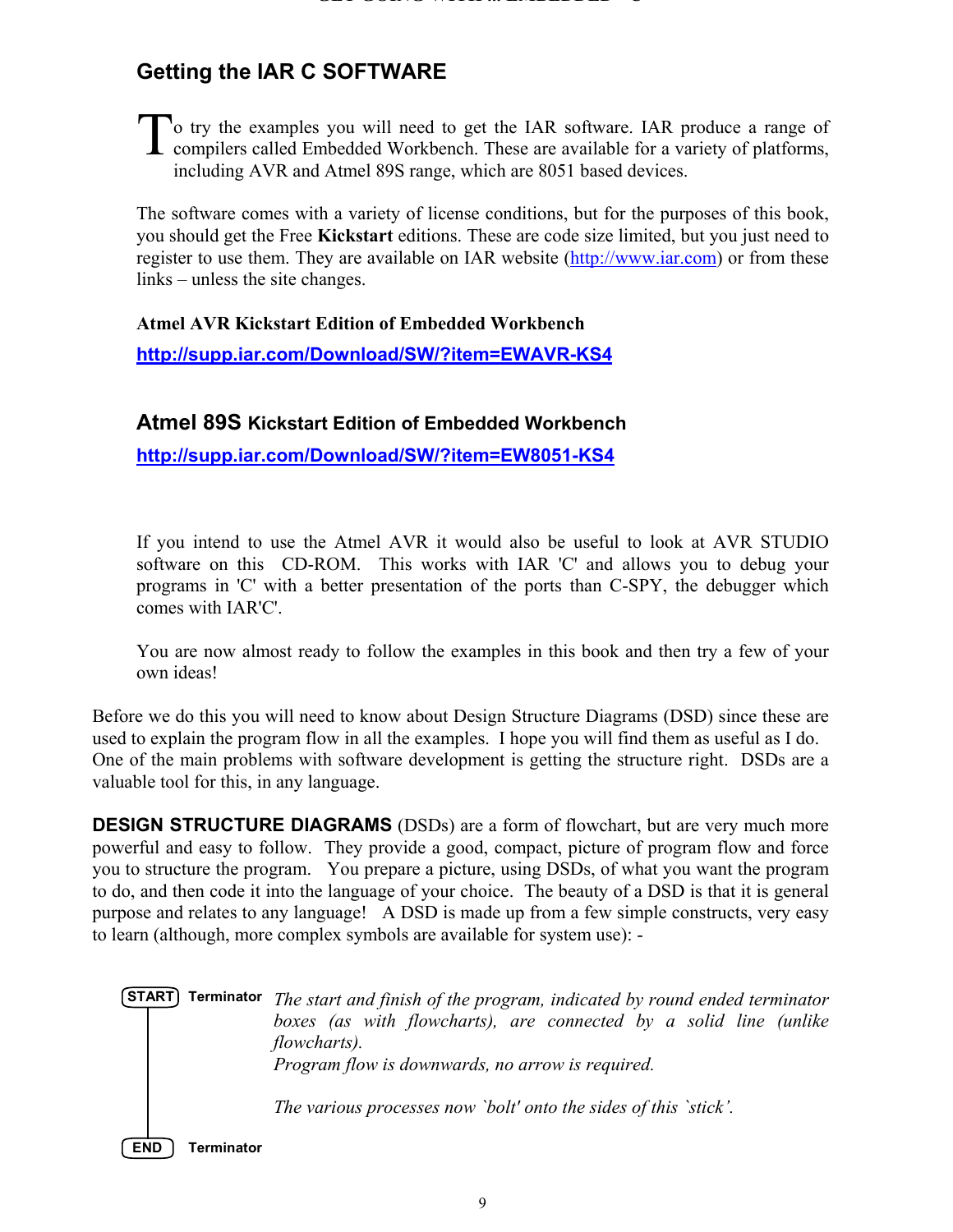*The processes are now fixed to the side of the sticks in the order of execution required. There is only one `NODE' which is the entrance AND the exit.*

> *The dotted lines show the route taken, they are not included in the DSD, they are shown for explanation purposes only.*



*You place as much information in the box as you need to understand what the process has to do.*



*If the process is to declare or define variables, this is shown by adding a square bracket on the front.*



*Loops are shown as a loop in a clockwise direction. The arrow shows this and is part of the symbol. The box will describe the type of loop and any terminating condition. If the loop contains a test, to check for*

*termination (escape), it appears as a capacitor type symbol.*



*It can either be at the end of the loop (as shown) or at the head (shown dotted) depending on the type of loop.*



*Simple decisions are shown by a process box containing the test condition. If you only need that process to happen IF this condition is true it appears as one box on the diamond.*

*The ELSE process can be shown underneath, and will be done if the condition is not true.*



*A special multiple IF structure is sometimes useful called a SWITCH structure, which may or may not have an ELSE box.*

*The case steps up in integers (whole numbers) and may be as long as you like, with the conditions being tested following the word SWITCH.*



*Subroutines or functions are shown as a process with a double ended box. The name of the subroutine or function will appear inside the box. The function or subroutine will have its own DSD.*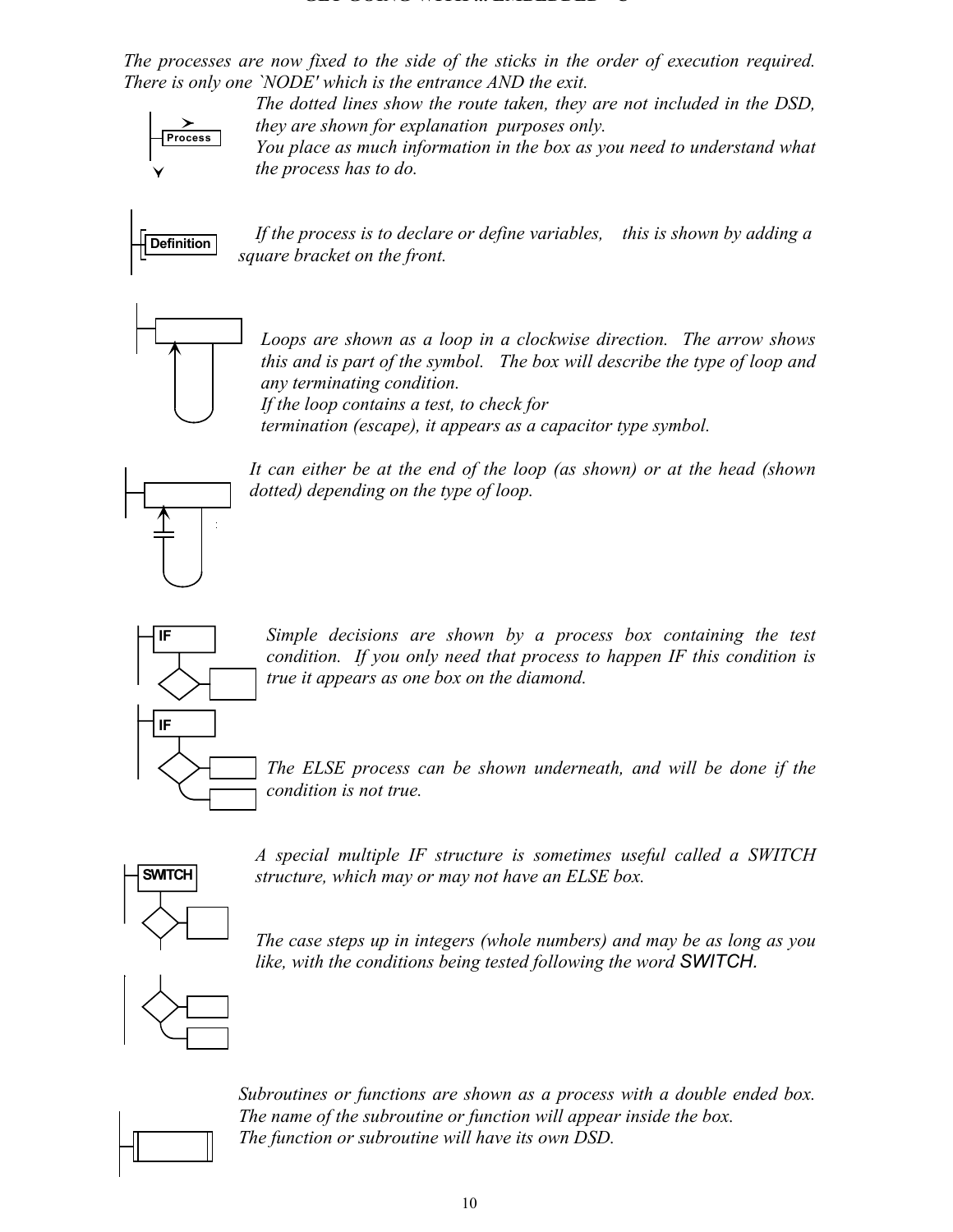*If the DSD should get too big to fit the page than the standard flowchart type connectors can be used :-*



These are all that are needed to do most things in control work. We shall use these shortly in all the worked examples.

If you should wish to use more of these symbols for high level languages, for which they were designed, then please refer to the British Standard BS 6224 or later IEC standards which cover these symbols, and many more.

## 2. LANGUAGE STRUCTURE AND SYNTAX

## GENERAL RULES

he introduction showed some basic rules of structure. We will now repeat and expand The introduction showed some basic rules of structure. We will now repeat and expand on these to give a workable understanding of the requirements. This chapter is for keyword and structure reference only and contains very few worked examples. It skimps over the instructions unlikely to be used for embedded control work and concentrates on those that are.

C has very few rules, but those that are there are strict. Here are the main ones just to get us started :-

#### **BIG OR SMALL?**

C is case sensitive and all keywords are **lower case**. You also usually keep your variable names in lower case but this is a matter of personal style. You can use this to advantage to make your program more readable, but it can be confusing to start with.

**Beware!** The compiler will treat variables such as **variable, VARIABLE, Variable,** and so on, as different variables. This may take you ages to spot when troubleshooting your program.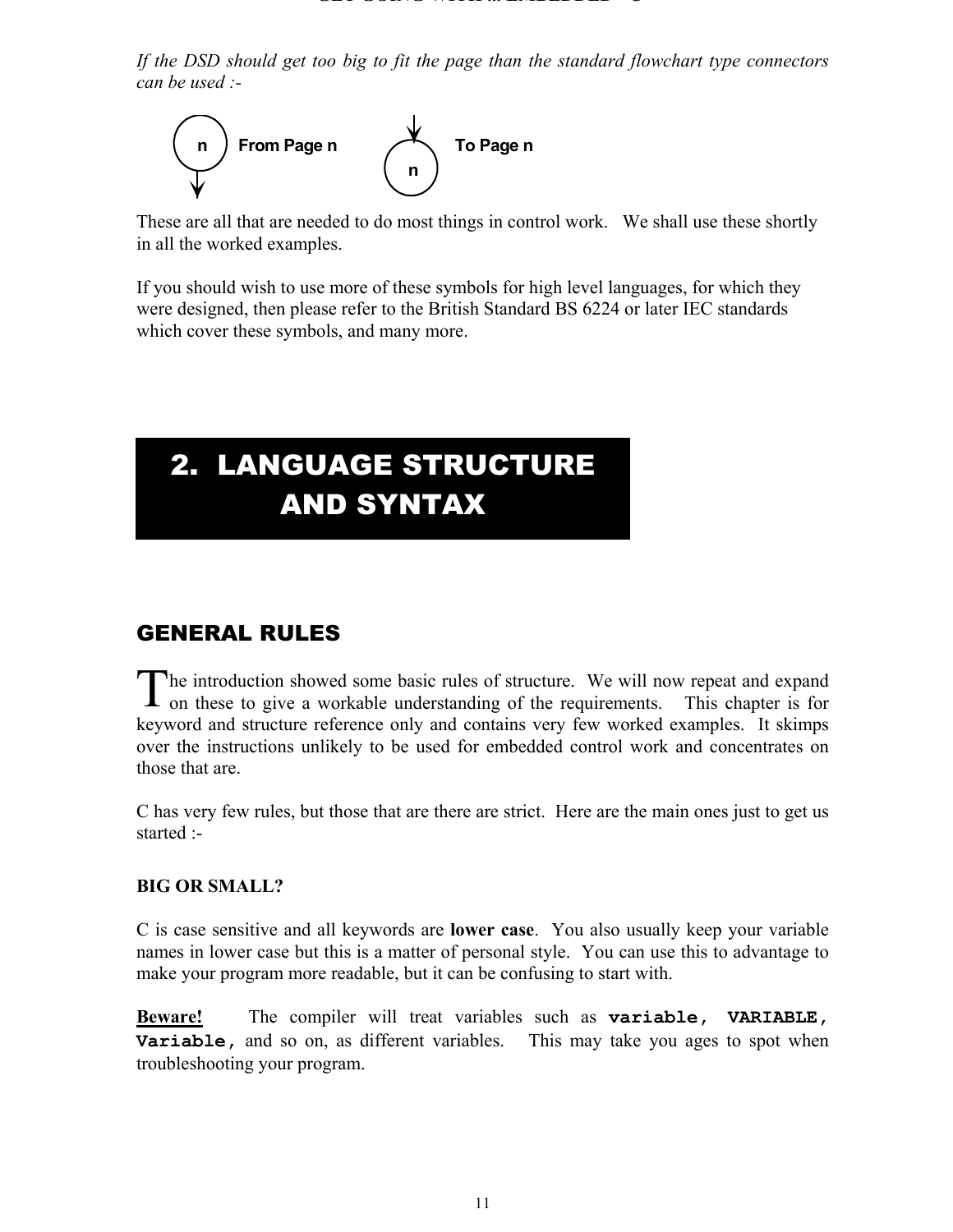#### **KEYWORDS**

Keywords, the simple words available in the C language, are reserved words and must not be used as variable names (identifiers). They will only be recognised as keywords if they are in lower case.

**RESERVED KEYWORDS** (for ANSI `C') - *cannot be used as variable names or redefined :-*

| auto     | default | float         | register | struct   | volatile |
|----------|---------|---------------|----------|----------|----------|
| break    | do      | <sub>or</sub> | return   | switch   | while    |
| case     | double  | goto          | short    | typedef  |          |
| char     | else    | if            | signed   | union    |          |
| const    | enum    | int           | sizeof   | unsigned |          |
| continue | extern  | long          | static   | void     |          |

In addition compilers will add new keywords for specific functions. IAR `C' adds the following keywords to access the functions of the MCU, these must also be avoided as variable names :-

| $\Gamma$<br>task<br>◟ | flash | linterrupt | near             | sfrb | tınv |
|-----------------------|-------|------------|------------------|------|------|
| far                   | huge  | monitor    | init<br>$\bf{n}$ | strw |      |

These keywords may vary slightly between target processors and provide access to the special function registers, such as the control registers and ports. They also tell the compiler the memory size of the MCU, and control interrupts. The ones shown above are for the AVR processors, but the 8051 range is very similar. The help files will show you these within the package.

`C' also comes supplied with the standard libraries, which give you more words to use in the form of predefined functions. These provide input, output and mathematical functions. If you need to use one or more of these functions in your program, you will need to tell `C' to include the library files during the compilation process. This is done by adding lines at the start of the program such as :-

```
#include <header> or 
#include "myfile"
```
Where **<header>** is the name of a library file, stored in the predefined include directory, or **"myfile"** is a file you have created in your source code directory.

Different versions of C will all provide a standard set of libraries, but some will provide extra for other purposes. IAR`C', being designed for embedded micro. applications, comes with three distinct types of library file:-

- Standard Libraries, as found on all C compilers, which you can extend or modify.
- Start up modules for MCUs, which you can modify.
- Intrinsic functions, unique to the target processor.

The help files provide a summary of the example libraries available, with sufficient information to enable their use. The examples in this book show the most common functions applied to MCUs.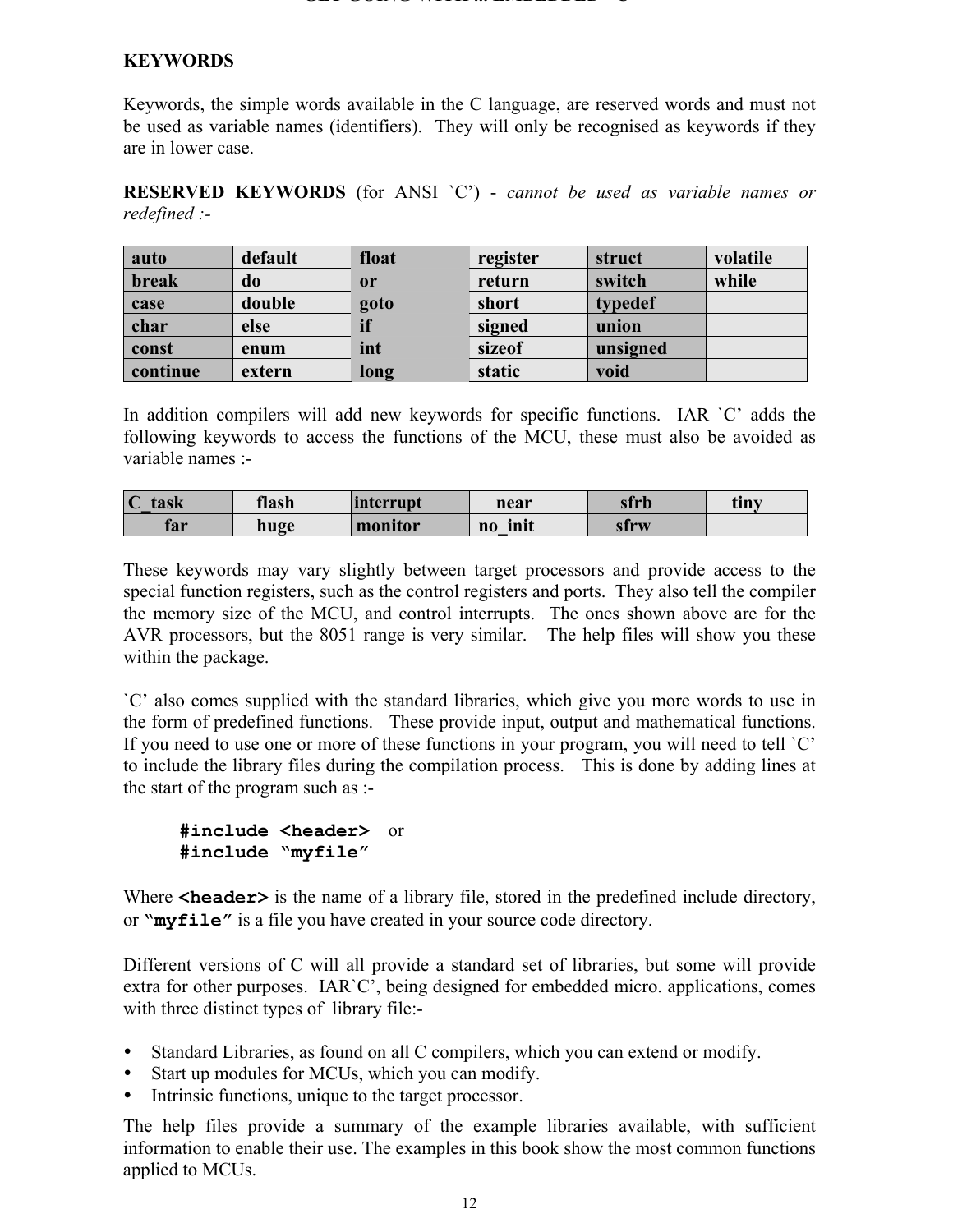The manuals for the software will give you more detailed information. *(But you will need to buy the full version!)*

| <b>Function</b> | <b>Purpose</b>                             |  |
|-----------------|--------------------------------------------|--|
| getchar         | Gets character from the input stream       |  |
| gets            | Gets string from the input stream          |  |
| printf          | Writes formatted data to the output stream |  |
| putchar         | Puts character to the output stream        |  |
| puts            | Puts string to the output stream           |  |
| scanf           | Reads formatted data from the input stream |  |
| sprintf         | Writes formatted data to a string          |  |
| sscanf          | Reads formatted data from a string         |  |

As an example the standard I/O library **<stdio.h**> contains :-

#### **CONSTANTS**

Enable you to set an unchanging value to a symbol. The symbol name can be in upper or lower case, but upper case is usually employed to make them stand out as CONSTANTs. This is important because, for obvious reasons, you do not want to change constants. If you do, and you have defined it as a constant, `C' will tell you! If you adopt the use of upper case for constants you will not get confused.

A constant can be defined in the same fashion as a variable, but this is dangerous because it can then be changed! The C compiler will also not know that you intend it to be a constant. If you mean it to be a constant the last thing you want to do is to accidentally change it in your program! Consequently it is better to define your constants at the start of the main program using the #define preprocessor directive.

The format for this is :-

#### **#define CONSTANT** (**value**)

Where **CONSTANT** is any valid name (usually in capitals!). The compiler will now use **value** everywhere it sees the symbol **CONSTANT**.

This also means that if you should need to change the value at any time you only have to change the definition once and recompile. This is similar to the **EQU**ate function in assembly language.

The other advantage is that you can do a selective compilation for different versions of your firmware, based on the value of one or more constants. Preprocessor directives are supplied for this purpose.

#### **VARIABLES**

Variables are place holders of a predefined size to store the results of computation**.** They **must** be declared as to the TYPE before they are used, so that `C' knows how much memory space to reserve for them. This is particularly important with MCUs because memory space is at a premium.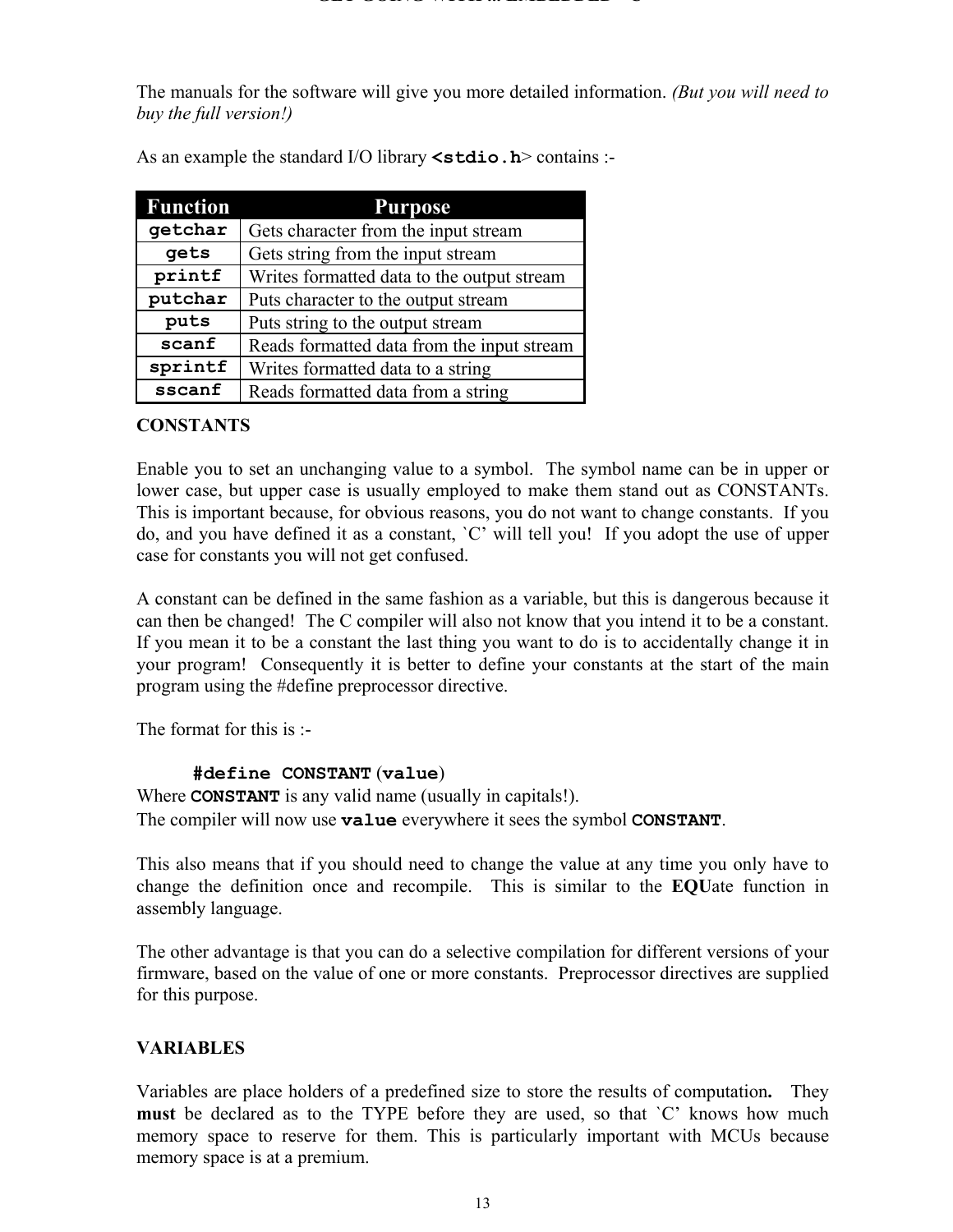The usual rules about illegal characters hold true, i.e. names must start with a letter (or under score ), and must not contain mathematical operators or spaces. ANSI `C' allows identifiers (names) to be up to 255 characters long.

Variables declared at the start of the main program (outside the braces) are treated as GLOBAL, that is they can be `seen' by the main program and all the functions.

Variables declared at the start of functions (inside the braces) are treated as LOCAL and can only be seen within that function. This enables the same name to be used for different purposes in the main program and all the different functions with no confusion (to the program at least!).

Before a variable is used, you must declare the type so that C can allocate space for it. The most efficient type is the CHAR type intended for storage of ASCII codes for characters. This is a single byte storage space and should be used wherever possible. It is the default type in IAR `C' for this reason.

The table overleaf shows all the types available in ANSI `C'. Some of these are the same on MCU platforms and are kept for portability reasons. The word sizes relate to 8-bit MCUs and may be different for larger word size processors. The number range should be the same though, since this is defined in the ANSI standard.

| Data Type      | <b>Bytes</b>   | <b>Notes</b><br>Range                         |                              |  |
|----------------|----------------|-----------------------------------------------|------------------------------|--|
| char(unsigned) |                | 0 to 255                                      | Default type                 |  |
| signed char    |                | $-128$ to $+127$                              | 2's complement!              |  |
| short          | $\overline{2}$ | $-2^{15}$ to $+2^{15}-1$                      | -32768 to 32767              |  |
| int            | $\overline{2}$ | $-2^{15}$ to $+2^{15}$ -1                     | -32768 to 32767              |  |
| unsigned short | $\overline{2}$ | 0 to $2^{16}$ -1                              | 0 to 65535                   |  |
| unsigned int   | $\overline{2}$ | 0 to $2^{16}$ -1                              | 0 to 65535                   |  |
| long           | $\overline{4}$ | $-2^{31}$ to $2^{31}$ -1                      | -2147483648 to               |  |
|                |                |                                               | 2147483647                   |  |
| unsigned long  | $\overline{4}$ | 0 to $2^{32}$ -1                              | 0 to 4294967295              |  |
|                |                |                                               |                              |  |
| pointer        | $1,2$ or       |                                               | See special functions later. |  |
|                | 4              |                                               |                              |  |
| float          | $\overline{4}$ | $+/-1.18E-38$ to                              | Floating point number        |  |
|                |                | $+/-3.39E+38$                                 |                              |  |
| double         | $\overline{4}$ | $+/-1.18E-38$ to                              | Same as float                |  |
|                |                | $+/-3.39E+38$                                 |                              |  |
| long double    | $\overline{4}$ | $+/-1.18E-38$ to                              | Same as float                |  |
|                |                | $+/-3.39E+38$                                 |                              |  |
| sfrb           | $\mathbf{1}$   | unsigned char in                              | Resides at fixed location in |  |
|                |                | I/O registers                                 | I/O for MCU only.            |  |
| sfrw           | $\overline{2}$ | unsigned short in                             |                              |  |
|                |                | I/O registers                                 |                              |  |
| enum           | $1,2$ or       | Creates each object with the shortest integer |                              |  |
|                | 4              | type required to contain its value.           |                              |  |

## **TABLE OF DATA TYPES IN ANSI `C'**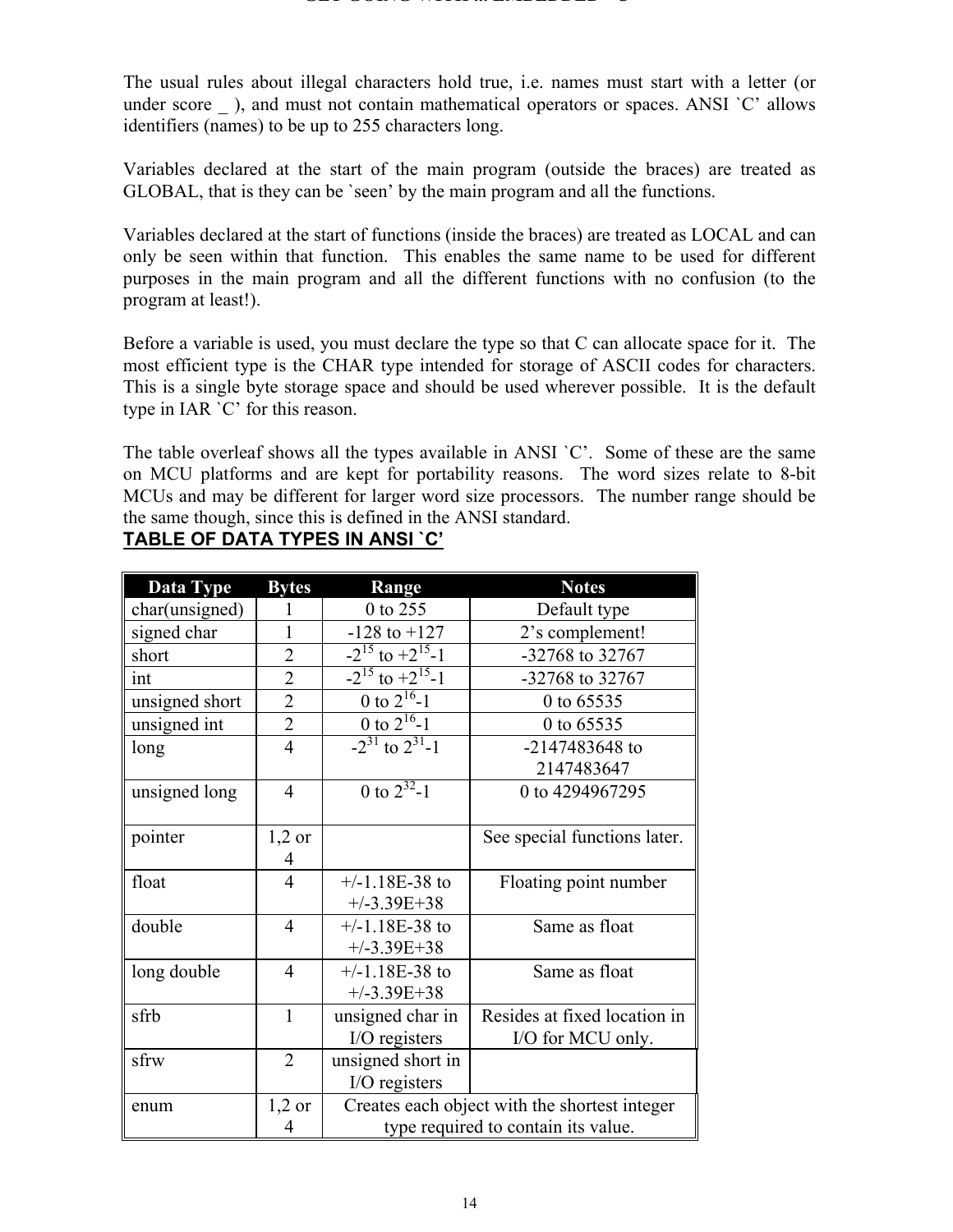Variables can be declared by :- **type identifier;**

Where **type** is one from the list above and **identifier** is the variable name chosen.

e.g. **int number**;

Declares a variable called **number** as type **int**, an integer capable of housing whole 16-bit numbers in the range -32768 to +32767.

ANSI C also allows you to initialise the variable on the same line, to give it a starting value.

#### **type identifier = value**;

e.g. For the above it might be :-

#### **int number = 468;**

This assigns the number 468 to the variable **number** and allows two bytes of storage space for it. If the maximum number size was likely to be less than 255 then it would save memory space if you used the **char** type instead which only occupies one byte.

You can declare many variables on one line, separated by commas.

#### e.g. **int number1, number2, number3;**

This line declares all of these as integer type. Notice that each line ends in a semicolon since it is a statement.

Assigning values to a variable can be done at any time before it is used. The general format is similar to other languages :-

#### **variable = value;**

This may be combined, as shown previously, with the declaration. This may seem straightforward, but it is often confusing because of the type of the variable. For instance if a variable is declared as a **char** type, this can be an ASCII character or its number, such as :-

#### **char letter = "a";**

This declares the variable **letter** as a **char** type and assigns the number **97** to it, which is the ASCII code for "a". Since this works with numbers you can increment or decrement this variable to step through the ASCII character set. Very useful sometimes.

With MCU systems the **char** type is used as a normal variable for numbers to preserve space.

#### **CODE SEGMENTS**

Can be placed anywhere in a program, and allow you to make code blocks. Code segments must be bounded by braces **{ }**. Some constructs require them, as we shall see. The braces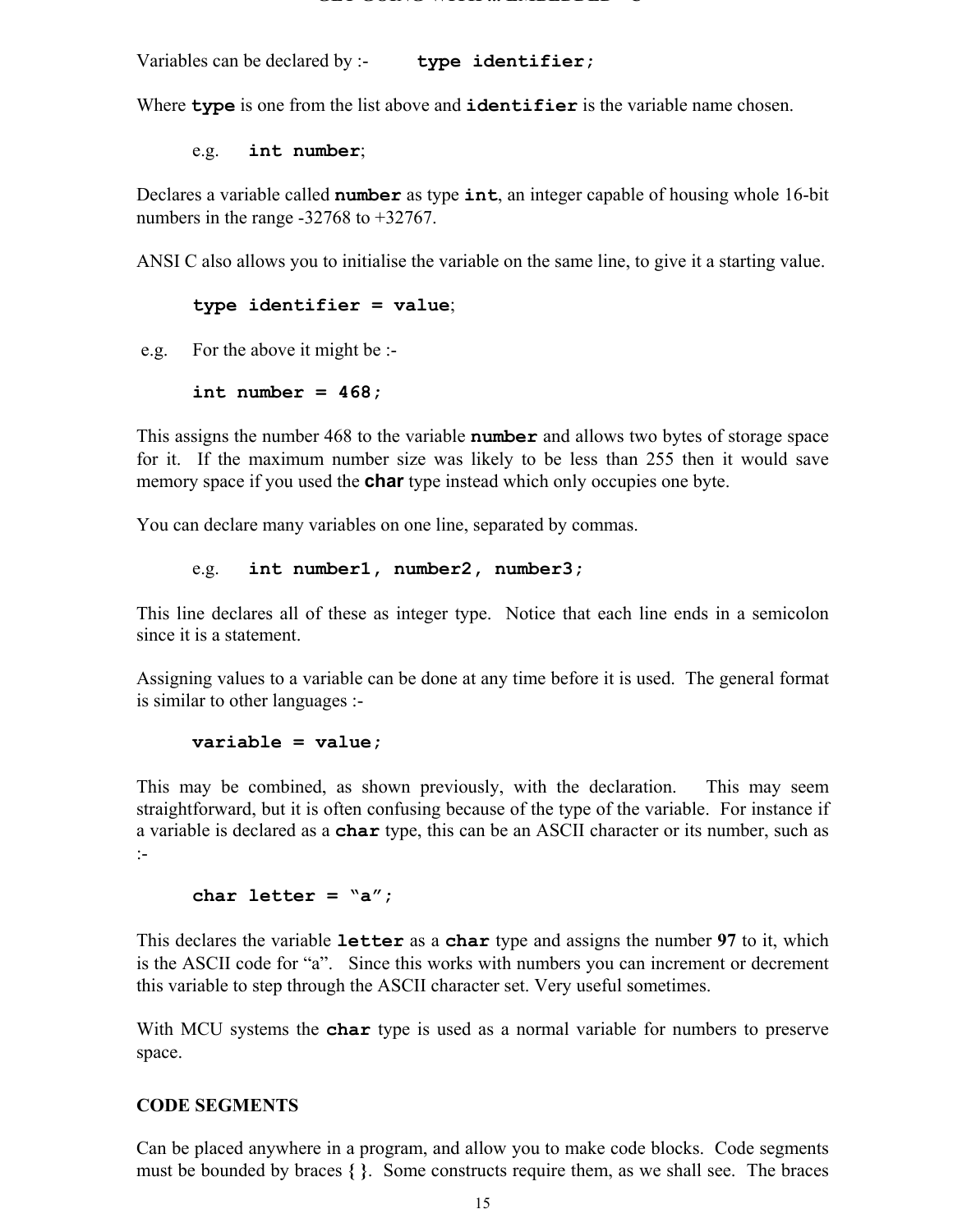can be on the same line as the code, but it is better to split them over separate lines and indent them to show the structure in more detail. It does not produce any more code and it makes debugging that much easier. IAR 'C' automatically follows your indents and all you need to do is press enter each time. This is of great help. It is the little things of this nature that separate a good package from a great package.

#### **MAIN PROGRAM**

Can be placed anywhere, the best position is subject to some conjecture! It makes sense to put the main function first, followed by all the function definitions. If you do this, you must declare the types of the function at the start of the program. This is commonly called the *FUNCTION PROTOTYPE*. It MUST, however, be called **main.** This is not a real limitation, it makes sense since it is the main function that executes first.

Some programmers prefer to place their functions in the order of call from the main function, and put the main function last. This saves them declaring the types at the start, using the function definition as the declaration. The choice is yours and one of style/preference. I tend to prefer the obvious approach, though it forces you to declare your functions at the start. This makes you think about the program more, and also fits in better with any structure diagrams you may draw to plan the structure beforehand.

#### **RETURN VALUES**

All functions, including **main**, assume they pass and return a value. That is, the function is called and a parameter passed to it from the calling function, and then the result of the program is passed back to the calling function. If they do not take parameters the brackets must still be there, but empty (void), with no space between the function name and the brackets. The function return must also be declared as to type. Functions can be of any valid type except **main,** which must usually be type **int** in most compilers, although IAR `C' allows **void** as well! This makes more sense because the main function has nowhere to pass values to!

#### e.g. **int main()**

We will see later how to pass and return a value. ANSI `C' adds a **void** keyword which can be used to make this clearer and most programmers prefer to use this. You may even get a warning from some compilers if you do not!

#### e.g. **int main()** becomes **void main(void)**

This is now very clear that the function **main** passes and returns no value, and that the compiler does not need to reserve any memory space for the value.

#### **COMMENTS**

Allow you to document the program for easier maintenance. The usual assembler method of adopting the semicolon (;) or backslash ( $\lambda$ ) does not work with C, nor does the // method of C++! (Except on IAR`C' where you can set an option to allow this). Comments must be surrounded by /\* **comments** \*/ and can be as many lines as you like.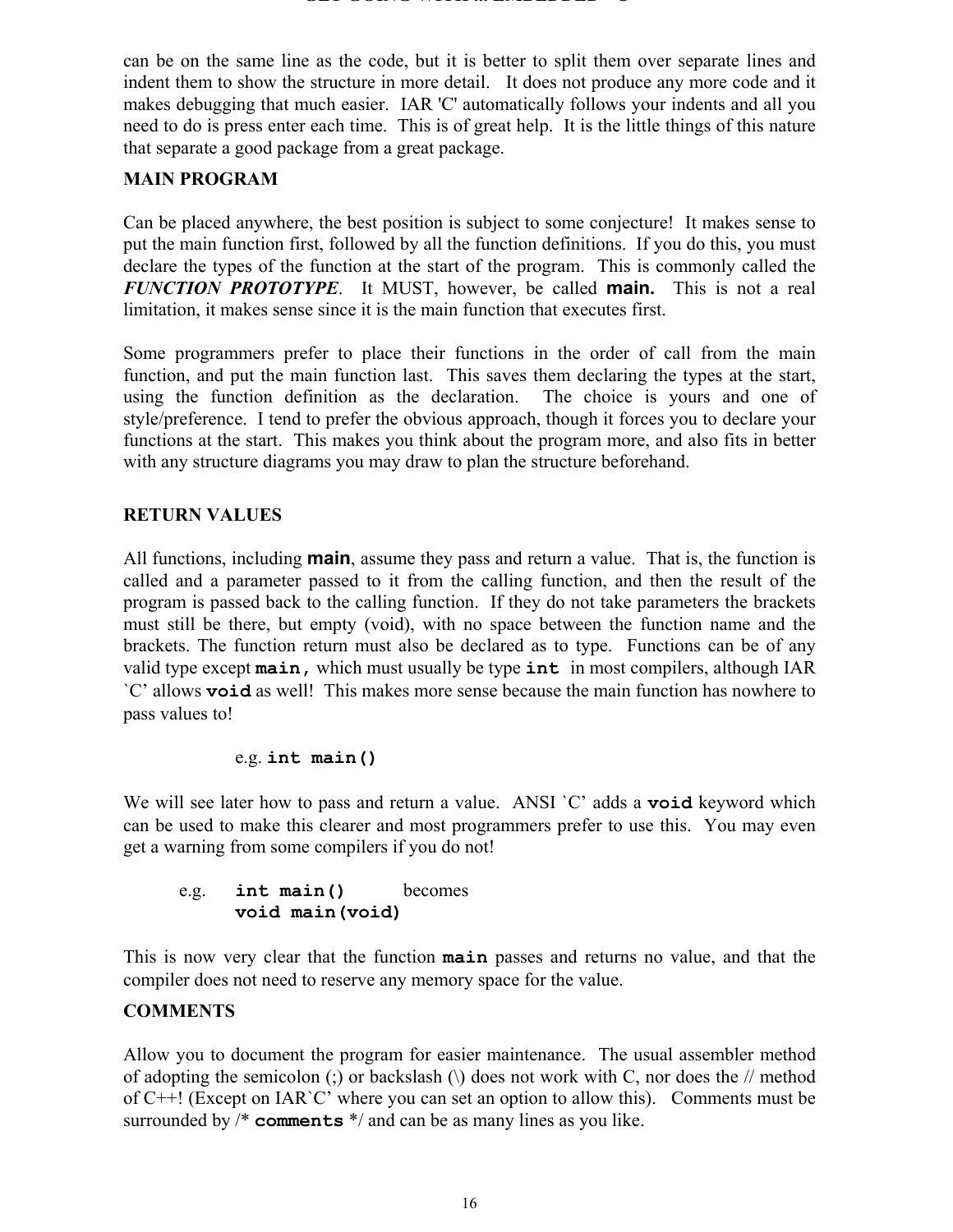The formatting and use of comments is a matter of personal preference and style. All the examples in this book use the same style (I hope). This is another important point to note. Once you set a style that works, and you like it, stick to it. Some aspects of C are confusing enough without worrying about differences in layout. The important thing to ensure is that your program is easy to read and follow. Not just for you, but for anyone else who may be interested. Some programmers pride themselves on producing the most compact written source code possible, using all of C's more obscure operators. This is also usually impossible to read and debug. For instance, I like to start the program with a good title block. It might look something like this (please excuse my sense of humour, it comes from too many years stood in front of engineering students!):-

|  | * Program to drive a wim wom for grinding * |  |
|--|---------------------------------------------|--|
|  | * smoke. Written by Mike Ro.                |  |
|  | * Debug Version 0.2 November 5th 1998 *     |  |
|  | * Target Processor AT90S8515                |  |
|  |                                             |  |

This should explain, at the very least, what the program does, the revision number (version), the date it was updated, and by whom, and the target processor. Other items may be added as you see fit. The only important thing, as far as  $\degree C$  is concerned, is that it is surrounded by /\* and \*/, so it does not try to compile it as code.

IAR 'C' detects that they are comments and shows them in blue italics (which you can customise if you wish). If your comments do not show up in italics you have not placed the comment operators in the right order. *(Yes, I have made that mistake too!)*

In-line comments should fully explain what that section of code does, in plain English, and will usually match the wording of the DSD, if you did that right. Time spent here will be worth its weight in chips!

The following lines show some examples of in-line comments:-

```
#include <stdio.h> /*includes standard I/O header
                                          file*/
total=count++; /*running total, after increment*/
```
#### **EXAMPLE PROGRAM**

Now it is worth trying a simple program to illustrate the rules : **/\*\*\*\*\*\*\*\*\*\*\*\*\*\*\*\*\*\*\*\*\*\*\*\*\*\*\*\*\*\*\*\*\*\*\*\*\*\*\*\*\*\***

```
* Program to do what I said not to, i.e *
* write a simple message to a non-existent*
* screen! Written by Peter Sharpe *
* Release Version 1.0 March 1998 *
* Target Processor Atmel AT89S8252 *
*******************************************/
#include <stdio.h>
void main(void)
{
  printf("It works, isn't it great!");
}
```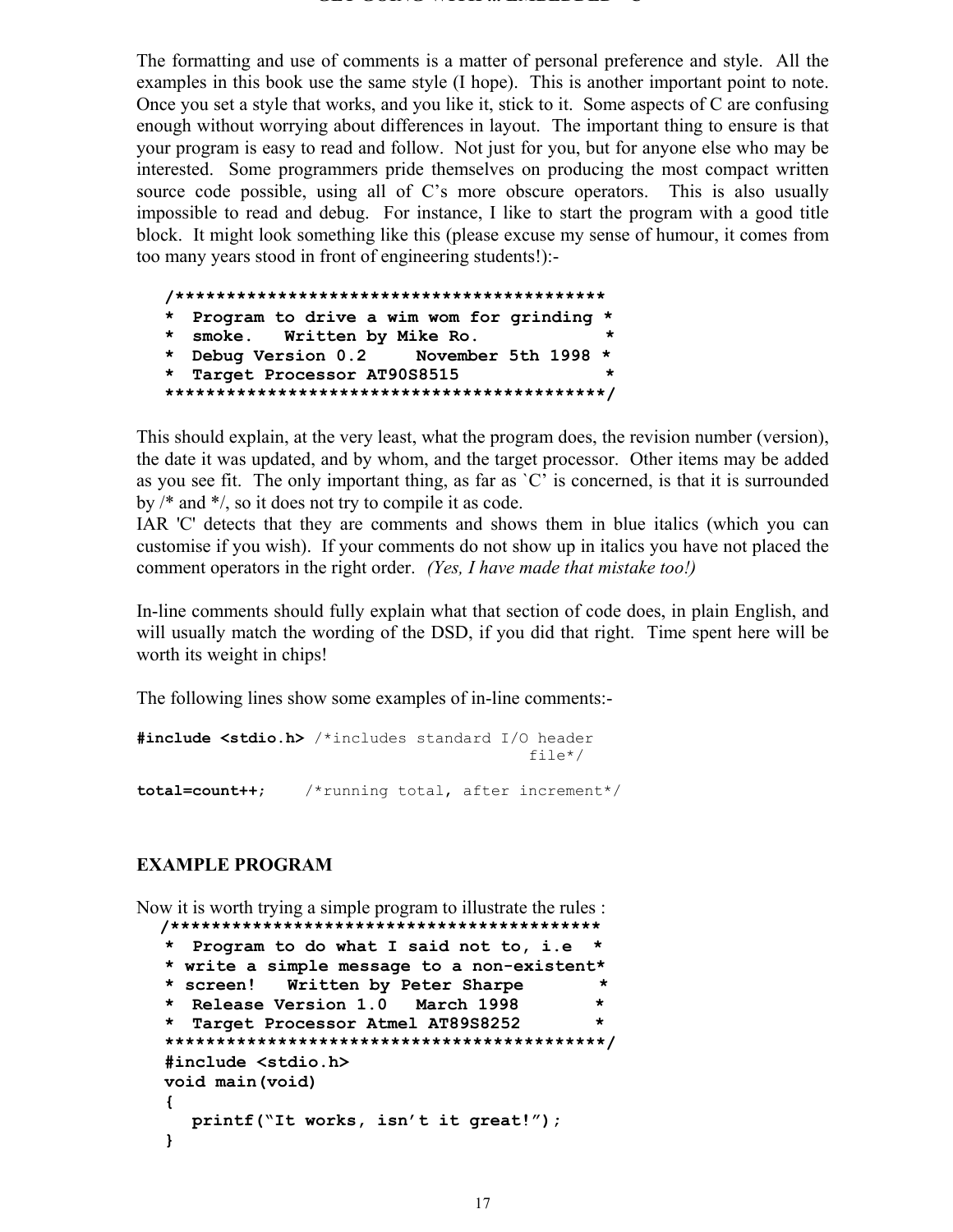Not to break tradition, this is typical of the first `C' programs written in books. (Except they usually say "Hello World"). This program will actually run on IAR`C' CSPY debugger, regardless of target processor (but not on the MCU unless a terminal is connected) because it has a terminal window which acts like a screen. The important points to note are :-

- that the program starts with a title,
- the library file containing the **printf** function is included,
- the main function is declared type **void** and returns no value (void),
- the only function called, **printf**, has the correct data sent to it,
- and the main code block is surrounded by braces.

As I think you can guess, all this program does is print "It works, isn't it great!". Not terribly constructive or useful is it? Certainly not worth typing in yet.

## **NUMBER CRUNCHING**

In C, there are many special characters with particular meanings, which most novices find In C, there are many special characters with particular meanings, which most novices find<br>very confusing. This is particularly true of the operators required to do some process on variables/constants.

#### **ARITHMETIC OPERATORS**

The main arithmetic operators are quite normal :-

| $\textbf{+}$ = addition | $=$ subtraction                                   |
|-------------------------|---------------------------------------------------|
| $* =$ multiply          | $l = \text{divide}$                               |
|                         | $\%$ = modulus (remainder after integer division) |

The increment (++) and decrement (- -) operators are unary operators which can be applied to variables either before (prefix) or after (postfix) depending on whether the signs are before or after the variable. e.g  $\mathbf{c} = \mathbf{a} + \mathbf{b}$ ; assigns the value of  $\mathbf{a}$  to the variable  $\mathbf{c}$  and then increments  $a$ , whereas  $c = +a$ ; increments the value of  $a$  and then assigns the value to the variable c. This is easier to type than the equivalent long hand method such as :-

**a = a +1; c = a;**

These operators are very efficient since they have a direct equivalent in assembly language in the form of INC and DEC, but they can look strange in a program.

**NOTE**: *You cannot increment or decrement constants or expressions, only variables.*

#### **COMPOUND OPERATORS**

You will often have to change the values of your variables inside the program (*otherwise they should be constants!*). The increment and decrement operators allow this in steps of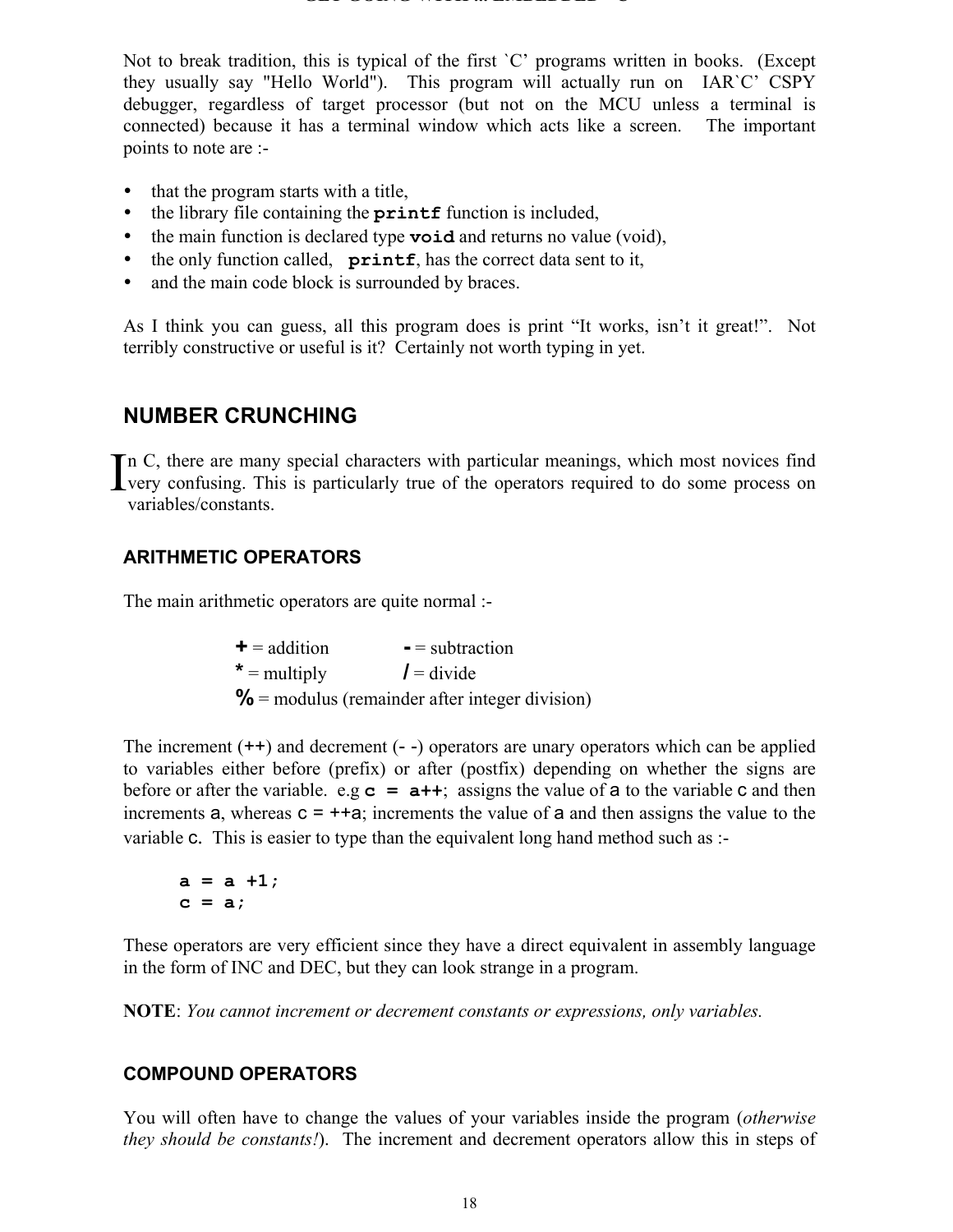ONE. To make other steps you can use the compound operators, which also allow you to use other processes apart from plus or minus.

| Compound<br>Operator | Example           | <b>Equivalent statement</b> |
|----------------------|-------------------|-----------------------------|
| $\star$              | product $* = 1.5$ | product=product*1.5         |
| $l =$                | quotient/=number  | quotient=quotient/number    |
| $\% =$               | $pass\% = 4$      | $pass = pass\%4$            |
| $+=$                 | count $+=2$       | $count=count+2$             |
|                      | $reduce = 5$      | reduce=reduce-5             |

### **COMPOUND ASSIGNMENT OPERATORS**

These can look rather strange in programs until you get used to them. They are worth persevering with because they save a lot of typing.

#### **SHIFT OPERATORS**

Enable bytes or words to be shifted left or right a number of bits at a time. The end bits are replaced with zeroes. There are two shift operators :

| <b>OPERATOR FUNCTION</b> |             | EXAMPLE                   |
|--------------------------|-------------|---------------------------|
| <<                       | Shift left  | $X \leq 2$ same as $x^*4$ |
| >>                       | Shift right | $x>>1$ same as $x/2$      |

#### **ORDER OF OPERATORS**

The mathematical process you may want to carry out can produce unexpected results. This is usually caused by an unexpected order of calculation based on precedence and associativity (*which one is done first and from which direction*) For instance:-

 $sum = 8 + 3 * 4$ ;

Would produce the answer 20, not 44, because C places a higher priority on multiplication than addition. If you are unsure, always use parentheses (brackets) and you cannot go wrong.

The priorities given by C to such operations are shown below (this is a complete list including some we have not explained yet) :-

| <b>Priority</b> | Operator                                                  | <b>Associativity</b> |
|-----------------|-----------------------------------------------------------|----------------------|
|                 |                                                           |                      |
|                 | parentheses, [] array element                             | Left to right        |
| 2               | (negative sign), $++$ , $-$ , $\&$ ,                      | Right to left        |
|                 | $*$ (pointer), !                                          |                      |
| 3               | * (multiply), $\frac{\partial}{\partial y}$ (division), % | Left to right        |
|                 | $+$ (addition), - (subtraction)                           | Left to right        |
| $\varsigma$     | $\lt$ , $\lt =, >, >=$                                    | Left to right        |
|                 | $=$ = $\, \cdot \,$ ! =                                   | Left to right        |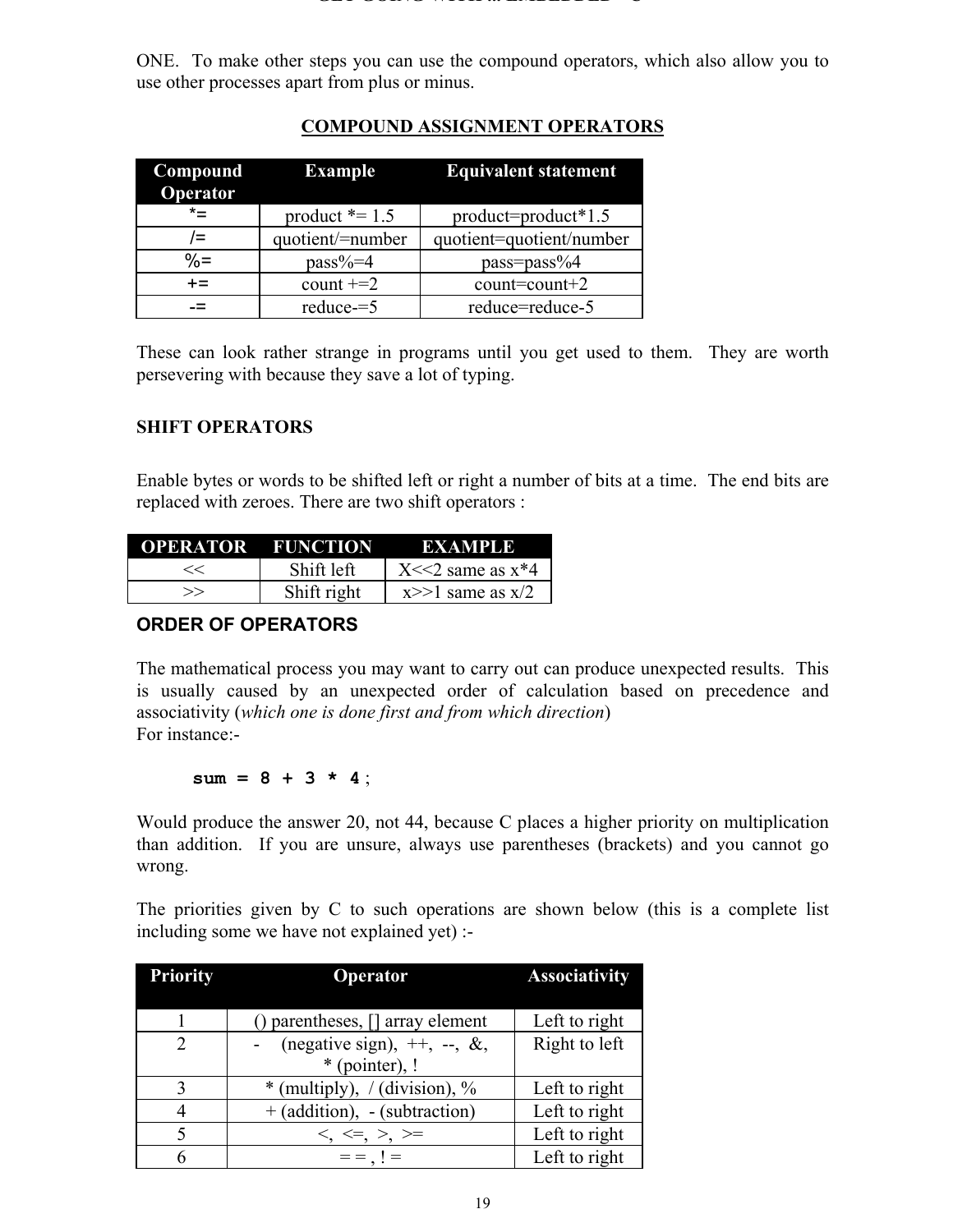#### **GET GOING WITH ... EMBEDDED C**

| $\&\&$                     | Left to right |
|----------------------------|---------------|
|                            | Left to right |
| ? : (conditional operator) | Right to left |
| $=$ , $* =$ , $=$ ,        | Right to left |
| $\% = + = -$               |               |
| (comma operator)           | Left to right |

#### **LOGICAL OPERATORS**

There are only three logical operators supported by C. These allow you to make decisions over two or more variables.

| <b>Operator</b> | <b>Operation</b> |
|-----------------|------------------|
| ጿ&              |                  |
|                 | ΩR               |
|                 |                  |

Note the absence of Exclusive OR (EOR or XOR). This can of course be made from the ones above and defined as a function. Since the major usage of the EOR is to invert bits in embedded control work and the bitwise operators do this in C, then this is not a problem. These operators are intended for decision making work on expressions and not on a bit wise basis. (See Bitwise operators.)

#### **RELATIONAL OPERATORS**

These operators allow you to test for relationships between variables or constants. ANSI `C' has six operators for this purpose :-

| Operator | <b>Operation</b>         |  |  |
|----------|--------------------------|--|--|
|          | greater than             |  |  |
| >=       | greater than or equal to |  |  |
| ╭        | less than                |  |  |
| $\leq$   | less than or equal to    |  |  |
|          | equal                    |  |  |
|          | not equal                |  |  |

#### **BIT WISE OPERATORS**

There are four bitwise operators, which are essential for any embedded control work.

| <b>Operator</b>       | <b>Operation</b>     |
|-----------------------|----------------------|
|                       | bitwise AND          |
|                       | bitwise OR           |
|                       | bitwise XOR          |
| $\tilde{\phantom{a}}$ | 1's complement (NOT) |

These operators work with **char** and **int** types only, for obvious (*or it should be*) reasons. Just as a reminder, the truth tables for these functions are shown .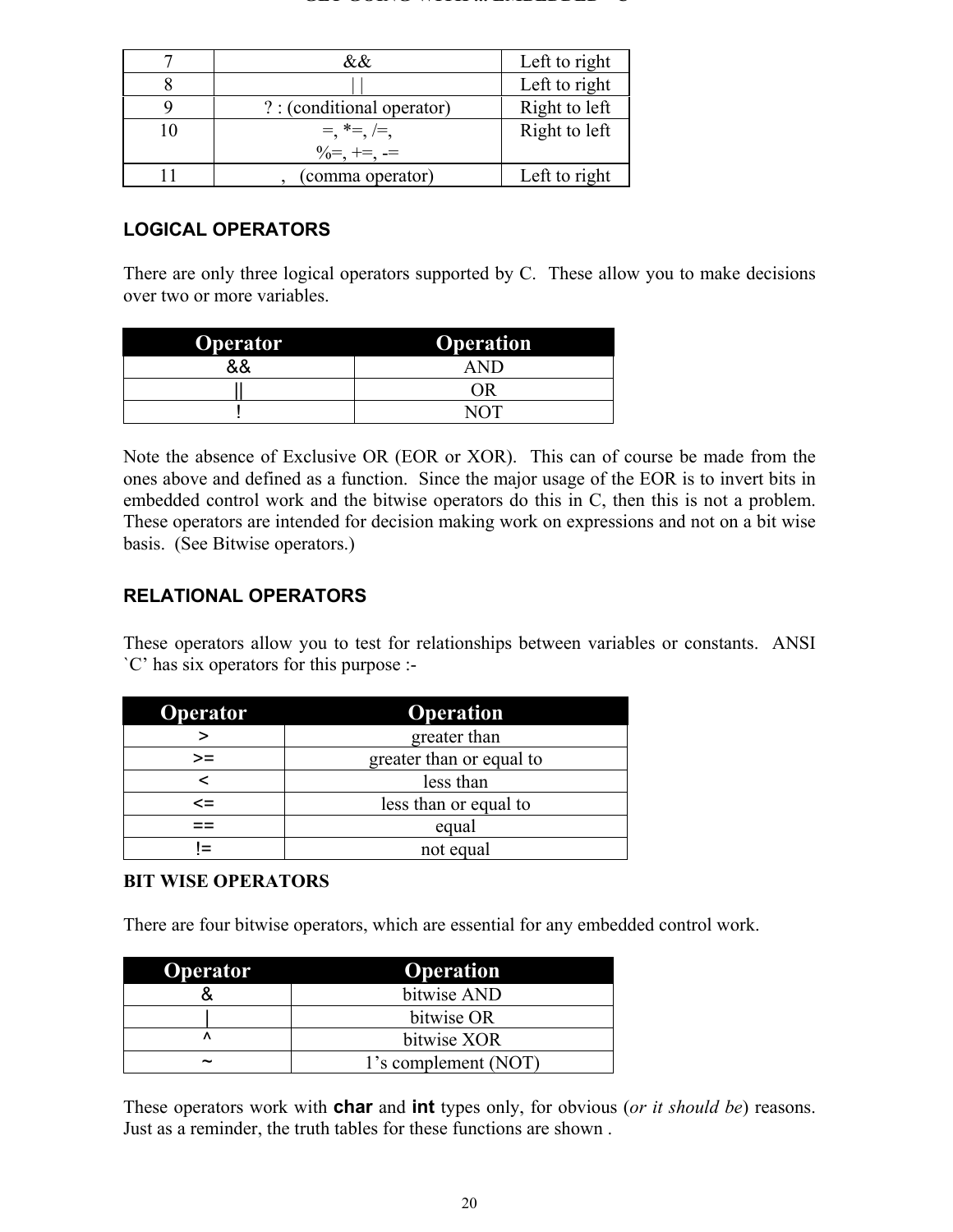#### **GET GOING WITH ... EMBEDDED C**

|   | <b>AND</b> |   | <b>OR</b> |   | <b>XOR</b> |   | <b>NOT</b> |
|---|------------|---|-----------|---|------------|---|------------|
| А | B          | A | B         | A | Β          | A |            |
|   |            |   |           |   |            |   |            |
|   |            |   |           |   |            |   |            |
|   |            |   |           |   |            |   |            |
|   |            |   |           |   |            |   |            |

These would be in each bit of course, normally eight bits wide (type - char). The rows in GREY background are the unique conditions. In the case of XOR there are two. That is you only get a one if both the input bits are different.

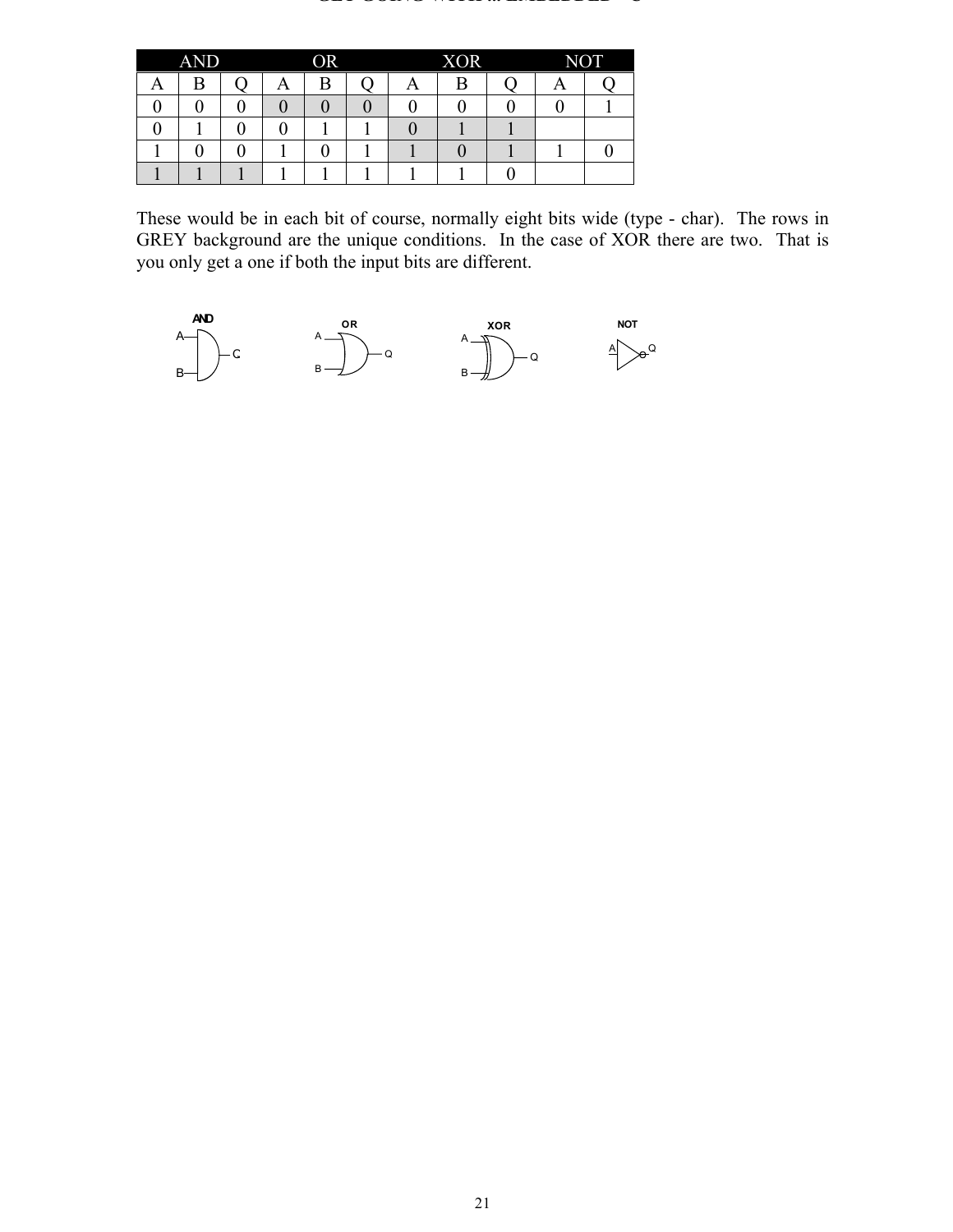## PROGRAM CONTROL STATEMENTS

program needs to make decisions and form loops to be useful. C provides a number of control structures, which enable this to happen. We need to look at these before we can attempt any worthwhile embedded control work. In each example, I have included the DSD construct so that you can become familiar with them. If you are a real engineer you will be of a practical mind, and will need pictures. *(It is well known that software engineers are different, so I will not count these. Anyone that can follow Structured English or JSP in quantity must be different)* A

#### **if (expression) statement;**

Is one of C's selection statements, (or conditional statements) and allows an expression to be tested for TRUE.



False equates to zero in C. If it is true (NON-ZERO)

then the statement following is executed, otherwise execution continues with the next line. In the DSD the expression should contain the condition you are testing in plain English. The process statement will contain the process required if the condition is met.

#### e.g. **if(number==0) string="zero.";**

Only allocates the text **"zero"** to the variable **string** if **number** equals zero.

#### **if(expression) statement1;**

#### **else statement 2;**

Is an extension of **if** to allow one of two processes to be executed. IF the expression is true (nonzero) then statement 1 will be executed, ELSE (if false (zero)) statement 2 will be executed.



In the DSD the

**expression** should state the condition being tested.

In **process statement 1** will be written the process to be executed if the condition is true.

In **process statement 2** will be written the process to be executed if it is not true. This means that at least one process will be executed.

```
e.g if(number==0) string="zero";
     else string="not zero";
```
Allocates the text **"zero"** to the variable **string** only if **number equals 0,** else allocates the text **"not zero".**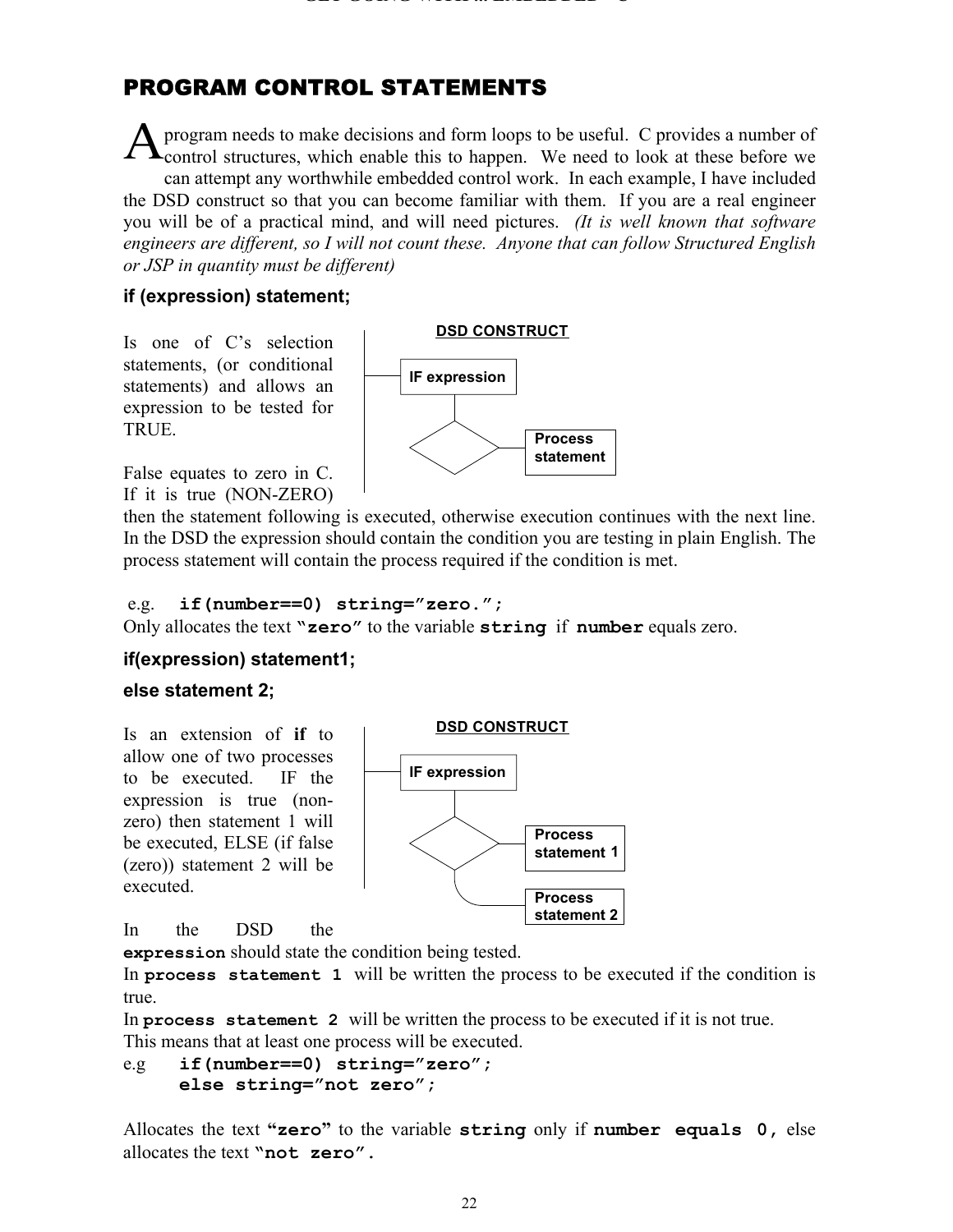Program flow then continues with the next line.

Note that with DSDs, program control always reverts to the same node as the input. There is only one door, which is both entry and exit. This is what makes it such a structured programming tool. It is very difficult, if not impossible, to write unstructured programs. (Although there is a GO TO symbol, but you will not need that will you!)

#### **CODE BLOCKS**

C allows a block of code to be created by linking two or more statements together. As an example, using IF,this may or may not include an ELSE condition as required, and looks like this :-



code block. In this case they differentiate between the IF and the ELSE code block. IF the expression is TRUE the top code block will be executed ELSE the bottom code block will be followed.

If you need to ask a series of questions about one variable then multiple IF structures can be formed, with an optional ELSE on the end for error trapping etc. (Often needed for such things as keyboard handling or other input devices.)

The structure could be formed with a series of IF statements and a final ELSE. In C though there is a better structure for this called the SWITCH structure.

#### **SWITCH STRUCTURE**

The switch structure tests for INTEGER values only and executes one of many possible processes. The coding format would look like this :-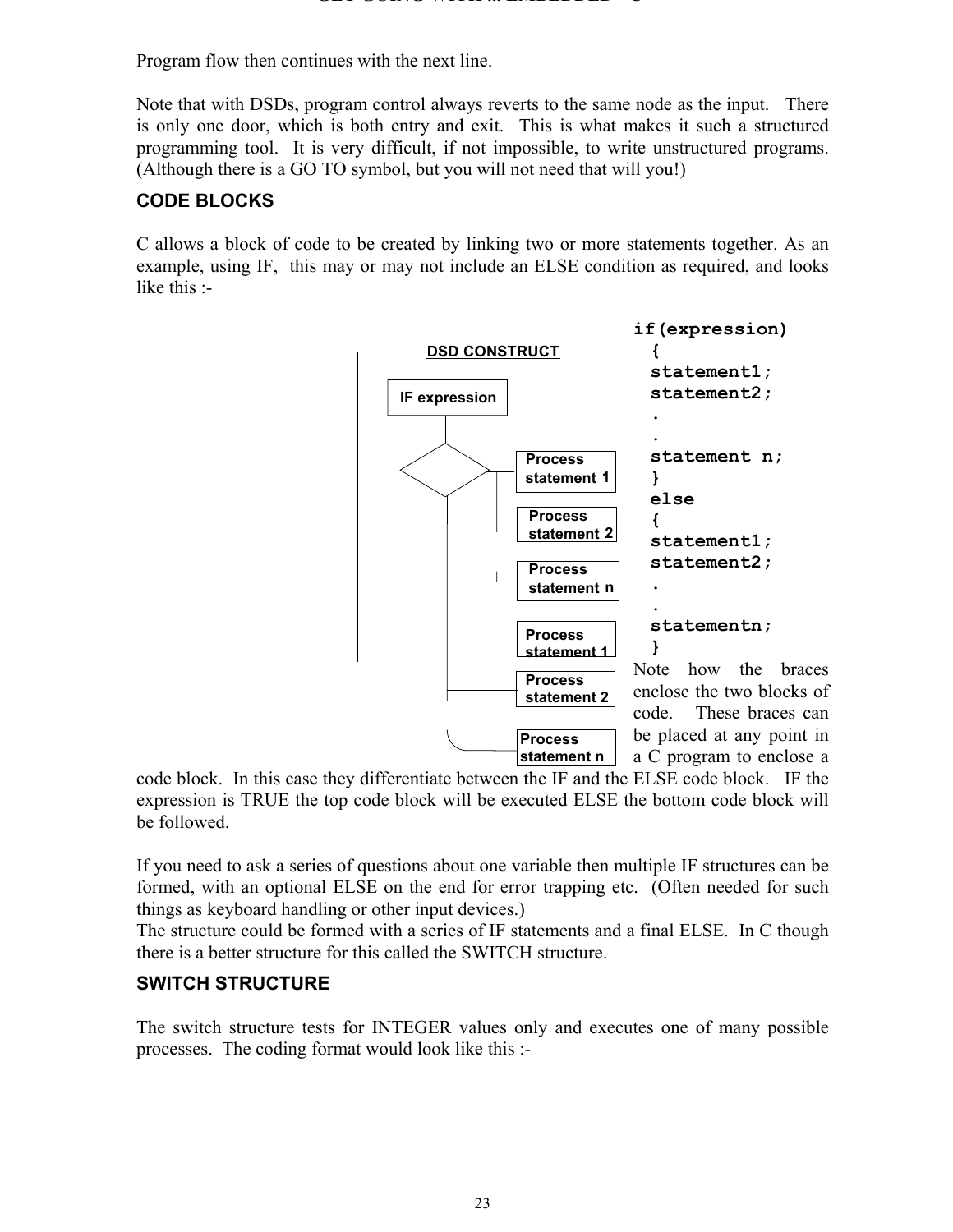

evaluated, and must be an integer value. If a matching CASE is found, where the expression equals the constant, then that process is executed, ELSE the default process is followed (if there is one).

The **break** statement forces the switch structure to terminate and exit to the next C program structure if that case is found.

#### **NESTING IF STATEMENTS**

ANSI C allows IF statements to be nested up to at least FIFTEEN deep!

This kind of decision making is a common requirement, but not usually to that extent. As you can imagine, the DSD would take up a large width of page if you extend more than three deep.



expression 1 is true, and then either one of the two processes will be executed depending on the condition of expression 2. The C coding is not quite so clear on this point.

The first expression may also have an ELSE condition and this would appear on the end.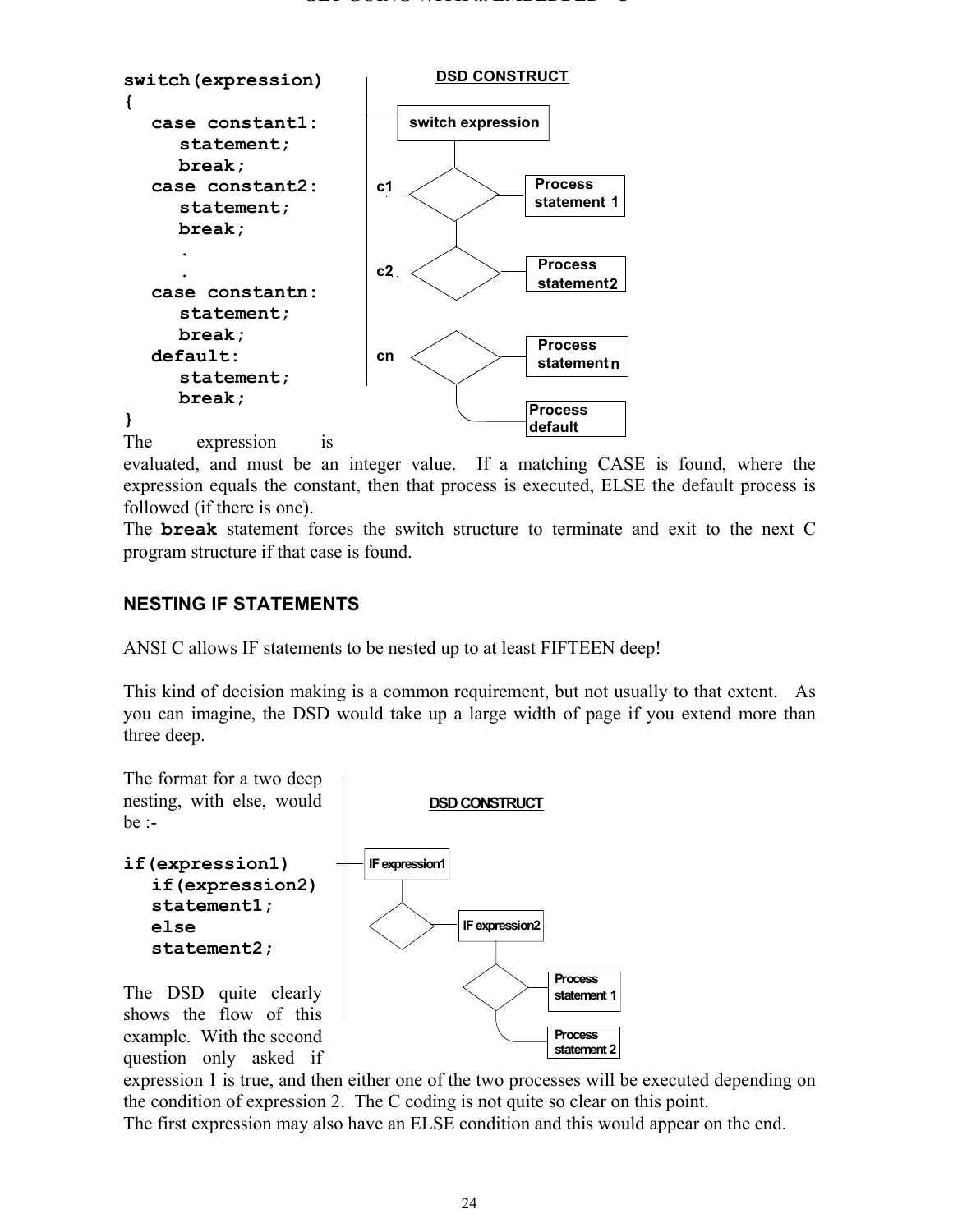Note how the text is indented to show the nesting. This form of structure rapidly gets out of hand. It often becomes difficult to see which relates to what. It is also possible to have ELSE conditions after each IF. The question arises as to which ELSE relates to which IF? The DSD will help you here. The golden rule here is that the last ELSE relates to the last IF that does not have an ELSE! You followed that of course?

It pays to keep your structures simpler than this, if possible, and there will usually be another way.

One possible way out is to use the **if-else-if ladder**, so called because of its appearance. This allows a nested IF to have as its target another IF and so on.

The written structure might look like this :-

```
if(expression) statement;
else
     if(expression) statement;
     else
          if(expression) statement;
.
          else
          statement;
```
Note how the text is indented to show the nesting. The conditions are evaluated from the top downwards. As soon as a true condition is found the statement associated with it is executed and the rest of the ladder bypassed.

If none of the conditions are met then the final else statement (if there is one) is executed. This is best shown by referring to the DSD structure:-



DSDs are in tracing the flow of program control.

The importance of good program planning cannot be stressed enough, and DSDs allow you to visually plan and test your program structure BEFORE you waste time coding it.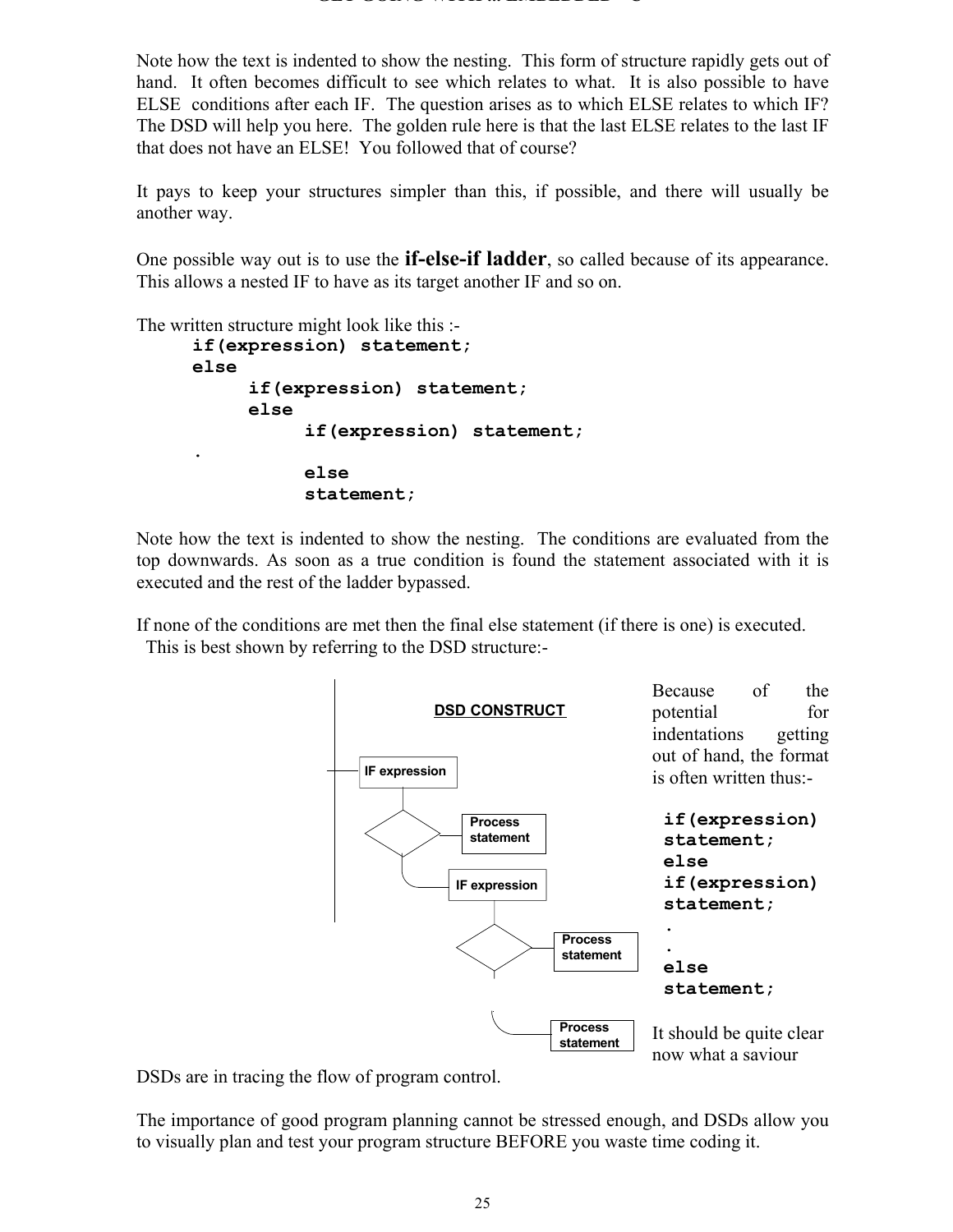Once you persevere with DSDs and use them a few times, you will NEVER go back to flowcharts or any other form of planning. Not willingly anyway.

At this stage, it is worth mentioning that there is an alternative method of doing IF-ELSE in C, which is easier to type and executes quicker.

The conditional operator, ( **? :** ), compiles to shorter code than IF-ELSE and although it looks pretty weird it is worth using for this alone.

#### **CONDITIONAL OPERATOR**

The format of this operator is:-

```
relation ? truestatement : falsestatement;
```
**relation** is any relational test e.g. size <=255**,**

**truestatement** is any valid C statement,

**falsestatement** is any valid C statement.

Although not strictly necessary, it is a good idea to surround each of these with parentheses. This helps separate each of the three parts so that you can see them easier.

Example :-

```
(limit==255) ? (limit-=1) : (limit+=1);
```
Asks if the variable limit is equal to 255. If it is it decrements it, if it is not it increments it. This is the same as :-

```
if (limit==255)
     {limit-=1;}
else
     {limit+=1;}
```
The DSD construct would also be identical. As you can see there is less likelihood of you leaving out semicolons and it is shorter.

#### **LOOP STRUCTURES**

nvariably a program requires at least one loop. In a control program, this would usually Invariably a program requires at least one loop.<br>
be a continuous loop to repeat the control cycle.

The rest of the program, and the functions, will also use various forms of loop to serve some function. This is where the program structure usually goes wrong because you lose track of where you are in the program, and your flowchart/structure method has become too unwieldy to be of use. The DSD comes to the rescue again, because loops show up as loops, always in a clockwise direction. The direction is always shown by an arrow on the loop exit. If the loop has a conditional test in it, it will be shown by a capacitor type symbol. This ensures that you are aware of whether the test is being done at the head, middle or tail of the loop. This can make a big difference.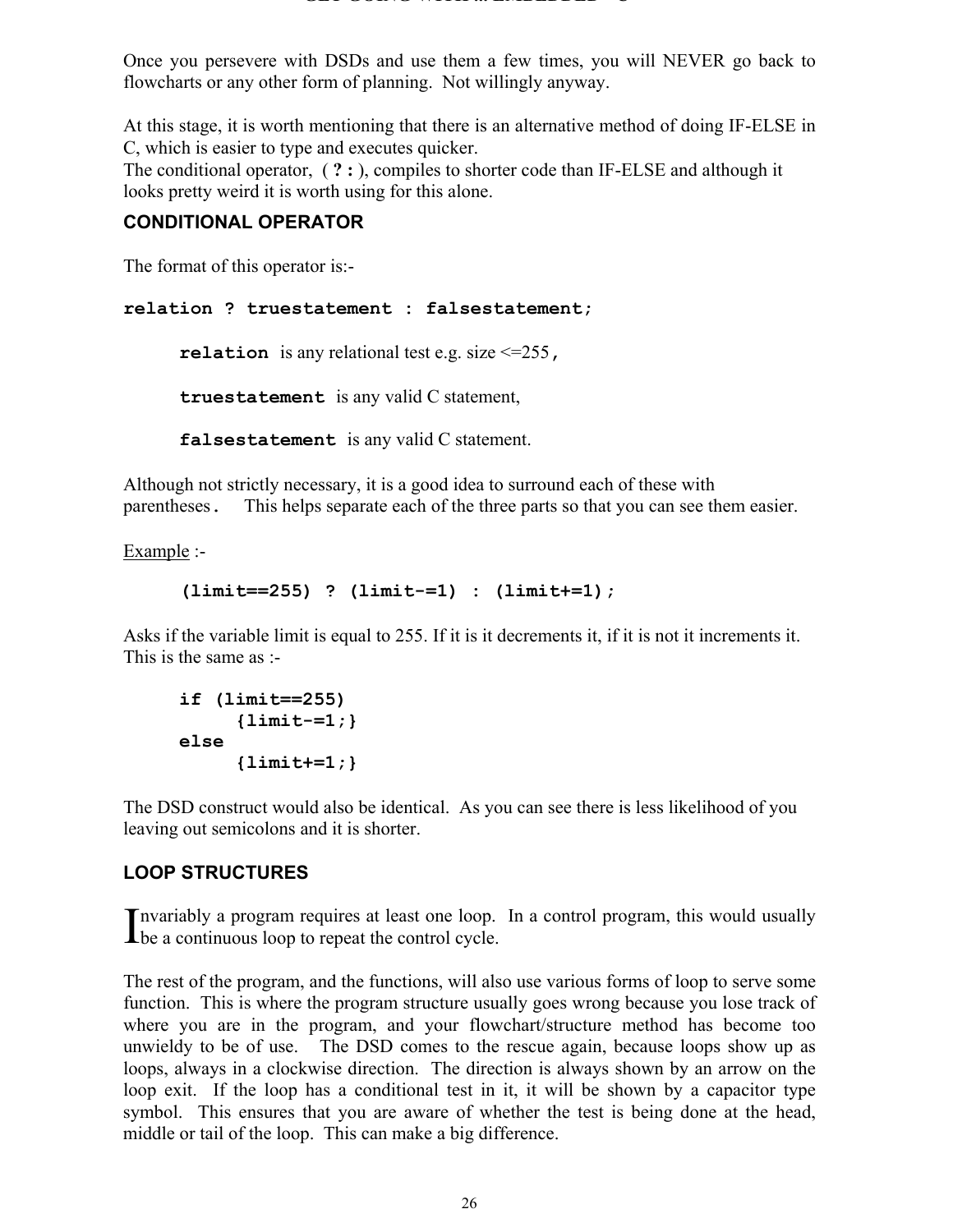C allows three loop constructs :-

**for** loop - repeats the loop a set number of times in specified steps up or down. BASIC users will be familiar with this as the FOR-NEXT structure, only in C you do not need NEXT.

• while loop - repeats the processes within the loop while a condition is true. The condition is tested at the head of the loop and so the processes in the loop may not be done at all if the condition is true on the first pass.

y **do** loop - does the processes while the condition is true, with the test at the tail of the loop. The process within the loop will thus be done at least once. BASIC users will know this as the REPEAT-UNTIL loop.

#### **FOR LOOP**

General form**:-**

**for(initialisation; conditional test; increment) statement;**

value.

tested at the head of the loop.

The **increment** is the step  $\vert$   $\vert$  is the size that the loop takes and may be positive (step up) or  $\Box$ done at the tail of the loop. In the DSD the **step** may be omitted if it is one and positive.

Example

```
for(num=1; num<11; num++)
{
process;
}
```
Repeats the **process** ten times with the variable **num** stepping from 1 to 10 in unit steps. Notice how **num** is incremented with the **++** operator. A step down loop can be constructed in a similar fashion using the - - operator.

The statement can equally well be a single statement on the end of the **for** line, if it is not too complicated.

## **WHILE LOOP**

General form :-



The **initialisation** gives an initial value to the loop control variable, starting the loop count at that

The **conditional test**  $\begin{array}{|c|c|c|c|c|} \hline \cdots & \cdots & \cdots & \cdots \hline \end{array}$  is the reason for continuing the loop, with the loop  $\parallel$   $\parallel$  exiting if the test fails. This is

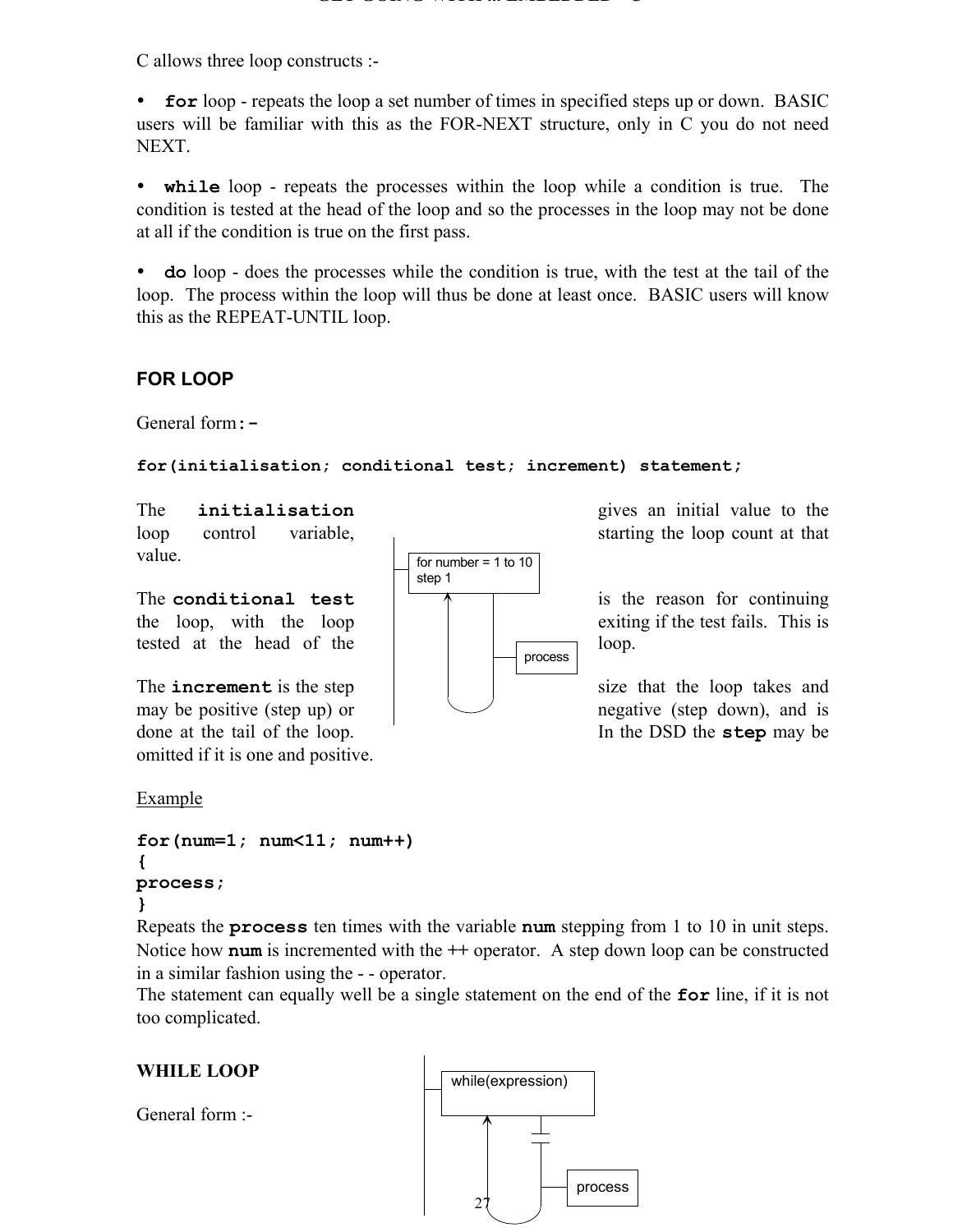**while(expression) statement;**

The expression is checked for true at the head of the loop and the statement executed only if it is true.

The DSD shows the structure better, with the capacitor type symbol showing the test point. Note the loop direction shown by the arrow head at the tail of the loop.

The statement (process) can be one statement or a code block between braces.

This loop can also be used as a DO-FOREVER (continuous) loop by making sure that the expression is always true. e.g. **while (1)**

ALL control programs will have this because they will always be in control!

#### **DO LOOP**

```
General form:-
do{
   statements;
   }
while(expression);
Repeats the statements inside the
braces while the expression is
true, with the test at the tail of the
loop (as shown on the DSD).
                                                          process
                                          do while(expression)
```
If only a single statement is

required then the curly braces are not needed to show the code block (there will not be one!).

The process statements will be executed at least once because the escape condition is not tested until the end of the loop. Again the DSD shows this quite nicely with the capacitor type symbol.

#### **BREAKING OUT OF A LOOP**

Sometimes you need to exit a loop outside of the control of the loop variable. This can be done in any three of the loops using the **break** statement. This causes the loop to terminate immediately the break is encountered. The use of break makes a program more difficult to follow but sometimes it is the only way to solve a problem. It is shown on a DSD by the break symbol :-

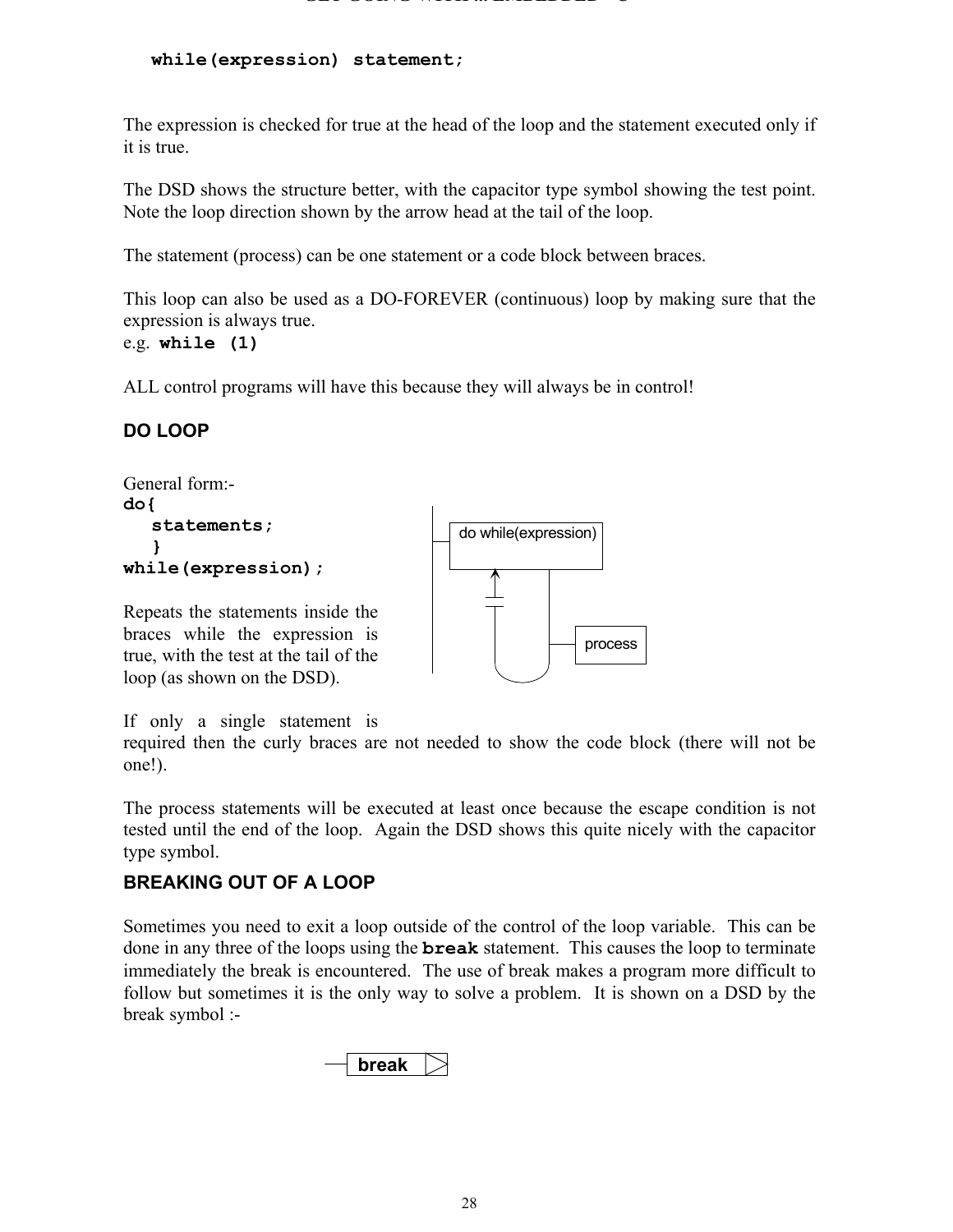#### **NESTED LOOPS**

Nesting loops inside one another is a very common requirement. ANSI C specifies that loops can be nested up to FIFTEEN deep, although most compilers allow a lot more than this.

For instance, it is commonplace to generate time delays in control work using nested FOR loops as a time waste routine, particularly if the on-board timers are in use!



Note how the time waste variables are declared as type **`char'** for the 8-bit storage in the C code.

In practice, this would usually be defined as a function, and the time made adjustable by taking in the delay as a parameter.

In microcontrollers, it would also be more efficient if you could specify these variables for use in registers, instead of RAM. Especially with the AVR, which has 32 registers for this purpose. IAR 'C' will try to do this automatically if possible or you can force it to if you wish. (Using the **register** type.)

## ARRAYS AND POINTERS

n array is a series of storage elements for the same type of data and is more commonly  $A$ <sup>n</sup> array is a series of storage elements for the same type of data and is more commonly used as a look-up table in assembly language work. Arrays can be in several dimensions, but any more than one or two dimensions with micro controllers will consume more memory than you may have available.

To use arrays you must go through several stages :-

#### **1. DECLARATION**

They must be defined as to the type of data to be stored and the size:-

```
type variable[size];
```
The **type** is any valid C type, the **variable** is the variable name and the **size** is the number of elements of storage needed to house the data.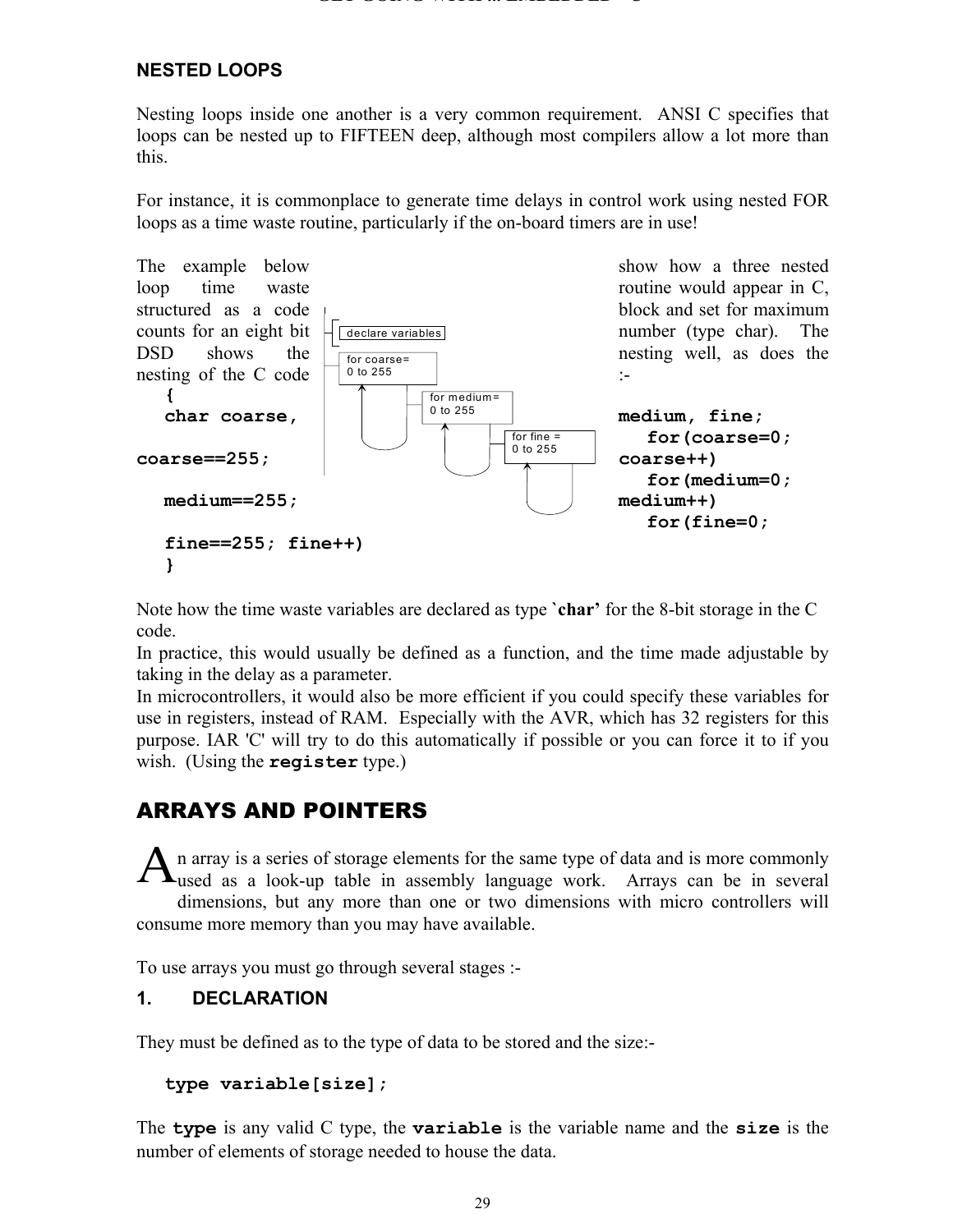e.g. **char table[10]**; - declares an array called table, to house ten words of 8 bit data.

**char grid[5][7];**- declares a two dimensional array 5 rows by 7 columns.

#### **2. LOAD THE ARRAY WITH DATA**

C stores the data in contiguous memory locations starting at the address of the first word of data. With microcontrollers, you would also have the choice of memory types to house the array in, and what the start address would be. This might be in SRAM, ROM or EEPROM. IAR `C' for embedded control allows this by providing an expanded set of keywords to access the special functions. Examples of this will be found in the next chapter. The loading of the array will depend on the target location, with EEPROM data loaded as a separate file in the MCU.

The standard C books often show arrays loaded with calculated data inside a **for** loop. This is fine for PC work in RAM but would be pointless with MCUs because it is very inefficient use of memory. The faster 8-bit RISC micro controllers, such as the PIC or AVR, are also more than capable of calculating such data at a fast speed. Arrays are thus reserved for data that have no mathematical relationship or need to be accessed very fast. Typical examples might be string arrays, or ASCII tables for printing to LCD displays, wave table data for music generation and look up tables for decoding/encoding work, or calibration data.

Arrays can be initialised in a similar fashion to normal variables by adding a value list after the type declaration thus :-

```
type variable[size]={value-list};
```
The value list is the data to be placed in the array separated by commas. The data type must of course match the declared type.

#### **3. ACCESS**

The array, to be used as a look-up table, needs to be accessed either using some kind of pointer, or directly by specifying the array cell.

To access the array elements directly you merely specify the cell address (beware the address starts from ZERO, so a ten element array will have addresses 0 - 9) e.g. If an array called **table** is set up and contains 12 pieces of data then **table[11]** used anywhere will produce the data in the last cell.

To access an array using a pointer is quite common in embedded applications and involves the use of a pointer which can be indexed to take the data out (or put it in) sequentially. In assembly language, this is usually achieved using indexed addressing, or indirect addressing.

In C, a pointer variable is employed. Two operators are employed for use with pointers.

These are :-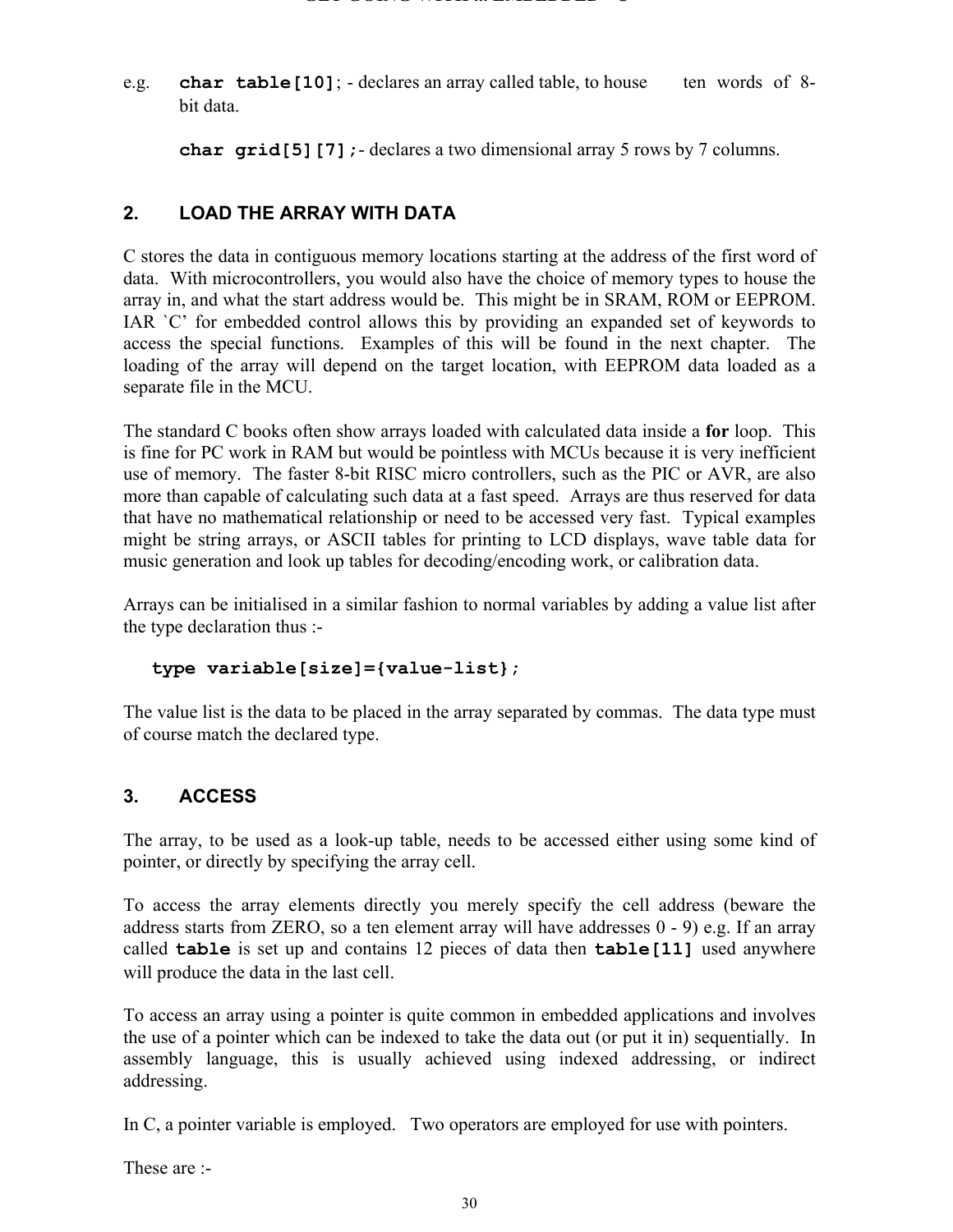#### **& Address operator**

#### **\* Dereferencing operator**

These need some explaining because they are very confusing, even to the hardened C programmer.

The pointer will be a variable used as the index and is defined in a special way. C knows it is a pointer variable because it starts with the asterisk:-

#### **type \*pointer\_name;**

Where type can be one from the list shown earlier. With most MCUs the types are usually extended to describe the nature of the memory it will be pointing to. (e.g. **flash** for flash ROM). We will meet this later.



the capital L after the p to show up the "p". This makes the

name standout as a pointer variable. The \* is not part of the variable name, it is there to tell C that you are defining it as a pointer. That is why it is worth the effort to make it stand out.

If we now define a variable to store the data, and initialise it with say 37:-

 $\Omega$ 

**char lot = 37;**

You can now get to this data two ways :-

1. As a normal variable

e.g **printf(lot);**

or

2. By using the pointer linked to the variable:-

e.g.

```
pLot=&lot /*links the pointer to the data */
printf(*pLot)/*prints the value of lot (37) */
```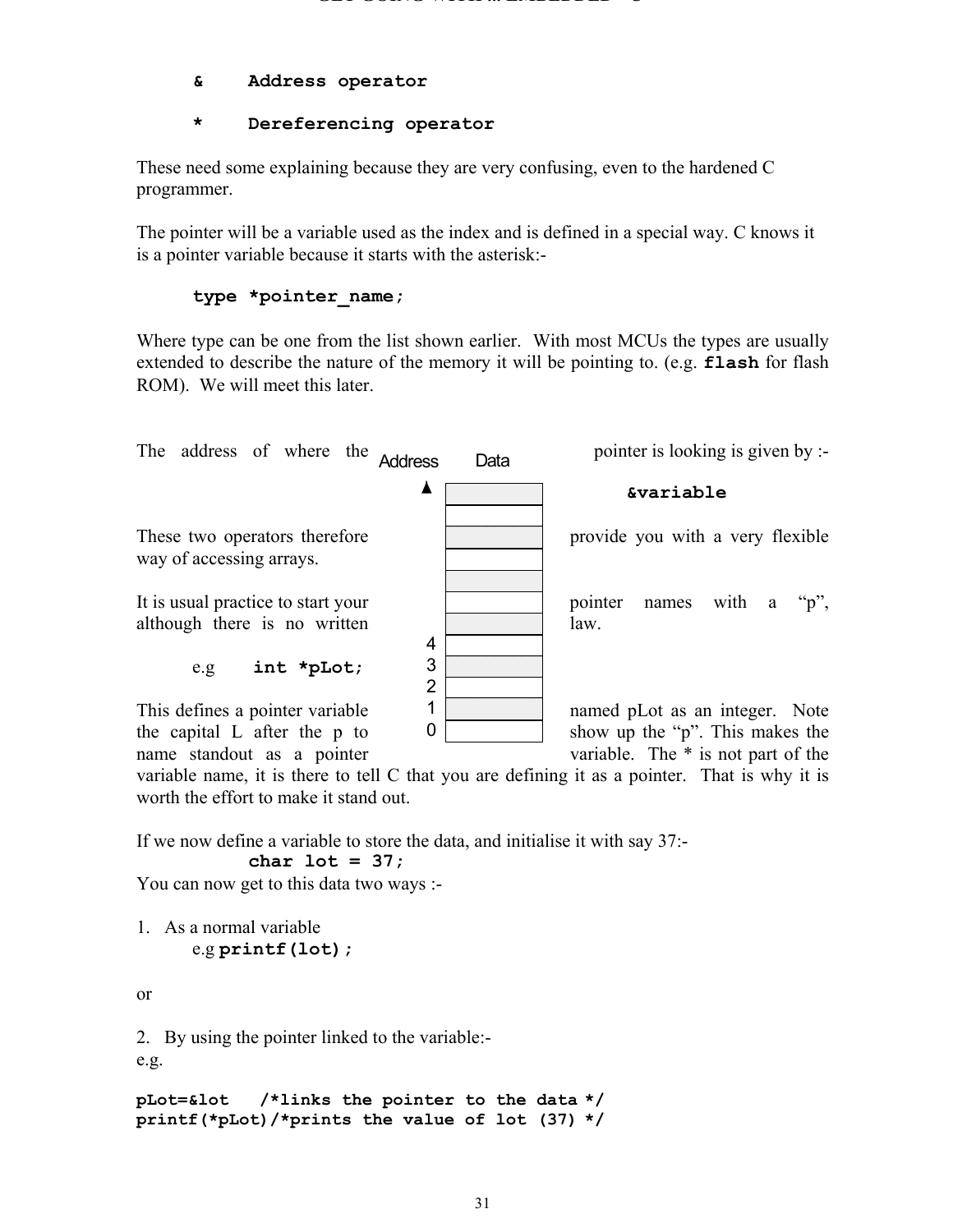Pointers and arrays are one of the most confusing areas of C and take some explaining. It is recommended that you consult a C reference book related to PCs and apply the same principles, if you wish to use advanced features such as pointers.

In fact this chapter should be treated as a basic reference section. Most learning will be achieved by working through the examples in the next chapters and you trying your own examples. The debugger will tell you if they work!

### **STRUCTURES**

rrays can only hold data of the same type. This is very often the case with embedded A rrays can only hold data of the same type. This is very often the case with embedded work. For systems work, a database is often needed containing data of varying types. Structures and unions were created for this application. Although it is not often required for embedded control, it can be handy to reduce memory space, if you have lots of single bit flags around the place. These can be placed in *bitfields* and accessed individually. It is also useful for sending data to output devices, such as multi-line LCD text displays, for various types of data.

## WHAT IS A STRUCTURE?

 structure is a conglomerate or aggregate data type, which is composed of two or more A structure is a conglomerate or aggregate data type, which is composed of two or more<br>
related elements, not necessarily of the same size (type). Structures are defined using the general form:

```
struct tag_name
{
type element1;
type element2;
…
…
}
variable_list;
```
The keyword **struct** tells the compiler that a structure is being defined. The type is any valid C type such as char, int etc.,

*Note - unlike arrays, the types may be all different.*

*tag\_name* is the type name of the structure. It is NOT a variable name, more of a self defined type.

variable list; is where the variables of the structure are defined. The use of either *tag\_name* or variable\_list; is optional but one must be present.

The elements of the structure are normally called *fields* (or sometimes *members*).

As an example, a system might have to display the results of a data logger program on a LCD display, or some other output device. The display is to be updated 100 times a day, over a planned period of 100 years (built in centenary bug!), with the voltage and current having a range of integer steps from  $\pm 500$  V/A. The variables to be displayed might be: -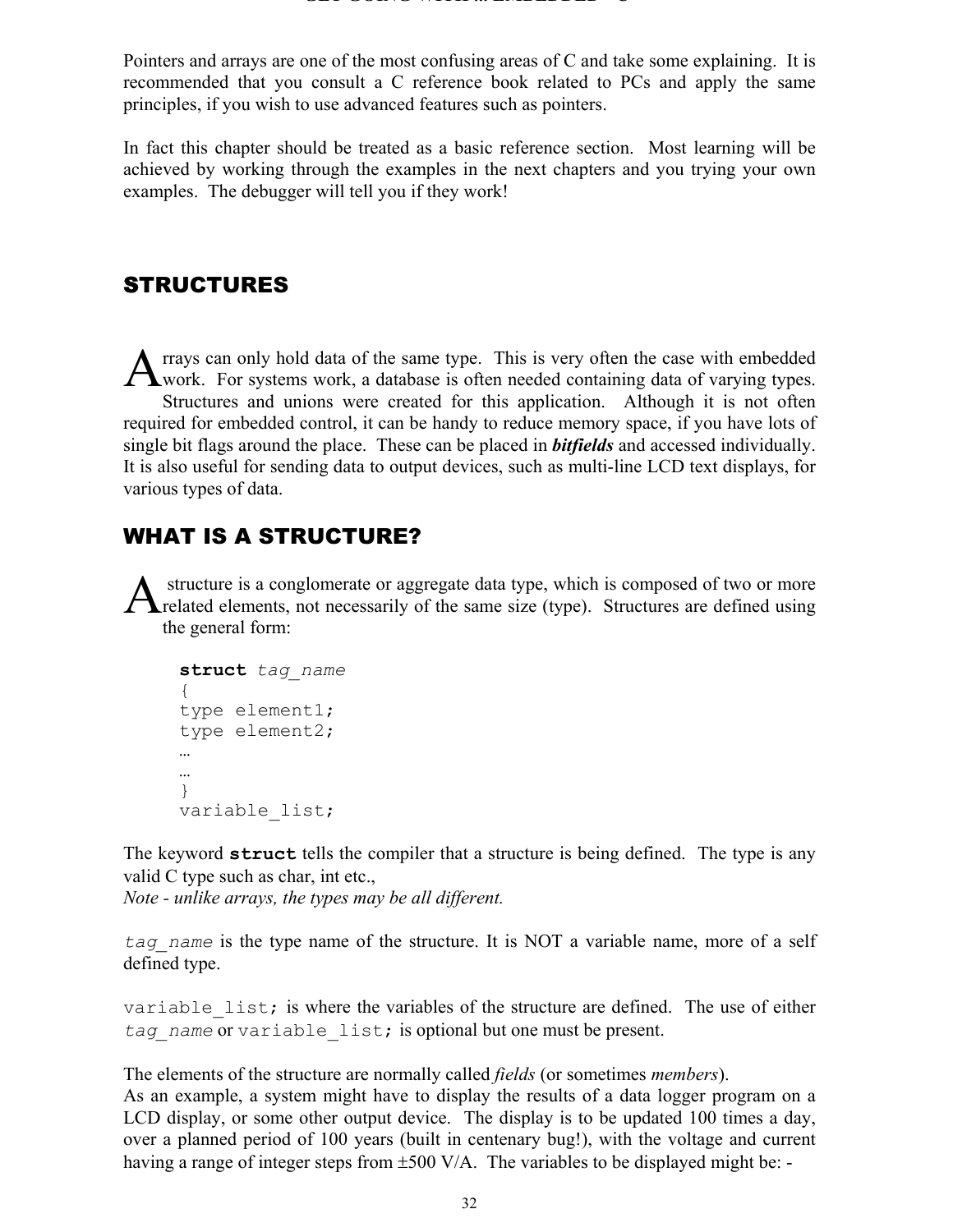**Time** - in 24 hr clock format e.g. 21:30, perhaps stored as hours and minutes, in two (char) bytes.

**Date** - in UK format e.g. 29/09/1999, perhaps stored as date, month and year in two (char) bytes and an int word.

**Data** - Integers, say voltage and current, in two words (signed int).

The structure would thus have the following members and size: -

| <b>Name</b> | <b>vpe</b>    | Size (bytes)  |
|-------------|---------------|---------------|
| hours       | unsigned char |               |
| minutes     | unsigned char |               |
| date        | unsigned char |               |
| month       | unsigned char |               |
| year        | unsigned int  |               |
| voltage     | signed int    | $\mathcal{D}$ |
| current     | signed int    |               |

This will obviously require a fair amount of RAM space, or it may need to be housed in EEPROM to make it non-volatile. Speed of access is not a problem here, so this would be feasible if a large enough EEPROM was available, either internally or externally.

The structure would now be declared in this fashion: -

```
struct datalog
{
char hours[24];
char minutes<sup>[60]</sup>;
char month[12];
unsigned int year [100];
signed int voltage[1000];
signed int current [1000];
}
data;
```
The structure is now called **data** and can have values assigned to the various elements by using the dot operator ( **.** ).

Each element is an array and can be accessed as such for read and write.

For example the assign the year 2000 to **year**, in the first element, the line would be :-

data.year $[0] = 1999$ ;

Note that the addresses start at zero.

To access the same date would be done, say using a predefined printf function for the LCD,  $by -$ 

printf("%d",data.year[0]);

This should display 1999 on the LCD in a previously sent cursor position.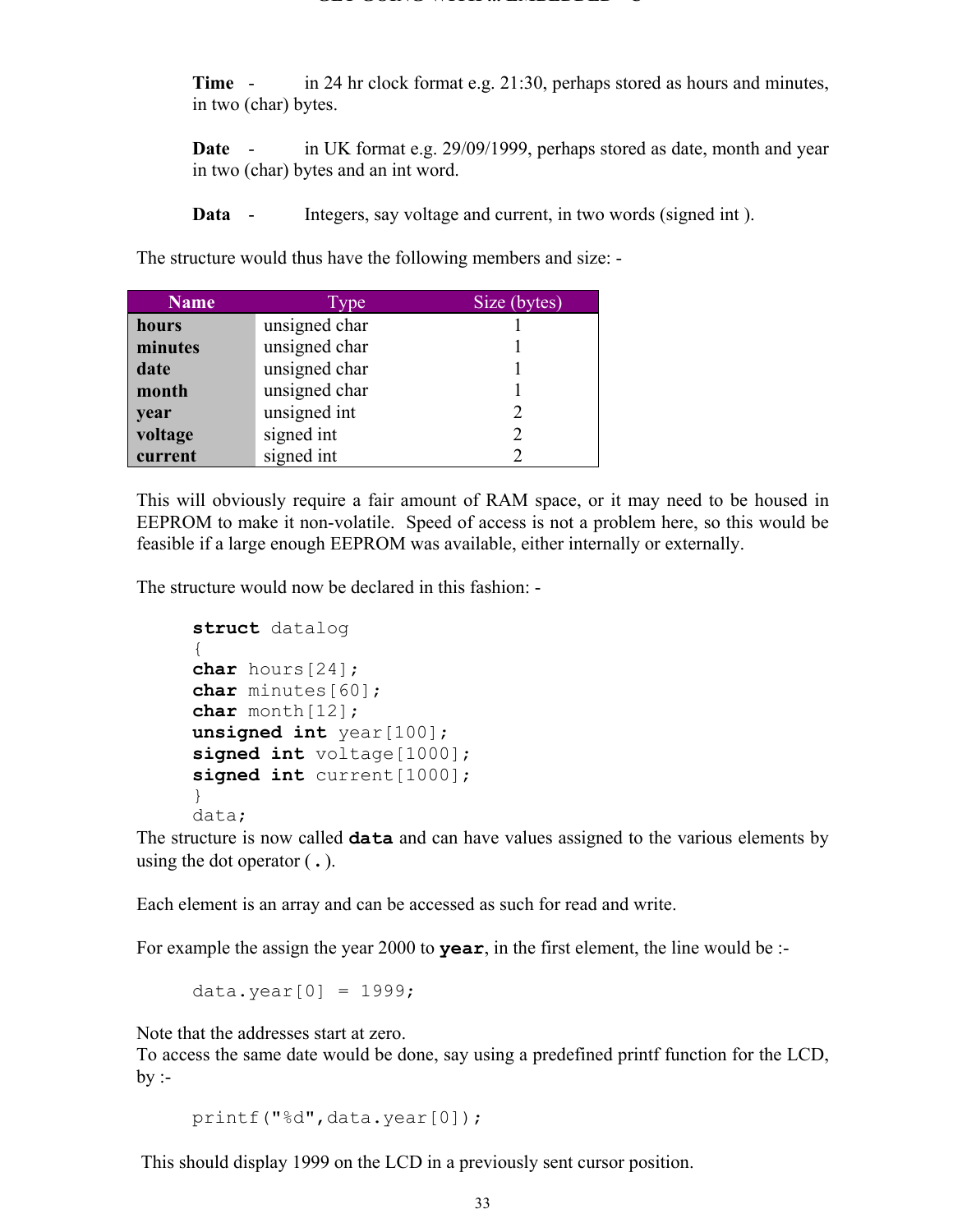To get data into the structure from a keyboard, for instance, can be done using the scanf function and the **&** operator.

It might look something like this :-

scanf("%u", &data.year[0]);

This would place the returned value of the scanf function in the first position in that field array. Note, the & goes in front of the structure name, NOT the field name.

You can also access structures via pointers. In this case you must use the arrow operator (- >), not the dot ( . ) operator to access them, and declare the pointer variable as well. Again, C books for PCs will give you more details of how to do this.

For instance our datalog structure might now be declared thus :-

```
struct datalog
{
char hours[24];
char minutes[60];
char month[12];
unsigned int year<sup>[100];</sup>
signed int voltage[1000];
signed int current [1000];
}
data,*Pindex;
```
The addition of the pointer variable Pindex (note the convention of using capital P in front of pointer variables) means that you can use pointers in the following manner :-

Pindex=&data;

Assigns the address of data to the pointer variable Pindex

Pindex->year=2000;

Assigns 2000 to the year element pointed to by pointer Pindex.

#### BITFIELDS

itfields save memory space (but execute slower) by splitting up bytes or words into Bitfields save memory space (but execute slower) by splitting up bytes or words into bits. In MCUs this can be very useful, if you can afford the drop in speed. Using bitfields, you can access, by name, one or more bits within a byte or word. In this way, for instance, you could store two nibble variables in one byte, saving a byte of memory.

Bitfields are defined by:-

type name:size;

Where type is either signed or unsigned char, short, long or int, name is any valid variable name, and size is the number of bits needed for storage.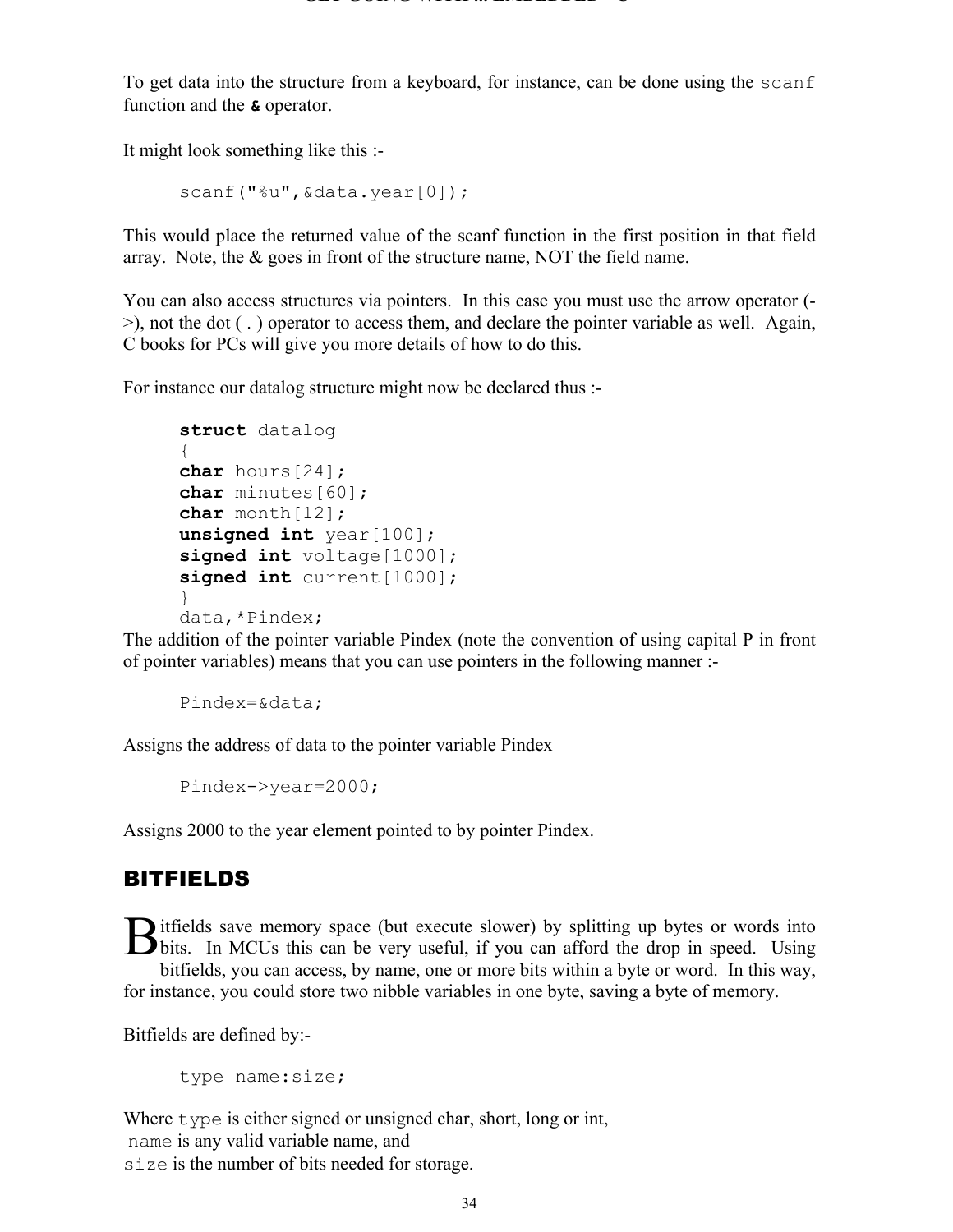The name and size must be separated by the colon (:). If signed types are specified, the top bit is taken as the sign flag.

Bitfield variables are packed in elements of the specified type starting at the LSB position. Not all bits need be used and you can mix bitfields with normal variables in a structure. You cannot obtain the address  $(x)$  of the variable though because the smallest addressable unit of memory is the byte.

As an example, this structure definition houses a title of 10 characters and two nibbles called left and right.

```
struct decades
{
char title[10];
unsigned right:4;
unsigned left:4;
}
nibbles;
```
This particular example is ideal for use with multi-digit display variables, where one nibble is used per decade.

#### **TYPECASTING**

ou may be typecast, I am certainly, but C is not sure! When you do mixed calculations Y ou may be typecast, I am certainly, but C is not sure! When you do mixed calculations you can never be sure of the size of the result. For instance, if you add two **char** variables together the result may be larger than one byte resulting in the need for **int** type storage.

A C typecast temporarily changes the type of a variable for you prior to some process. The format is:-

#### **(type)value**

**type** is any valid C type

**value** is any variable, literal (number) or constant**.**

This can be placed anywhere in the program and ensures that the type is the same as the rest, for the process that follows the typecast only. All other uses elsewhere return to the original type declared.

Typecasting avoids some confusing answers that can occasionally result from mixed calculations. This normally results in lost accuracy or incorrect polarity with signed numbers.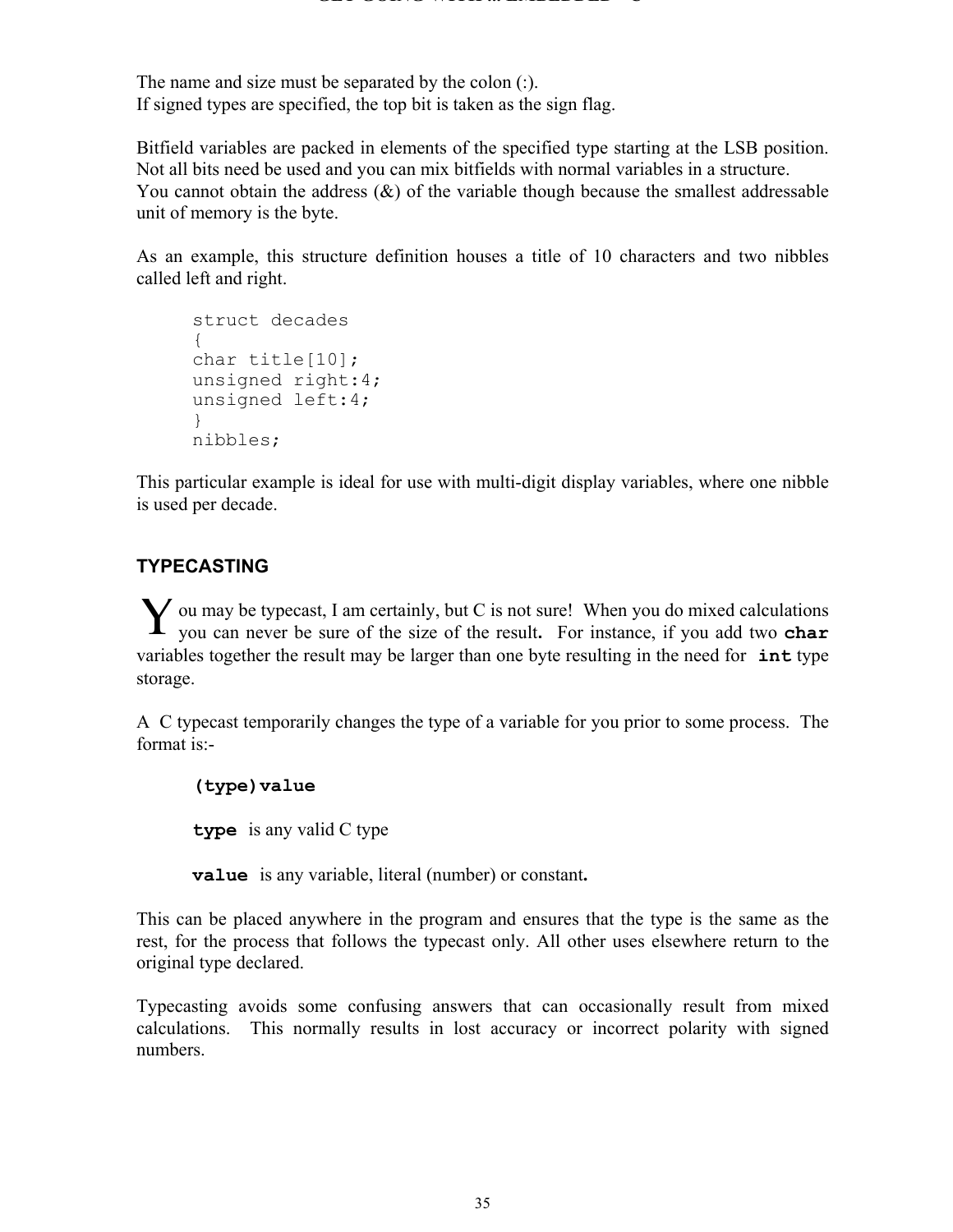# 3. THE IAR `C' DEVELOPMENT ENVIRONMENT

he time has come to try the program structures and keywords described in the previous chapter. Before we start programming and building up valuable experience, we must learn to drive the development system software. This chapter takes you through the software from beginning to end using a simple control example.

#### **SOFTWARE OVERVIEW**

T

IAR`C' is a complete integrated development system providing the following facilities :-

- EMBEDDED WORKBENCH Control shell providing access to all the tools, I/O and project management.
- Powerful, syntax highlighting editor to type your source code.
- Optimising C-compiler to build your program efficiently.
- Powerful Macro Assembler, for assembly language work.
- XLINK linker to link code from C compiler and Assembler to produce the target object code.
- XLIB librarian to allow you to build your own libraries of functions.
- C-SPY debugger to simulate your programs.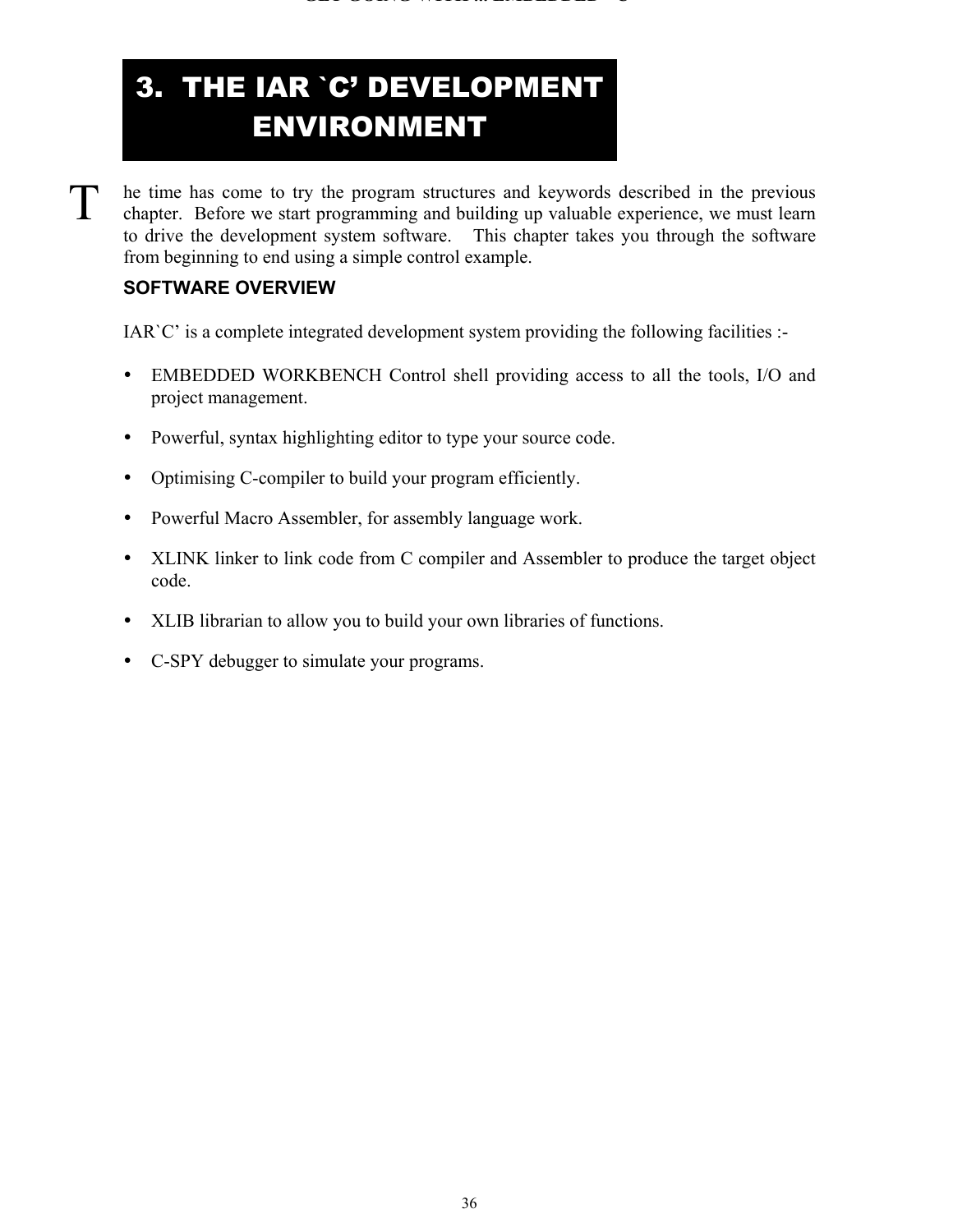## **GETTING STARTED WITH `EMBEDDED WORKBENCH'**

ocate the IAR Workbench Demo from your program selection, you will also see some **L** ocate the IAR Workbench Demo from your program selection, you will also see some *readme* files which are worth reading first. They tell you what version you have and what the limitations are. Click the mouse on the spanner/screwdriver icon when you are ready, you should see a screen similar to the one shown below:-.

| IAR Embedded Workbanch | <b>TER</b>                                                                                    |
|------------------------|-----------------------------------------------------------------------------------------------|
| Lie Vew Uthors Heb-    |                                                                                               |
| 미디테 최정형이어              | $\boxed{\mathbb{E}\left[\mathbb{F}\right]\mathbb{F}\left[\mathbb{F}\right]\mathbb{E}\right]}$ |
|                        |                                                                                               |
|                        |                                                                                               |
|                        |                                                                                               |
|                        |                                                                                               |
|                        |                                                                                               |
|                        |                                                                                               |
|                        |                                                                                               |
|                        |                                                                                               |
|                        |                                                                                               |
|                        | <b>SYSTEMS</b>                                                                                |
|                        |                                                                                               |
|                        |                                                                                               |
|                        | @ 1996                                                                                        |
|                        |                                                                                               |
|                        |                                                                                               |
|                        |                                                                                               |
|                        |                                                                                               |
| Roodv                  | NUM                                                                                           |
|                        |                                                                                               |

Experiment with the various icons by moving the mouse cursor over them and let the help balloons show what each does. Most of them are reasonably obvious such as new, print, save etc.,

At this stage, it is probably worth playing with the text selections as well to become conversant with where things are. The important ones will be described as we progress.

We are now ready to start our first project.

Select NEW and a window will appear like the one shown below.

Click on the Workspace item and select OK (or double click). Give the Workspace a name, e.g. alarm.eww, and a new window will now appear like this:-

| New                      |           |
|--------------------------|-----------|
| New                      | <b>OK</b> |
| Source/Text<br>Workspace | Cancel    |
|                          | Help      |
|                          |           |

|       | 1,30                                    |
|-------|-----------------------------------------|
|       |                                         |
| Tax i |                                         |
|       |                                         |
|       |                                         |
|       | E Z<br><b>TE</b>                        |
| ×     | x                                       |
| ٠     | τ<br>ī<br>÷                             |
| ٠     | <b>BELLET</b><br>۸                      |
| ÷     | . .<br><b>COMP</b><br>۰<br>$-1 - 1 - 1$ |
| ٠     | ۸<br>۰<br>----                          |
|       |                                         |
| ò,    |                                         |
|       |                                         |
|       |                                         |
|       |                                         |

This is a workspace, and we need to create a Project. So, go to Project Menu > Create New Project and create a Project (alarm.ewp). This will appear in the Workspace Window.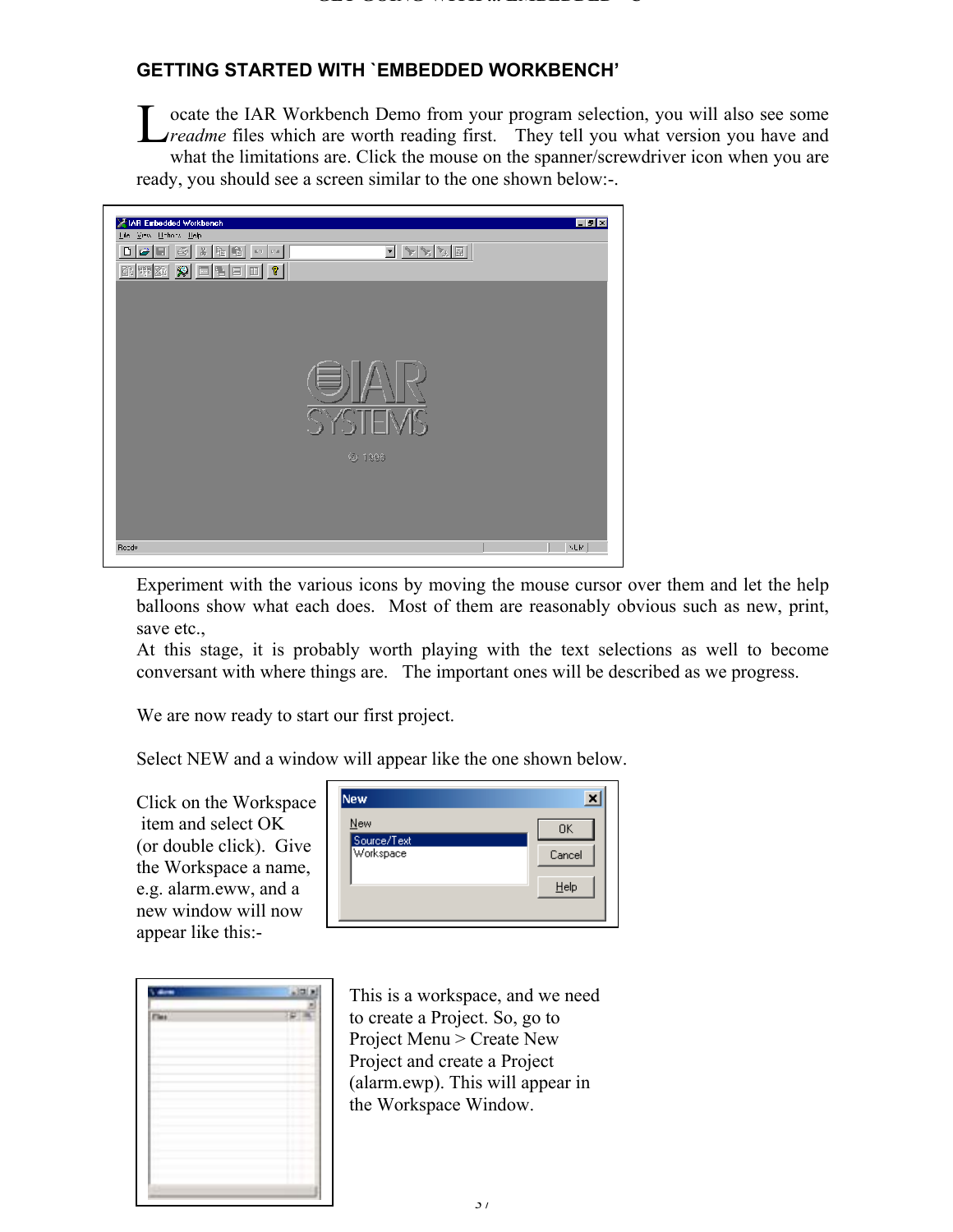If you chose to install the AVR version you can type in the example at the start of the next chapter, which is the same program adapted for the ATmega8515.

The project creates space for a group of files relating to both likely versions of your project. One for debugging purposes, which will have extra code so that you can see what is happening, and the final one with this removed ready for release. This is probably the most common arrangement. The drop down at the top will allow you to swap between Debug and Release versions. We now need to type the C source code using the editor before we can add it to the program group we have just created. The Project Group arrangement makes it easy to keep all your modules together which relate to the one project. You can even have several projects sharing the same modules. The linker can then link them together to build the final code. In our first example, we only need the one module so the approach is wasted here, but normal projects benefit greatly from this method of working. To start typing the source code select **New** again and this time select the Source/Text option. A blank editor window will appear headed **Untitled1** and you are ready to start typing.

Give it a name (alarm.c) and right click on the Project in the Workspace window, or select Project Menu > Add Files to put the file into the Project.

#### **Project Code**

The example uses a simple circuit connected to Port 1 (P1) of the target AT89S8252 MCU. We need not concern ourselves with the processor yet, only the port allocation is of interest:-



The output devices are all active high, that is a '1' turns them on and a '0' turns them off. The sensor is a tilt switch, which provides a logic `1' when the car is tilted. The disable input is from an ARM/DISABLE arrangement, a keyswitch or other type of facility, and is high for the ARM condition. This simple hardware configuration is now going to be programmed using the approach taken by all other examples in this book. This sets the pattern to follow, and also shows how the Embedded Workbench is used and how it fits in with the real world of embedded control.

Our first task is to devise a main specification for the system. I have chosen the following :-

#### **MAIN SPECIFICATION**

*1. Initialise port 1 - this sets the direction of data travel IN or OUT.*

*2. If ARM AND SENSOR then ALARM*

*ELSE clear port 1.*

*3. Go to 2.*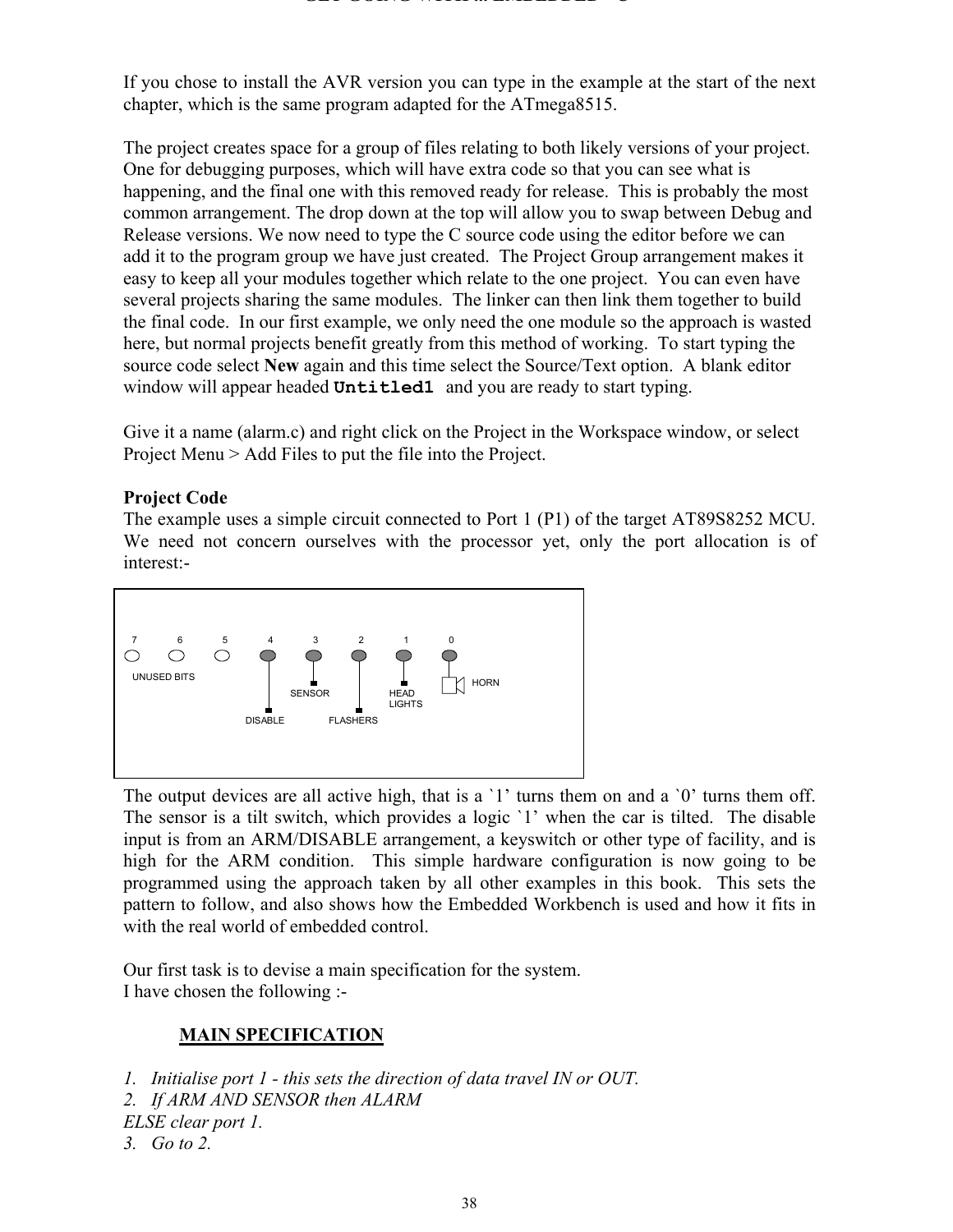#### **GET GOING WITH ... EMBEDDED C**

This forms a continuous loop with an IF structure. The alarm only goes off if the arm switch is on AND the sensor is triggered. What it does not show is what the ALARM should do. The easiest way to do this is to make it a function, with its own specification :-

### **ALARM FUNCTION SPECIFICATION**

- *1. Turn ON horn,*
- *2. Turn OFF flashers and headlights,*
- *3. Wait a bit (0.5 second or so),*
- *4. Turn OFF horn,*
- *5. Turn ON flashers and headlights,*
- *6. Wait a bit (0.5 second or so).*

This will recycle all the time the sensor is tilted, causing the horn and lights to alternate with half second intervals. A proper system would latch of course and reset on time out (your job later perhaps!). The next problem is how do you generate a time waste delay in C. There is no wait instruction as found in some higher level languages. We will need to create another function.

So even in this simple example, we have three functions.

The specifications can now be converted into DSDs so that we can check the structure works:-

The main program initialises port 1 of the MCU and then goes into a continuous loop testing the ARM and SENSE inputs. IF both are high THEN the alarm function is executed ELSE the alarm is silenced by keeping all lights and horn off.

This will clearly work and now we must plan the two functions in the same





manner. The port initialisation is an important part for embedded control, because, without it the port will not operate correctly. This is one area where your programs can differ depending on the target processor. For the 8051 type MCUs, port 1 is a bidirectional port capable of driving four TTL loads as an output. To set a bit as input you write a '1' to the bit(s) required which enables the pull-ups. It is most important that you do not disturb these bits once set. If you write a '0' to the bit it will stay low and the input will not respond.

If you are using a more modern MCU, with high current drive capability (20 mA), such as the PIC or AVR, you will need to write to a separate data direction register (examples later).

The alarm function is a simple two step sequence with a short delay in between each, to time the beep/flash period.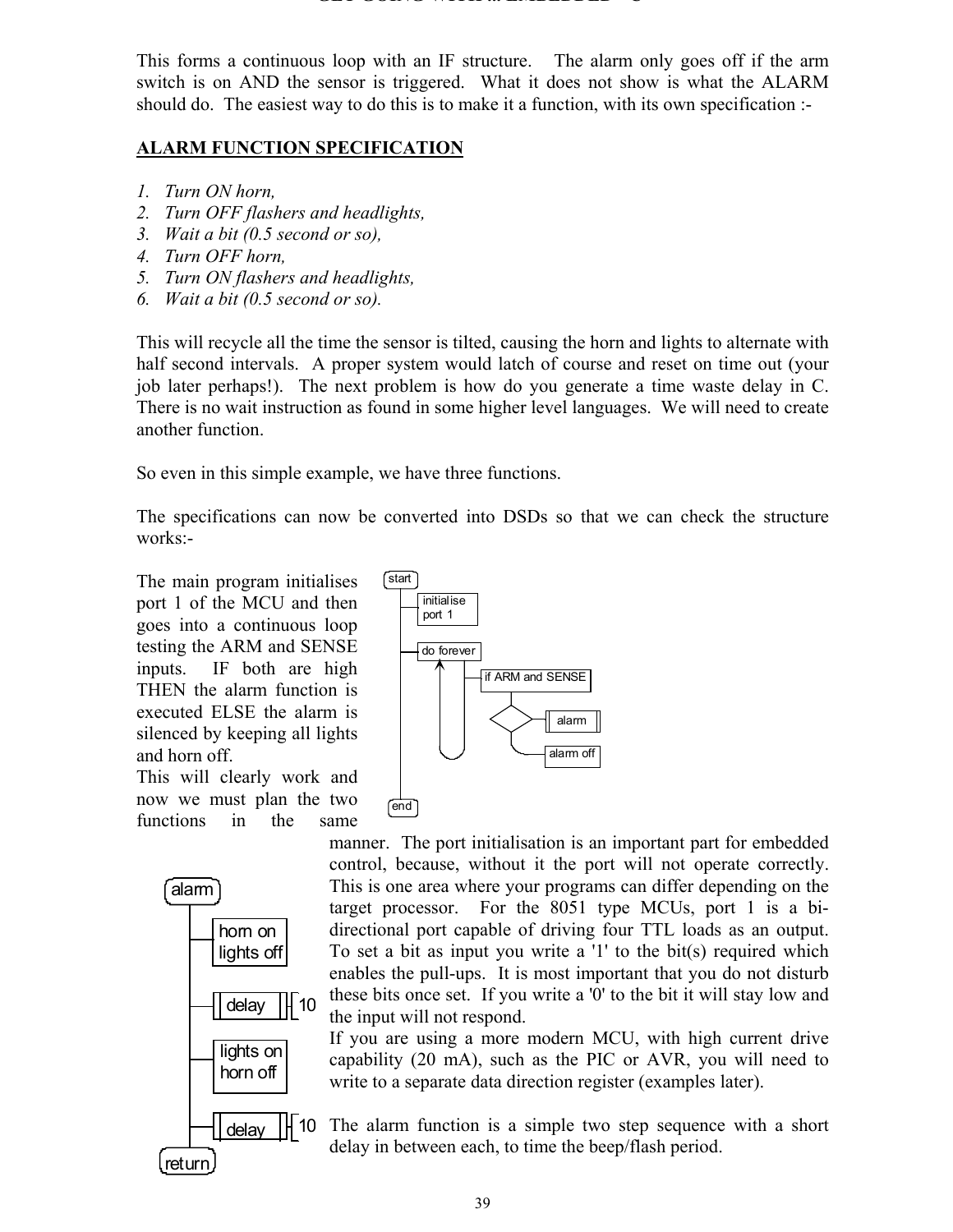The delay function has been made versatile in that it allows a delay parameter to be passed into it, so that the delay can be modified on each function call. This is not necessary here, but has been done as an example of how to pass parameters into functions.

The DSD shows this by a square bracket symbol on the end of the double-ended function box. In this case, I have chosen the number 10 purely as a convenient round number.



With the simple approach we are using here, shown in the delay DSD, the delay time is uncertain, unless you calculate the number of clock cycles used for it. This means inspecting the object code after compilation and doing some sums. This rather defeats the object of using C.

To keep it simple to start with, the three nested FOR loop is used, with the outer coarse loop used as the time adjustment parameter. The middle and inner loop is run at the maximum **cha**r limit of 255 (0xFF). This provides a workable solution for approximate delays, and can be adjusted to suit on compilation/test. Three

nested loops are required for most MCUs to give one or more seconds delay. In the next chapter, the use of MCU peripherals such as timers are investigated, which is a more predictable method.

With the structure planned, and tested by dry running the DSDs, we can now write the C source code. For most examples this will consist of the following sections :-

- **Title block** to explain what the program does, who it was written by, when, the version number, and the target processor.
- **Pre-processor directives**  to include the special function register names, and intrinsic functions for the target processor and to tell C that they will be used.
- **Function prototypes** to inform C how much space to reserve for any parameters passed into them and returned.
- **Global variable declarations** to tell C what space to reserve for them. In this case we do not need any global variables.
- **Main program definition** the main source code, calling up the other functions.
- **Function definitions** containing local variable declarations and the source code.

The following program covers the above topics for the alarm example and may be typed in and saved as a source file with a .c extension. Each line is commented to explain the purpose.

The pre-processor directives will vary with the target processor family and match the Atmel 89S family of 8051 derivatives in this example.

*/\*\*\*\*\*\*\*\*\*\*\*\*\*\*\*\*\*\*\*\*\*\*\*\*\*\*\*\*\*\*\*\*\*\*\*\*\*\*\*\*\*\* simple car alarm example for Atmel AT89S8252 (8051) microcontroller version 1.0 PJS Nov 1998. \*\*\*\*\*\*\*\*\*\*\*\*\*\*\*\*\*\*\*\*\*\*\*\*\*\*\*\*\*\*\*\*\*\*\*\*\*\*\*\*\*\*\*/*

#pragma language=extended /\*use special functions\*/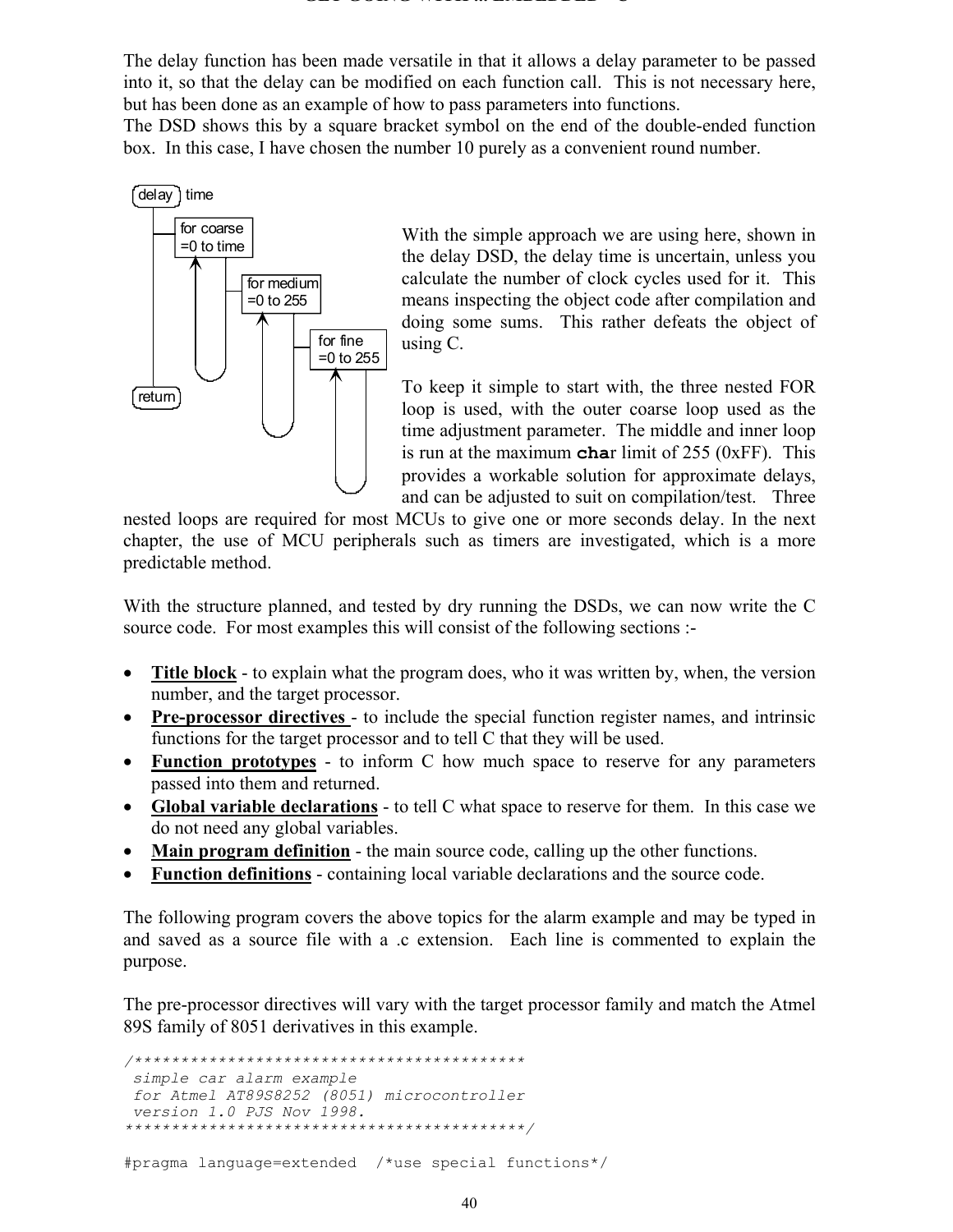```
#include <io_a89.h> /*include header file for
                        AT89S8252 */
#define TRUE (1) /*CONSTANT for do forever loop*/
void alarm(void);
void delay(char); /*function prototypes */
void main(void) /*main program */
{1 \n91 = 0 \times 18:}/*initialise port 1*/while(TRUE) \frac{1}{2} /*do forever */
   {<br>if (P1 & 0x18)
if (P1 & 0x18) \qquad /*if ARM and SENSE then*/
alarm(); \frac{1}{2} /*call alarm function */
 else P1=0x18; /*else disable outputs*/
    }
  }
/*********** ALARM FUNCTION *********************/
   void alarm(void)
\{ P1=0x1A; /*headlights on, horn and flashers off*/
   delay(10); /* wait a bit */ P1=0x1D; /*headlights off,horn and flashers on*/
   delay(10); /*wait a bit */
     }
/***********TIME DELAY FUNCTION*****************/
void delay(char time)
  {
char coarse, medium, fine;
   for (coarse=0; coarse!=time; coarse++)
     {
        for (medium=0; medium!=255; medium++)
\{for (fine=0; fine!=255; fine++)\{ }
        }
    }
  }
```
 Do not try to compile this yet, we have some more work to do first. Ensure that you have saved this correctly. It must have a .c extension. You may noticed that the editor automatically highlights certain types of word to ease readability. If this does not appear, you have not saved the file with the correct extension. *(Bitter experience!)* The include file may be inspected by loading it in on top of your C source file. It is called  $\langle \cdot | \cdot \rangle$  as and it is worth printing it to inspect the contents. You will find the names and addresses of all the special function registers for the MCU.

Having saved the file, you can now add it to your project file. This is done by :-

- Select the **debug** target in the project window,
- Select **project** and **files** from the pull down menu and a window should be displayed similar to the one shown overleaf. Select the name of the file to add to your project (alarm.c) and click the **add** box and finish by clicking the **done** box.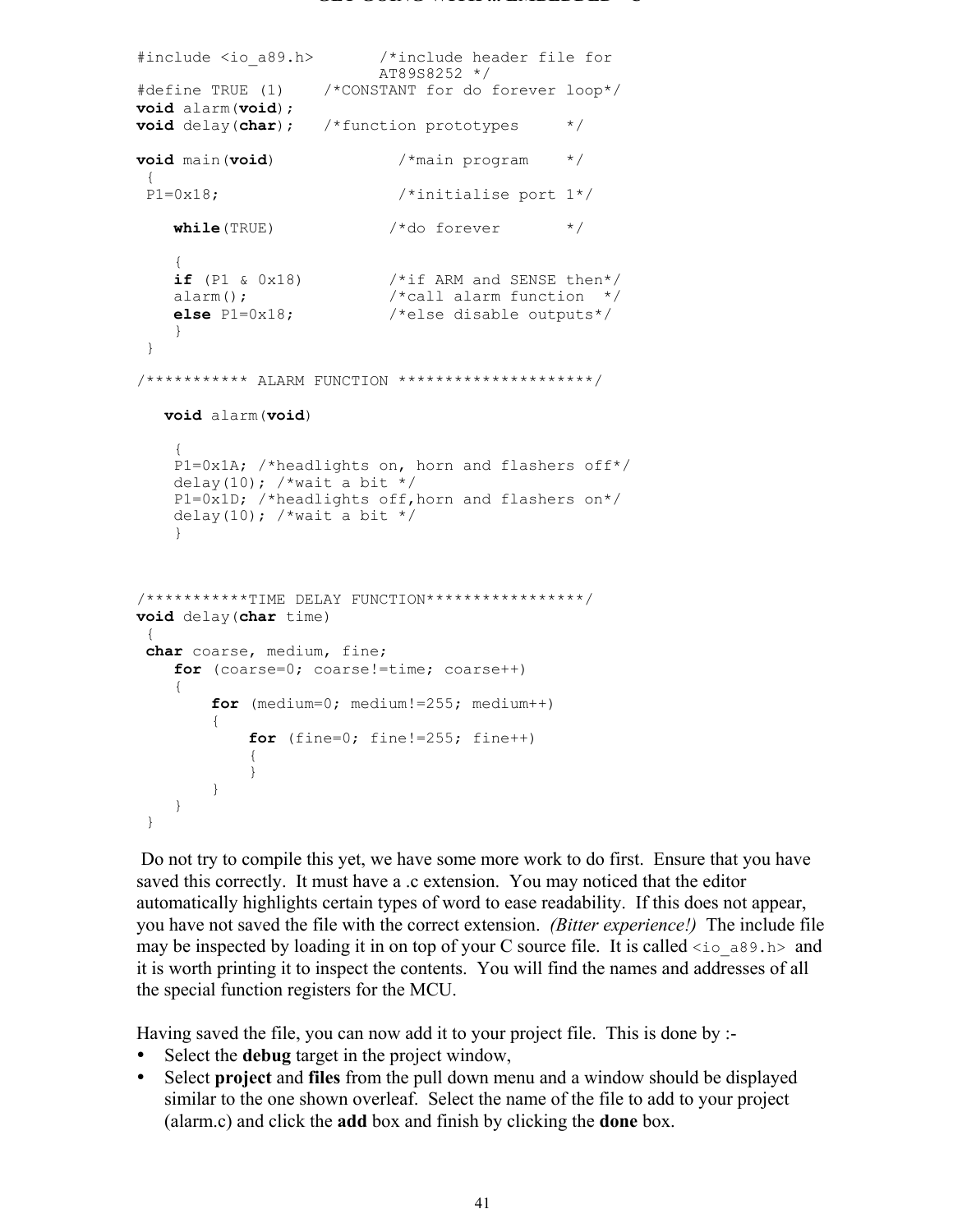| <b>Project Files</b>  |                                       |                |
|-----------------------|---------------------------------------|----------------|
| File Name:<br>l*.c    | Directories:<br>c:\iar\ewdemo         | Done<br>Cancel |
| alarm.c               | c:۱<br>iar<br>ewdemo<br>8051<br>Debug |                |
| List Files of Type:   | Drives:                               |                |
| C Source Files (*.c)  | ⊜c:                                   |                |
| Add to Group:         |                                       |                |
| Common sources        |                                       |                |
| Files in Group:       |                                       |                |
| C:\IAR\EWDEMO\alarm.c |                                       | Add            |
|                       |                                       | Add All        |
|                       |                                       | Remove         |
|                       |                                       |                |
|                       |                                       | Remove All     |

This window sets up the options for five areas. The general one sets up the target processor and the memory model. This should read 8xC51 and the tiny memory model.

The ICC8051 window sets up the compiler options. These should default OK but should look like this :-

| <b>Options For Target "Debug"</b>                                 |                                                                                                                                                                                                                                                                         |                                                                                                                                                                                  | $\vert x \vert$                                  |
|-------------------------------------------------------------------|-------------------------------------------------------------------------------------------------------------------------------------------------------------------------------------------------------------------------------------------------------------------------|----------------------------------------------------------------------------------------------------------------------------------------------------------------------------------|--------------------------------------------------|
| Category:<br>General<br><b>ICC8051</b><br>A8051<br>XLINK<br>C-SPY | Code Generation   Debug   #define   List   #undef   Include  <br>Enable language extensions<br>'char' is 'signed char'<br>Writable strings<br>'//' comments<br>Nested comments<br>Disable warnings<br>Make a LIBRARY module<br>Stack expansion<br>Function No reentrant | Type checking<br>Global strict type checking<br>⊽<br>$\nabla$ Flag old-style functions<br>No type info in object code<br>Optimization:<br>Register bank<br>CODE<br>Code segment: | Factory Settings<br>Speed, Medium<br>Independent |
|                                                                   |                                                                                                                                                                                                                                                                         |                                                                                                                                                                                  |                                                  |
| 0K                                                                | Cancel                                                                                                                                                                                                                                                                  |                                                                                                                                                                                  |                                                  |

| Options For Target "Debug"                                               |                                                                                                                                                                                                                                        | $\vert x \vert$                            |
|--------------------------------------------------------------------------|----------------------------------------------------------------------------------------------------------------------------------------------------------------------------------------------------------------------------------------|--------------------------------------------|
| Category:<br>General<br><b>ICC8051</b><br>A8051<br><b>XLINK</b><br>C-SPY | Output   #define   Error   List   Include   Input   Library  <br>Output file<br>Override default<br>alarm.d03<br>Format<br>C Debug info<br>C Debug info with terminal I/O<br>$C$ Other<br>Output format: debug<br>Format variant: None | Factory Settings<br>Secondary output file: |
| <b>OK</b>                                                                | Cancel                                                                                                                                                                                                                                 |                                            |

The project window should now have the file installed, click the  $+$  sign to expand the path and the file should be displayed. The project is now ready to build. Before compilation takes place the project options must be set up. This tells the compiler which target processor to compile for and what output options to use.

Select options from the project menu. This displays a window like this :-

| Options For Target "Debug"                                               | $\mathbf{z}$                                                                                   |
|--------------------------------------------------------------------------|------------------------------------------------------------------------------------------------|
| Category:<br>General<br><b>ICC8051</b><br>A8051<br><b>XLINK</b><br>C-SPY | Target   Output Directories  <br>Processor variant-<br>8×C51<br>▼<br>Memory model<br>Tiny<br>▼ |
| $\overline{\text{OK}}$<br>                                               | Cancel                                                                                         |

The various tick boxes allow you to change the optimisation and other preferences.

The A8051 window sets up the assembler options, which we are not using in C . Although, it is a very powerful macro-assembler and ideal for the same approach in Assembly Language. It is also useful for fast bits of code to be included with the C source files.

The Assembler works in exactly the same way as the C compiler.

You can use Embedded Workbench as either system, or both, making a very versatile development system indeed. If you plan to include bits of assembly language in the C code then you will need to stick to a prescribed layout detailed in the manuals. The linker will then build a complete set of object code from both types of source code.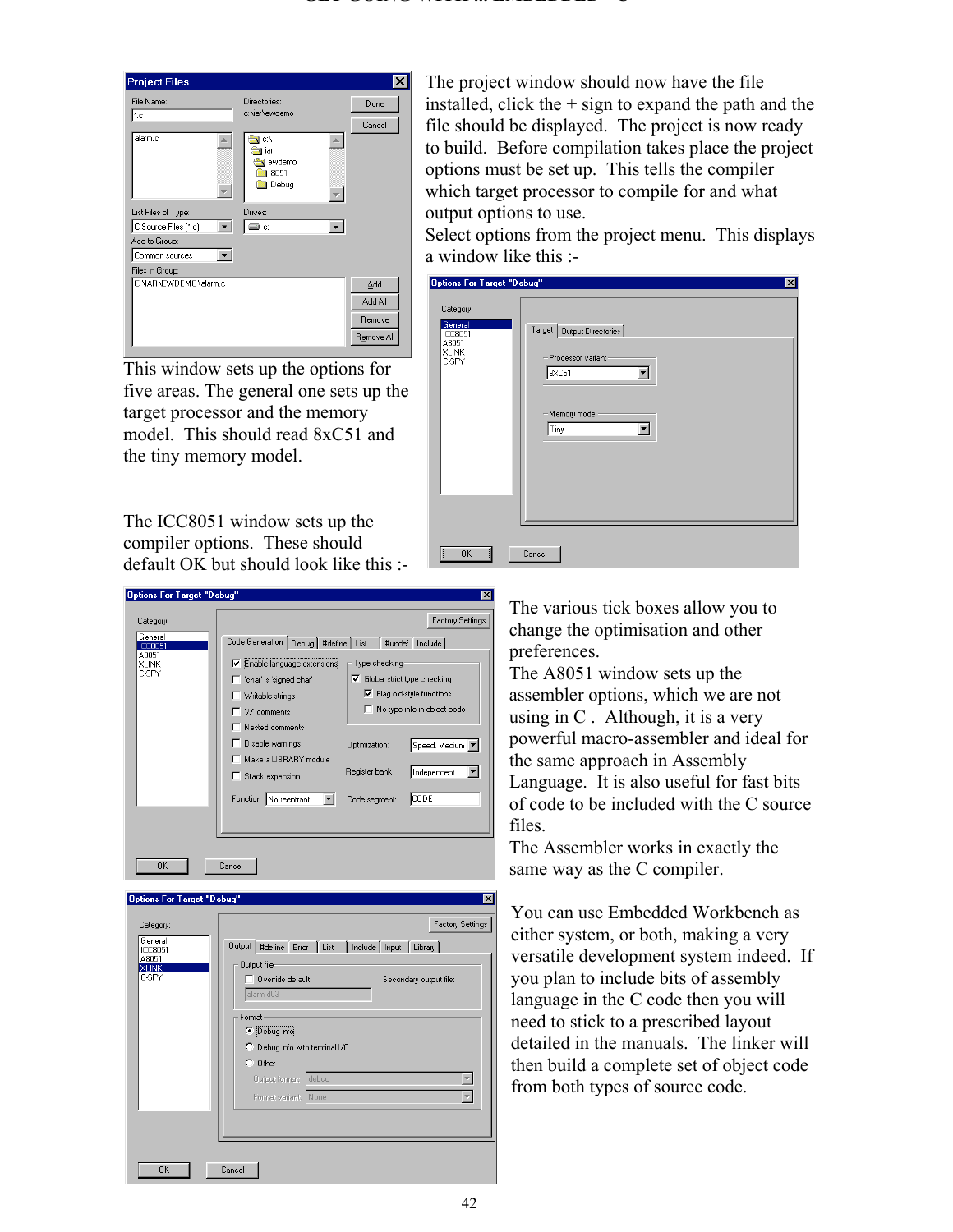#### **GET GOING WITH ... EMBEDDED C**

The XLINK window sets up the linker options and tells the system what output file to use. Again the default options should be OK but will appear thus:-

The file name should have a .d03 extension for the debugger/ simulator C-SPY format.

The CSPY window sets up the simulator options.

The options here dictate where the object code is sent. The driver should display **simulator** to supply CSPY with the object file in the correct format.

| Options For Target "Debug"                           |                                                                                                                                                                    | $\vert x \vert$  |
|------------------------------------------------------|--------------------------------------------------------------------------------------------------------------------------------------------------------------------|------------------|
| Category:                                            |                                                                                                                                                                    | Factory Settings |
| General<br>ICC8051<br>A8051<br><b>XLINK</b><br>C-SPY | [Setup   Serial Communication   ROM monitor  <br>Processor variant<br>8×C51<br>Setup file<br>Use setup file<br>Simulator<br>Driver:<br>$\nabla$ Make CODE writable | $\mathbb{Z}_p$   |
| 0K                                                   | Cancel                                                                                                                                                             |                  |

The set up is now complete and you are ready to build your first project. Select the **OK** box, followed by the project window. Now select **build all** or **make** from the projects menu. **Build all** rebuilds all files, whether they have changed or not, **make** only rebuilds those files that have changed. **Compile** only compiles the code but does not link it with other files. This is useful to check for local errors before you integrate your project with any other files.

A message window will display and, hopefully, it will show no errors. If any errors or warnings are displayed tile the windows vertical and click on the error line. The cursor will move to the source code line causing the problem and the error message will give you some idea of what is wrong. It will be a typing error!

Warnings are not fatal, in that they may not stop compilation and linking taking place. They should be taken seriously though because they are an indication that something may be wrong.

Errors are fatal and will normally stop the compilation and linking process. C may not build a file unless it is syntactically correct (spelt right and valid), unless you tell it to of course! If a whole string of errors are reported, it is usually because you have left out a brace (check that opening braces are matched with closing braces) or placed semi-colons where there

| SCSPY - alarm.d03                                        |                               |                 |                 |                            |         |                         |    |                            |  | $-10$ $\times$                           |
|----------------------------------------------------------|-------------------------------|-----------------|-----------------|----------------------------|---------|-------------------------|----|----------------------------|--|------------------------------------------|
| Edit View Execute Control Options Window Help<br>File    |                               |                 |                 |                            |         |                         |    |                            |  |                                          |
| 히미터지 터비미 ?                                               |                               |                 |                 |                            |         |                         |    |                            |  |                                          |
| - 명화리뾔병정 정<br>$\mathbb{C}$                               | 66 Y                          |                 |                 |                            |         |                         |    |                            |  |                                          |
| <b>IN</b> Source                                         |                               | $\Box$ D $\Box$ |                 |                            |         |                         |    |                            |  |                                          |
| ۰<br>alarm                                               | ▼ 종                           |                 |                 |                            |         |                         |    |                            |  |                                          |
|                                                          |                               |                 |                 |                            |         |                         |    |                            |  |                                          |
| simple car alarm example                                 |                               |                 |                 |                            |         |                         |    |                            |  |                                          |
|                                                          |                               |                 | rγ              |                            |         |                         |    |                            |  | $\Box$ D $\Box$                          |
| for Atmel AT89S8252 (8051) microcontroller               |                               |                 |                 | $32$ CODE                  |         |                         | ▾▏ | $\sqrt{0}$                 |  |                                          |
| version 1.0 PJS Nov 1998.                                |                               |                 | booo            | 02 00 03 75                |         |                         |    | 81 23 90 00                |  | $01 -$                                   |
|                                                          |                               |                 | hn 1 n<br>hn2n. | 4D 60 51 78<br>90 00 01 12 |         |                         |    | 23 76 00 D8<br>00 6D 60 05 |  | FC<br>E4                                 |
|                                                          |                               |                 | boso.           | A9 82 90 00                |         |                         |    | 01 A8 82 E8                |  | 99                                       |
| #pragma language=extended<br>#include <io a89.h=""></io> | /*include header file for AT8 |                 | <b>b</b> 040    | 90 00 CB 12                |         |                         |    | 00 76 90 00                |  | CF                                       |
|                                                          |                               |                 | boso.           | 00 76 90 00                |         |                         |    | D7 12 00 94                |  | 90                                       |
| #define TRUE (1)                                         | /*CONSTANT for do forever loo |                 | hn sn           | R3 12 00 94                |         |                         |    | 75 DO 00 12                |  | nn                                       |
| void alarm(void);                                        |                               |                 | bozo.           | 70 03 EE 65                |         |                         |    | 83 22 E4 93                |  | F8                                       |
| void delay(char);                                        | /*function prototypes         |                 | boso.           |                            |         | FE 74 03 93 F5 82 8E 83 |    |                            |  | E8                                       |
|                                                          |                               |                 | b090.           |                            |         | A3 08 80 F4 E4 93 FC 74 |    |                            |  | 01                                       |
| void main(void)                                          | /*main program                |                 | hnan            |                            |         | 03 93 FF 74             |    | 04 93 F8 74                |  | $05$ <sub><math>\rightarrow</math></sub> |
|                                                          |                               |                 |                 |                            |         |                         |    |                            |  | $\mathbf{H}$                             |
|                                                          |                               |                 |                 |                            |         |                         |    |                            |  |                                          |
| <b>THE OWNER</b>                                         | $J\#$ imitimlalan mant 1      |                 |                 |                            |         |                         |    |                            |  |                                          |
|                                                          |                               |                 |                 |                            |         |                         |    |                            |  |                                          |
|                                                          |                               |                 |                 |                            |         |                         |    |                            |  |                                          |
| $D = -4$                                                 |                               |                 |                 |                            | 1.40214 |                         |    |                            |  | 01/17/00 14:44:04                        |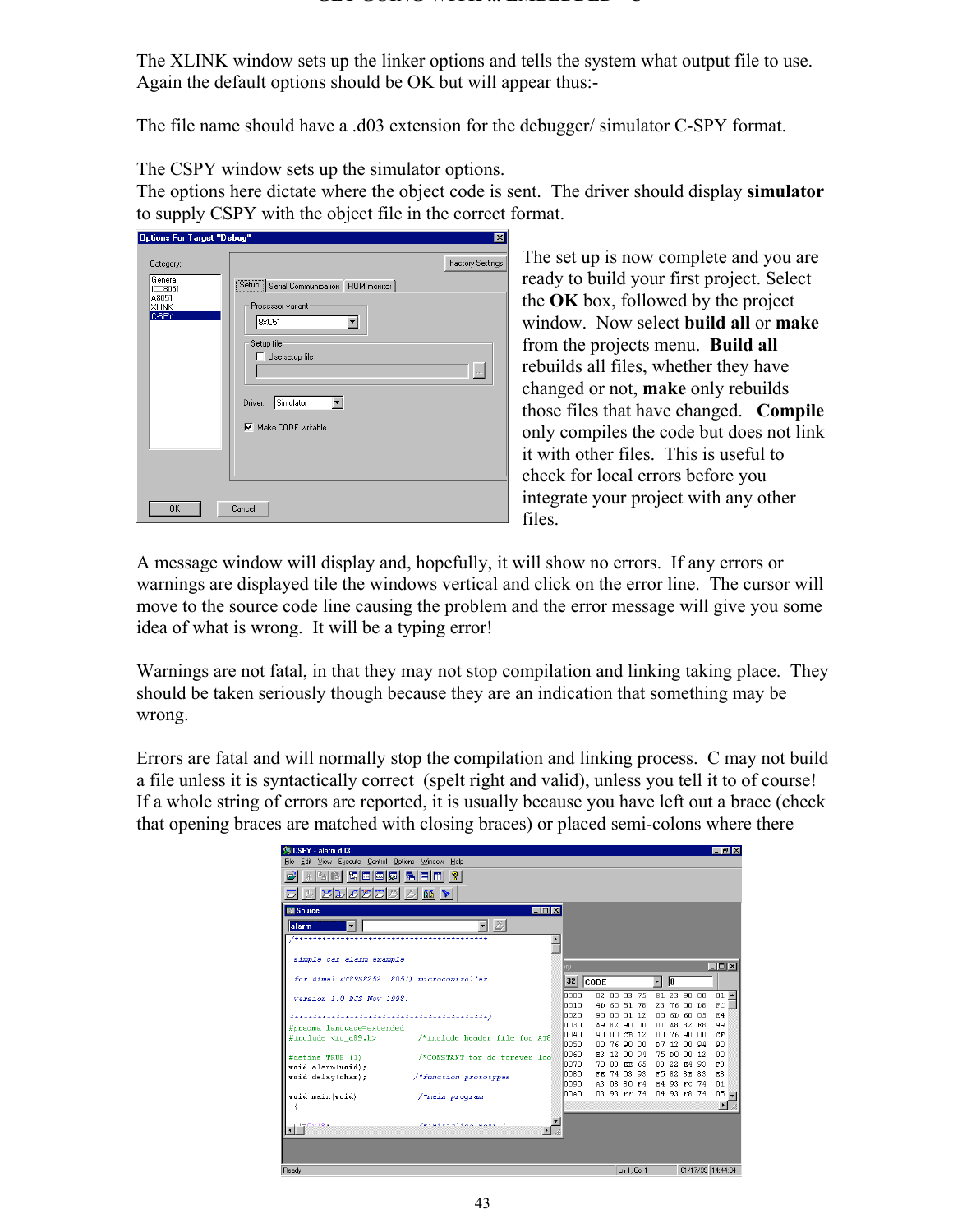should not be.

Assuming all is well, you can now simulate the program in the debugger C-SPY. Click the C-SPY icon (which is a spanner moving a nut) and the C-SPY start up screen will appear. Click the source window and select your file and the source file will appear in a window as shown here. You may have to resize the window to see enough of the file.

Move the mouse cursor over the various icons to see what they do. The important ones for testing the program are the step icons in the bottom row.



From left to right they serve the following function:-

- **Reset** resets the trace to the start of the program.
- **Stop** stops the trace on a line during Autostep
- **Step** fetches and executes one line at a time
- y **Step into** steps into a function, **step** now executes one line at a time in the function.
- **Go out** exits a function and returns back the main
- y **Autostep**  calls up small window that asks for a step time. The program then automatically animates the program at that speed.
- **Go** runs the program at full speed. This is used in conjunction with breakpoints to investigate events at a point in the program.
- **Go to cursor** runs the program to the cursor position.
- **Toggle breakpoint** sets or clears a breakpoint at the current cursor position.
- y **Toggle C/Assembler** toggles the display between C source code and Assembly language.
- **Find** searches for a given string and places the cursor on it.

None of these are much good though unless you can see what is going on. This is achieved in one of several fashions. You can open up a watch window to trace variables, and you can view memory to inspect the I/O locations.

For our purposes we need to view port 1 and simulate the action of the sensors. The view windows are selected in the **window**

Menu bar.

Select memory and a window will appear as below.

Select the SFR block to view the Special Function Registers, which is where the ports and control registers reside.

Scroll down to memory location 0x00000090 which is the address of port 1 (from the data sheet). Resize the window, making this visible along with the code window, and we are ready to start trying the program.

Single step the program by clicking the step icon and watch the cursor move through the source code. Step into the while loop and simulate no sensor inputs by double clicking on the byte shown in the port 1address location (1D).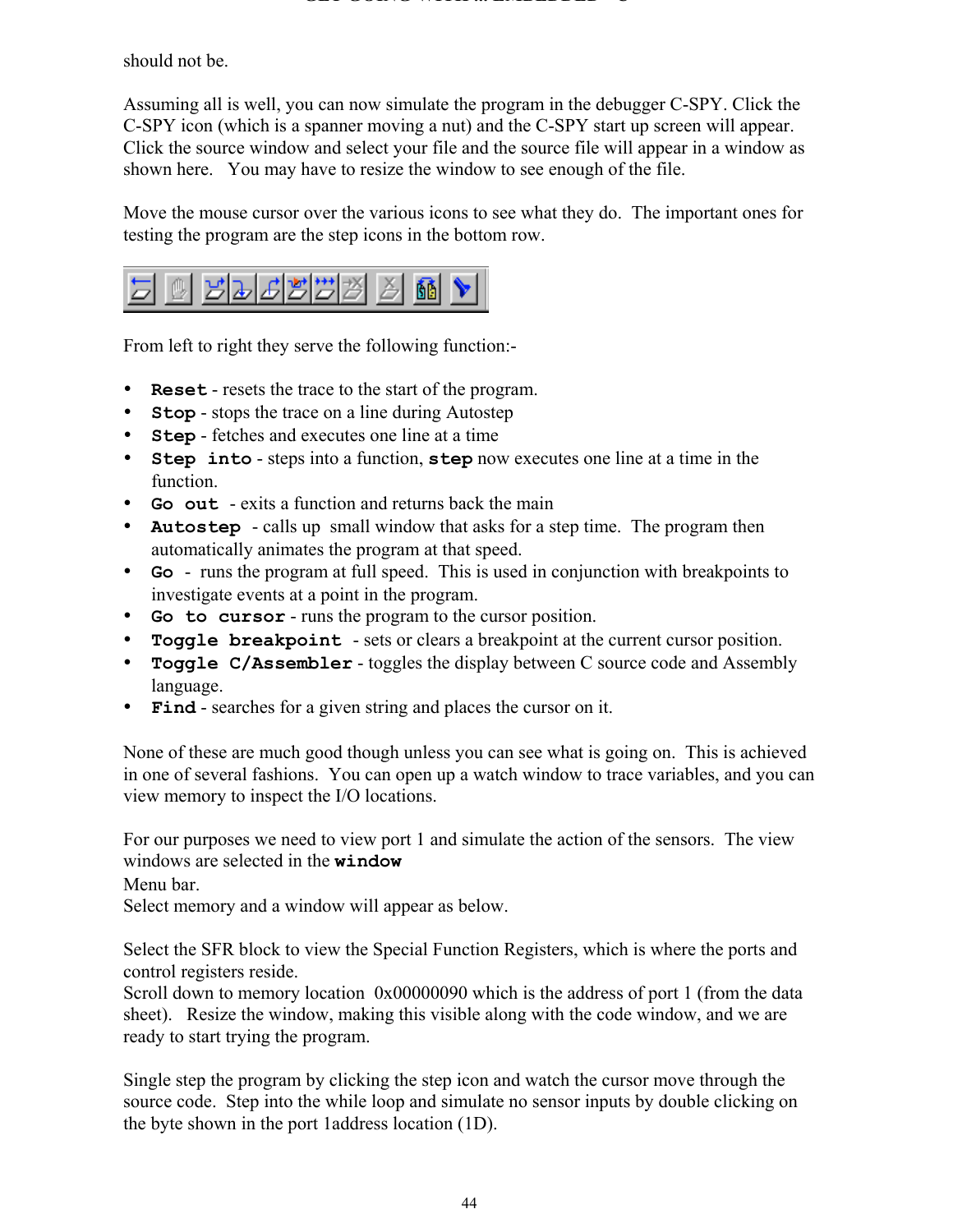A small window will appear allowing you to change the data. Remove the data 1D and replace with 00 to simulate no sensor inputs and click OK.

The program should now continually circulate round the forever loop as you step through the code.

Now put 18 into port 1 in the same manner to simulate the ARM and SENSE input, and continue. The else process should now be entered and you can **step into** the alarm function. Single step through this and you will

| Edit Byte                                                         |                                                     |
|-------------------------------------------------------------------|-----------------------------------------------------|
| 0x00000090<br>$\boxed{10}$ $\boxed{00}$ $\boxed{00}$ $\boxed{00}$ | ⋒<br>ᅇ<br>厕<br>阿                                    |
| 0x00000098<br>$\boxed{00}$<br>$\boxed{00}$<br>00<br>100           | Гoо<br>$\boxed{00}$<br>$\boxed{00}$<br>$\boxed{00}$ |
| OK                                                                | Cancel                                              |

see the two sequences appear at the port address. Note that if you use **step** to step into a function, it will run the function at full speed, and then return. This should happen with the delay function. Try it now, the icons will grey out until control returns in a few seconds. This indicates that the delay function works.

C-SPY has proved that the program does what we want.

Congratulations, you have successfully completed your first embedded C program!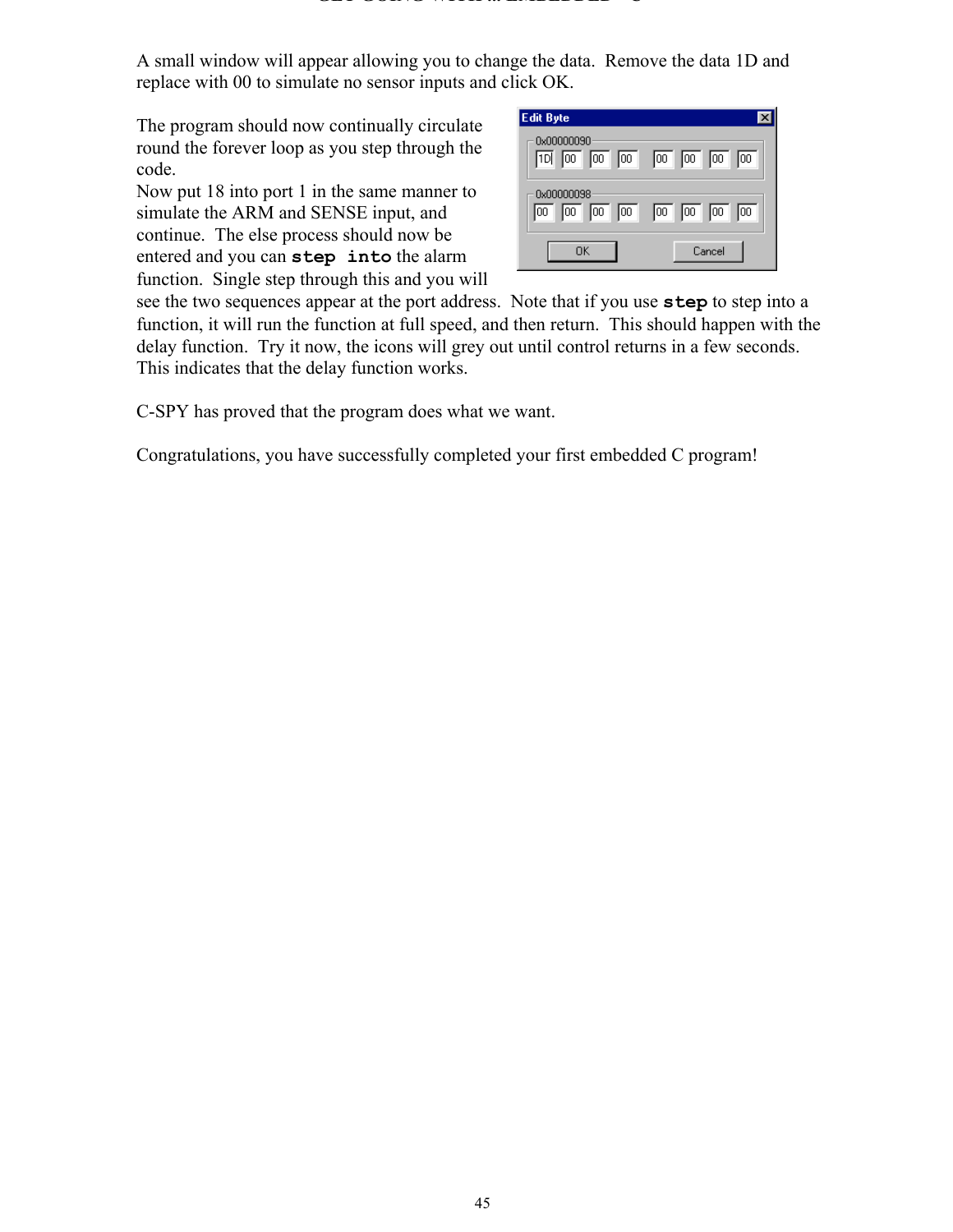4 CHANGING TARGETS

What if you do not want to use an 8051? This deserves a chapter on its own. Every target will require a slightly different approach but this example will give you som target will require a slightly different approach but this example will give you some idea of the items to change. We will use the preceding example and port it across to the very latest 8-bit RISC MCU from Atmel, the AVR.

We will use the smallest AVR with static RAM (*only devices with RAM can be programmed in C- are there any? Yes, the At90S1200 has no SRAM, only 32 registers which serve as RAM*), the ATtiny2313, a 20-pin version, although the larger ATmega8515, is pin compatible with the 8051, and could be used instead. The 2313 has two ports called port B and port D. We will use port B, which is the equivalent of the 8051 port 1.

When changing targets you may encounter several potential problems :-

• **PORT HARDWARE** – the ports may work differently. This is especially true of the modern MCUs, with high sink/source current drive capability. For instance :

> **AVR** - each port has three registers! A data direction register, to set the direction of data travel, a port register, for output and a pin register for input. Direction is set in the data direction register by loading each bit with a '0' for input or a '1' for output. The use of separate read and write registers overcomes the timing problems associated with read/modify/write applications (if you use the PIC you will know what I mean).

**PIC** - each port has two registers, a tristate register for data direction and a port register for I/O. Direction is set in the tristate register by loading each bit with a '1' for input or a '0' for output.

- **SPECIAL FUNCTIONS** if you are using port lines which have second functions, such as external interrupts, counter inputs, capture/compare pins etc., it is likely that these will differ. This will require a change of port allocation, which must be reflected in the program.
- **MEMORY MODELS** devices, even the same device, can have a variety of internal or external memory configurations. 'C' must be told which you are using in the project options so that it can place the code in the correct places, set up the stack pointers correctly and generally provide good housekeeping.
- **SPECIAL FUNCTION REGISTERS** will be different. The include files will need changing to suit the target device. Some devices also need other include files, in addition to the main one, to access the intrinsic functions.
- **RESOURCES** each MCU will have a different set of peripheral resources. This may require a change in the structure of the program to take advantage of them.

This list sounds daunting, hardly portable is it? Let us try the previous example now and judge how difficult it is. The AVR has a totally different architecture to the Von Neumann CISC 8051, having a true RISC Harvard architecture and very fast single cycle pipelined execution. This would appear to be very different at first sight. It is certainly a lot faster and easier to program. The PIC is also Harvard architecture and semi-RISC.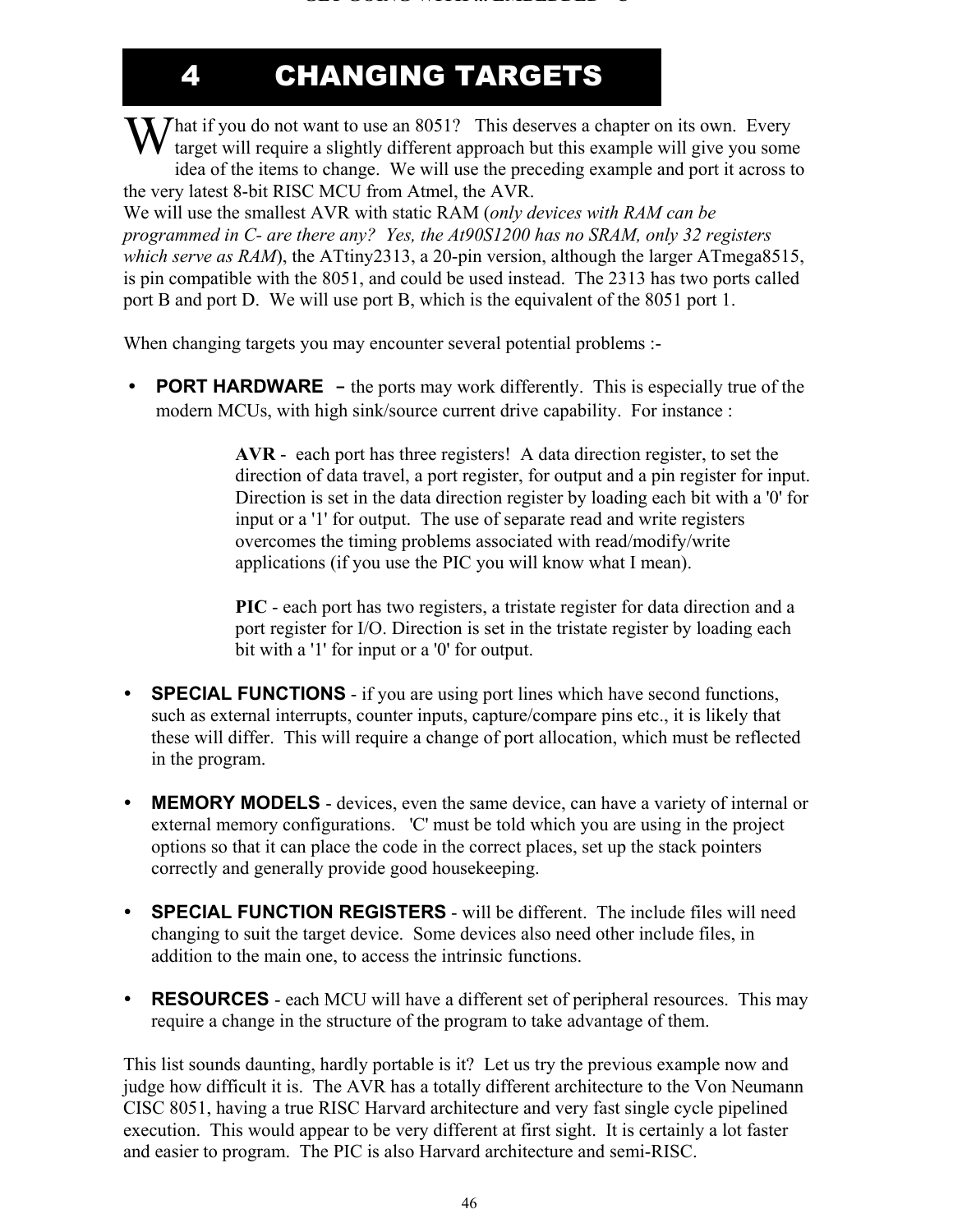Just as a reminder, the alarm example used a port allocation as follows :- This will now be connected to port B of the AVR. The source code now changes as follows

```
7 6 5 4 3 2 1 0
            \circ\circ\circUNUSED BITS
                             SENSOR
                                       HEAD
                                       LIGHTS
                        DISABLEFLASHERS
/******************************************
  simple car alarm example
 for Atmel AT90S2313 microcontroller
 version 1.0 PJS Nov 1998.
*******************************************/
#pragma language=extended
#include <io2313.h> /*include header file for 
     AT90S2313 */
#define TRUE (1) /*CONSTANT for do forever loop*/
void alarm(void);
void delay(char); /*function prototypes */
void main(void) /*main program */
 {
DDRB=0xE7; /*initialise port B */
   while(TRUE) /*do forever */
     {
    if (PINB & 0x18) /*if ARM and SENSE then*/
   alarm(); \frac{1}{2} /*call alarm function */
    else PORTB=0; /*else disable outputs */
     }
  }
/**********ALARM FUNCTION *****************/
void alarm(void)
{
PORTB=0x1A; /*headlights on, horn and flashers off*/
delay(10); /*wait a bit \star/
PORTB=0x1D; /*headlights off,horn and flashers on */
delay(10);}
/**********TIME DELAY FUNCTION*********************/
void delay(char time)
{
 char coarse, medium, fine;
    for (coarse=0; coarse!=time; coarse++)
\{ for (medium=0; medium!=255; medium++)
\{ for (fine=0; fine!=255; fine++)
\{ }
        }
     }
}
```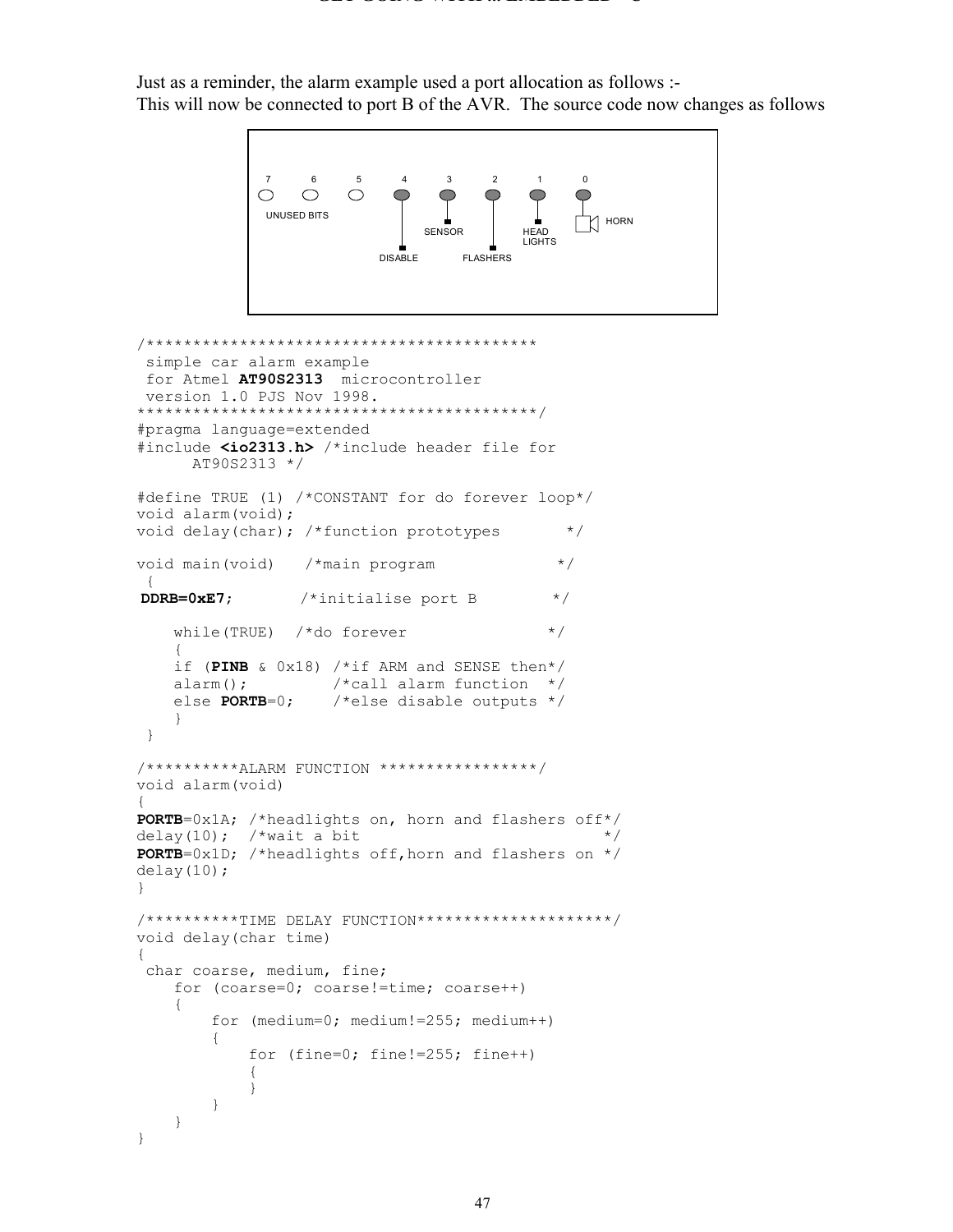The changes to the previous program are highlighted in bold text. As you can see, they are very few. The title block has been changed to revise the target processor. The include file has been amended to include the AVR special function register names.

The port initialisation now writes to DDRB (the name for the data direction register of port B) with 1's for outputs and 0's for input (0xE7). Unused bits are set as outputs to avoid them floating about and picking up noise.

The inputs are tested now in the PINB register, which is the input register for port B. The outputs go to PORTB in the alarm function and the main function.

This was not too bad at all was it?

To try this for yourself you will need to install the KickStart version for the AVR range of processors. You will find a few things that are different. Because the AVR has been designed, in conjunction with IAR, to be programmed in 'C', and the AVR has different architecture, the options give you a different choice. The debug output can also be imported into the AVR simulator AVR STUDIO, which paints a 'prettier' picture of the ports than C-SPY, and directly drives the ICE system for hardware emulation.

To give you some idea of the range of options available, the screenshots that follow show how the workbench was set up this time, using the **Project > Options** menu. The general window now calls up the 2313 processor and the tiny memory model.

| Options For Target "Debug" | Target   Output Directories                     |
|----------------------------|-------------------------------------------------|
| Category:                  | Processor Configuration                         |
| General                    | -v0, Max 256 byte data, 8 Kbyte code ( 2313,  ) |
| ICCA90                     | $\blacktriangledown$                            |
| AA90                       | Memory model                                    |
| XLINK                      | Tiny                                            |
| C-SPY                      | $\overline{\mathbf{v}}$                         |
| $\overline{OK}$<br>        | Cancel                                          |

The C compiler, now called ICCAVR, has a similar set of default options set up. These are OK to use without modification.

| Options For Target "Debug"                                      |                                                                                                                                                                                                                                               | ×                                                                                                                                                                                                            |
|-----------------------------------------------------------------|-----------------------------------------------------------------------------------------------------------------------------------------------------------------------------------------------------------------------------------------------|--------------------------------------------------------------------------------------------------------------------------------------------------------------------------------------------------------------|
| Category:<br>General<br>ICCA90<br>AA90<br><b>XLINK</b><br>C-SPY | Code Generation   Debug   #define   List   #undef   Include  <br>Enable language extensions<br>'char' is 'signed char'<br>$\Box$ Writable strings, constants<br>'//' comments<br>Nested comments<br>Disable warnings<br>Make a LIBRARY module | <b>Factory Settings</b><br>Type checking<br>Global strict type checking<br>罓<br>$\nabla$ Flag old-style functions<br>No type info in object code<br>ш<br>Optimization:<br>Size, Low<br>CODE<br>Code segment: |
| OK                                                              | Cancel                                                                                                                                                                                                                                        |                                                                                                                                                                                                              |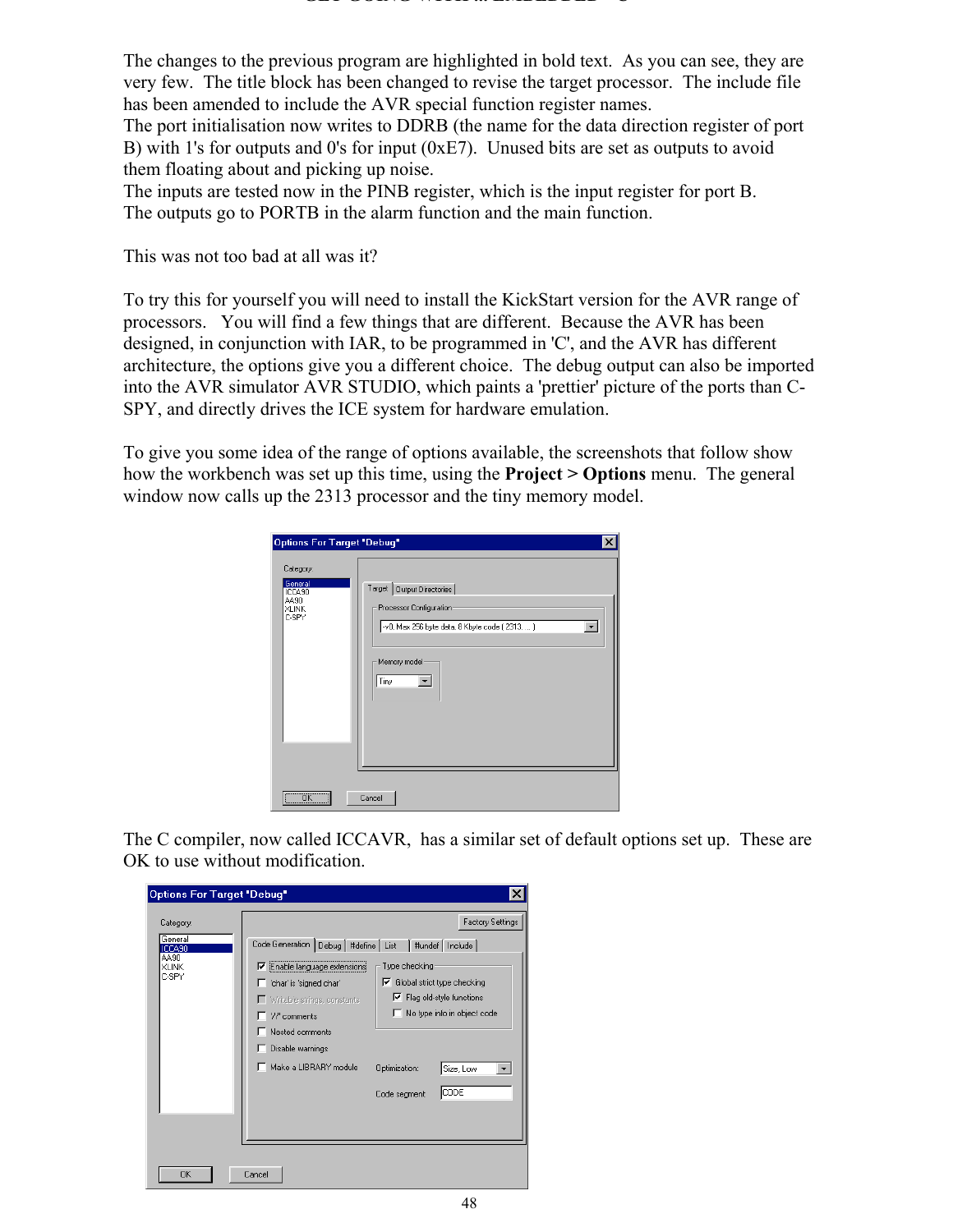The optimisation can be set up in all versions to suit the method you wish it to use. You can adjust between code size, or speed as a priority, with various stages in between.

If you use  $C_{++}$ , you might also like to change the comment style to the  $\ell$  version. Just tick the check box to do this and the compiler will be quite happy. All the versions have this capability and this is one example of how the environment enables you to tailor the package to suit how you want to work.

The linker, still called XLINK, is also set up to generate debug output and will produce a file with a .d90 extension for C-SPY.

With the Atmel AVR this file can also be used as input to the Atmel debugging tool AVR STUDIO as shown in the screenshots that follow. STUDIO gives a better choice of port display.

| Options For Target "Debug"                               |                                                                                                                           | $\times$                                          |
|----------------------------------------------------------|---------------------------------------------------------------------------------------------------------------------------|---------------------------------------------------|
| Category:<br>General<br>ICCA90<br>AA90<br>XLINK<br>C-SPY | Output   #define   Error   List   Include   Input  <br>Output file<br>$\Box$ Override default<br>alarm.d90                | <b>Factory Settings</b><br>Secondary output file: |
|                                                          | Format:<br>C Debug info<br>C Debug info with terminal I/O<br>$\cap$ Other<br>Output format: debug<br>Format variant: None | $\rightarrow$                                     |
| OK                                                       | Cancel                                                                                                                    |                                                   |

In case you were wondering, this is also the place where you can make the linker produce ROM code for the actual device. Instead of selecting the **Debug** output you select **Release** instead. The output format box can then be adjusted to suit the file format needed. A wide range of formats are supplied, to drive most commercial ICE systems and ROM emulators. For the AVR, you would select **Intel extended,** to produce a file with a .a90 extension. This ROM image can then be loaded directly into a programmer and tried without emulation.

The C-SPY window defaults OK, and is set for the simulator driver, telling you the memory configuration of the processor.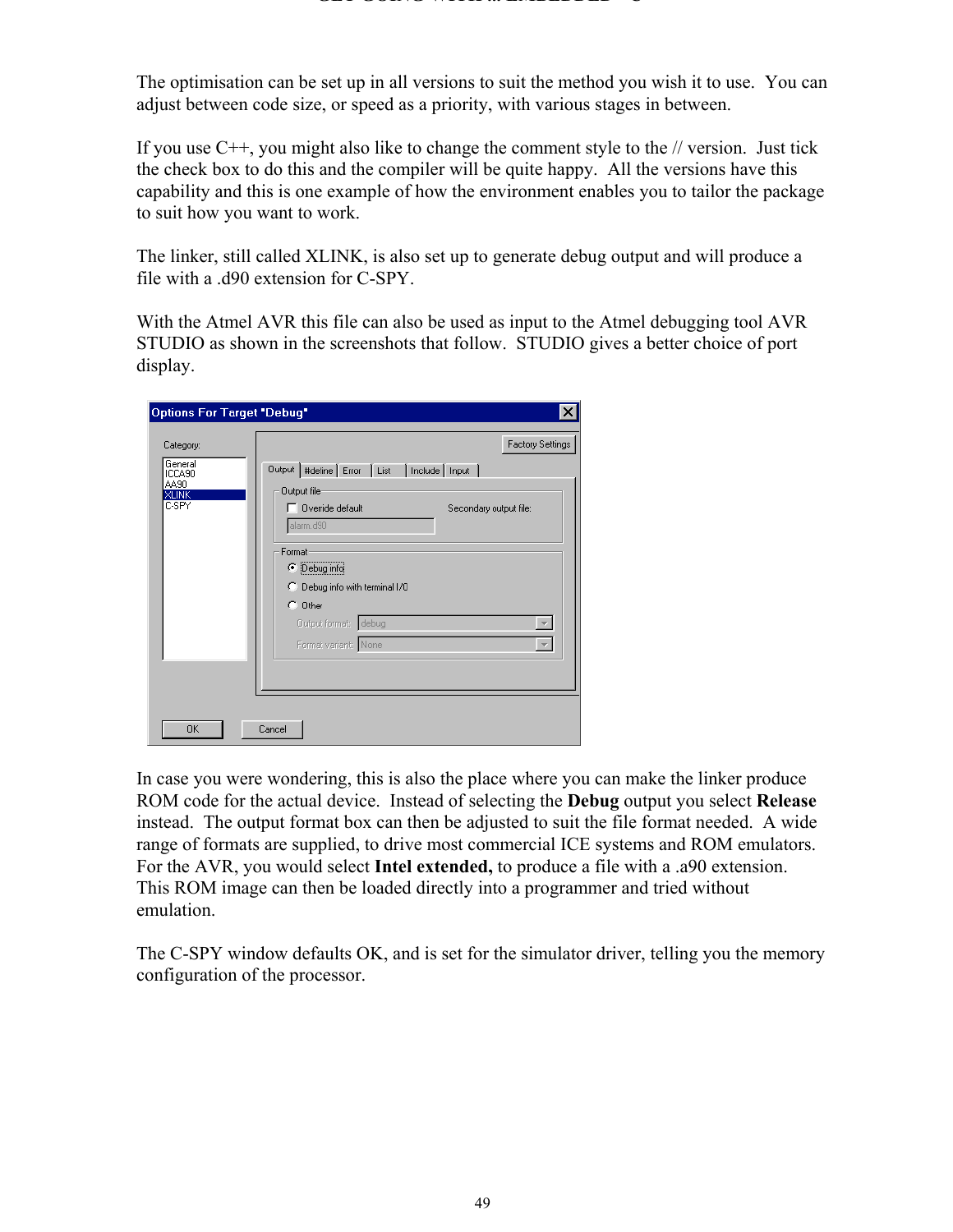These memory models are supplied for common variants but can be modified to suit any other sizes.

| Options For Target "Debug"                                      |                                                                                                                               | ×                                                                               |
|-----------------------------------------------------------------|-------------------------------------------------------------------------------------------------------------------------------|---------------------------------------------------------------------------------|
| Category:<br>General<br>ICCA90<br>AA90<br><b>XLINK</b><br>C-SPY | Setup<br>Driver<br>Simulator<br>Processor variant<br>-v0, Generic 256 byte data, 8 Kbyte code<br>Setup file<br>Use setup file | <b>Factory Settings</b><br>$\overline{\phantom{a}}$<br>$\overline{\phantom{a}}$ |
| 0K                                                              | Cancel                                                                                                                        |                                                                                 |

A template is supplied for you to do this, which adds another memory model for you to use. The project is built in the same fashion as before.

C-SPY is used in exactly the same way, with the same user interface. In fact, most things are the same. This makes the Engineers life much easier when moving between processor platforms.

The screenshot below shows the same file loaded into the AVR STUDIO simulator. (Included on CD) As you can see, the ports are much easier to read and modify. This same package also drives the JTAG AVR ICE or Starter board directly. Note the \include file should be changed to  $\langle$ avr/io.h >.



This is one example of how the workbench integrates with other development systems. This level of integration is a little unusual and if you think this package looks familiar, you would be right. The AVR development tools were produced in conjunction with IAR, as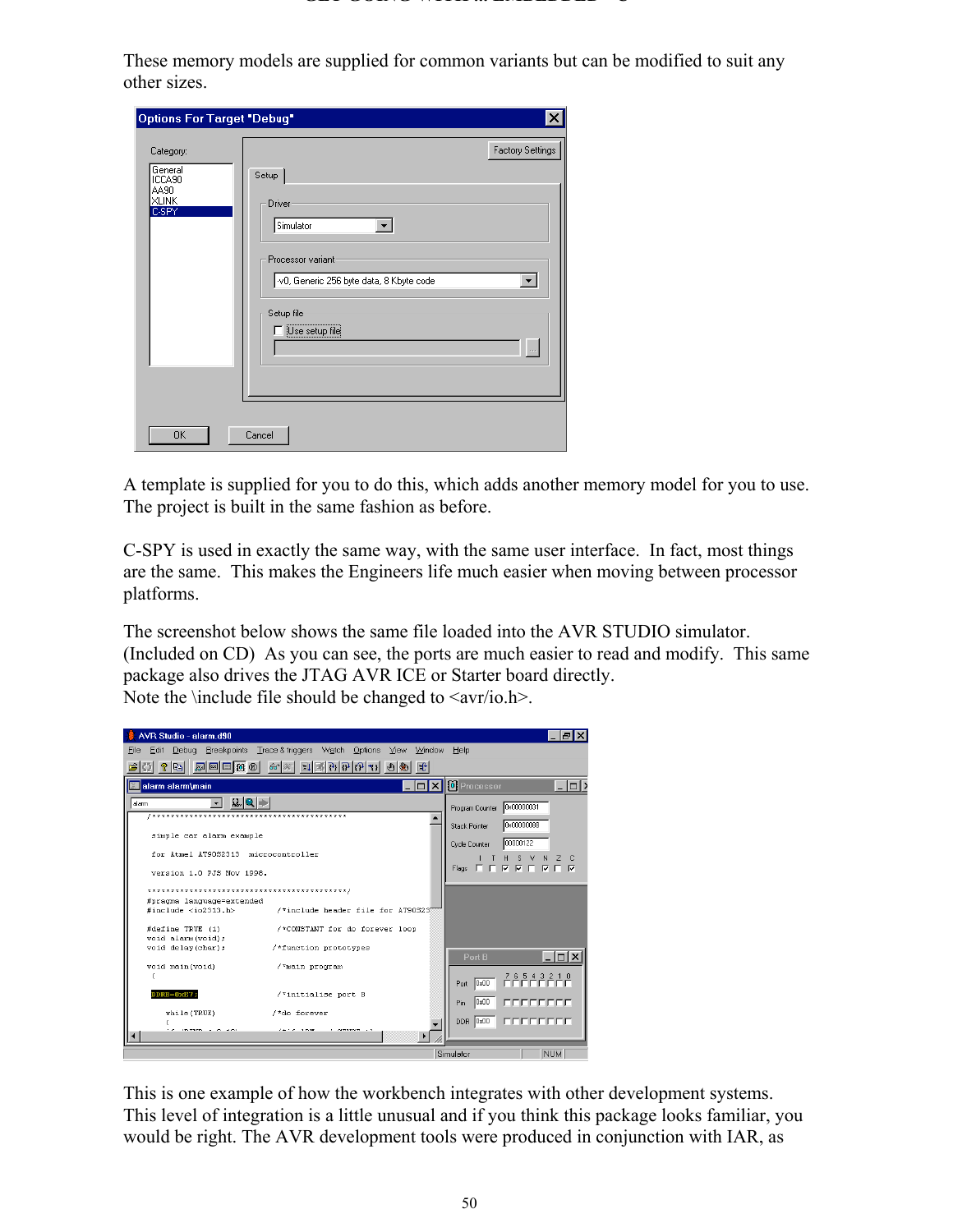was the processor. The AVR platform is thus ideal for C work, having been finely tuned by the professionals for C.

# 5 EXAMPLE APPLICATIONS

his chapter concentrates on using 'C' to do more typical embedded control work. It This chapter concentrates on using 'C' to do more typical embedded control work. It introduces interrupts, look-up tables and on-board peripherals, the workhorses of MCU applications, to show how they are accessed. The MCU target is mostly the Atmel AVR, rather selfishly, because it is so quick and easy to try the programs. It is what I use most, and it shows how up-to-date MCUs can be programmed in 'C'. Other targets can be used in a similar fashion, only the names of the include file and the special function registers need change, as we saw previously.

## EXAMPLE 1 - TIMER ACCESS

Most MCUs have on-board peripherals such as timers. Accessing these can be achieved in one of two fashions, polling and interrupts. This example uses polling methods. The next example uses interrupts. This simple example, shows how a timer can be used to generate pulse width modulated (PWM) waveforms, a very common requirement for embedded controllers. The PWM is software generated, using the timer to time both the on pulse width (t) and the periodic time (T). In this example the duty cycle  $(\delta)$  is taken from a variable **delta** , which would be loaded from another part of the application. Perhaps by some interrupt driven background process.

The AVRs generally have at least two timers, TIMER 0 an 8-bit timer/counter and TIMER1 a 16-bit timer counter. Both have pre-scalars to increase the range of the timer/counter. Timer 1 is used for hardware PWM generation, explored in the next example. We will use timer 0 for this exercise.

Firstly we need to choose the output bit to use for our PWM signal. The beauty of software control is that you have free choice of this. We will use the top bit of port B (PB7) in this example. We then need to look at the data sheet for the AVR and find the special function registers responsible for controlling and accessing timer 0. For the 2313 used previously these are :-

| <b>TCNT0 (\$32)</b> | Timer/CouNTer contents,                           |
|---------------------|---------------------------------------------------|
|                     | A read/write register containing the 8-bit count. |
| <b>TCCR0 (\$33)</b> | Timer/Counter Control Register,                   |
|                     | Controlling how the counter functions.            |
| <b>TIFR (\$38)</b>  | Timer Interrupt Flag Register,                    |
|                     | Triggering the internal interrupt,                |
| <b>TIMSK (\$39)</b> | Timer Interrupt MaSK register,                    |
|                     | The ON/OFF switch.                                |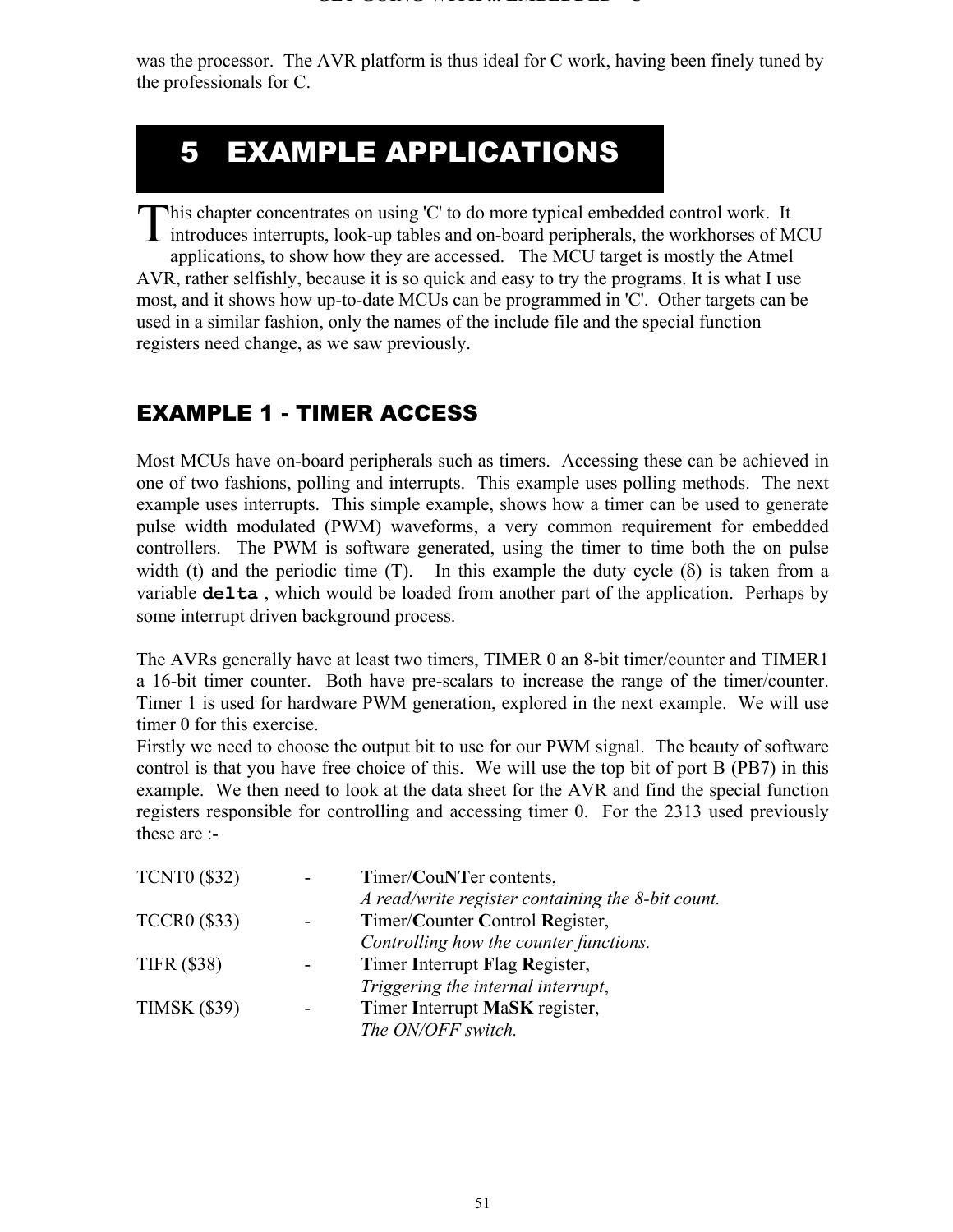#### **GET GOING WITH ... EMBEDDED C**



Since we are not using interrupts we are only interested in the control register TCCR0 and the count value itself TCNT0.

As shown above, TCCR0 turns on the timer and sets how it works, controlling the 10-bit pre-scalar and the clock source. We will use it connected directly to the system clock, with no pre-scalar selected, so a '1' is required in bit 0 of TCCR0.

The timer is an up timer, and starts counting as soon as a number is loaded into the timer register TCNT0.



These are all the details necessary to write the program. The specification and DSD are shown below.

Specification DSD



included in the include file we used previously, so it is a simple matter to call them by name in the program. Note the wording of the timer test. The timer is free running and, because of the instruction cycle time, it is possible to miss the exact time. Consequently the  $\leq$  is used to ensure success and the maximum value is kept a few cycles below the 8-bit maximum of 255. Silly things like this catch you out in whatever language you use. It would be better to use interrupts of course, then this could be avoided. We will save that until the next example.

The matching C source code would then be written thus:

/\*\*\*\*\*\*\*\*\*\*\*\*\*\*\*\*\*\*\*\*\*\*\*\*\*\*\*\*\*\*\*\*\*\*\*\*\*\*\*\*\*\*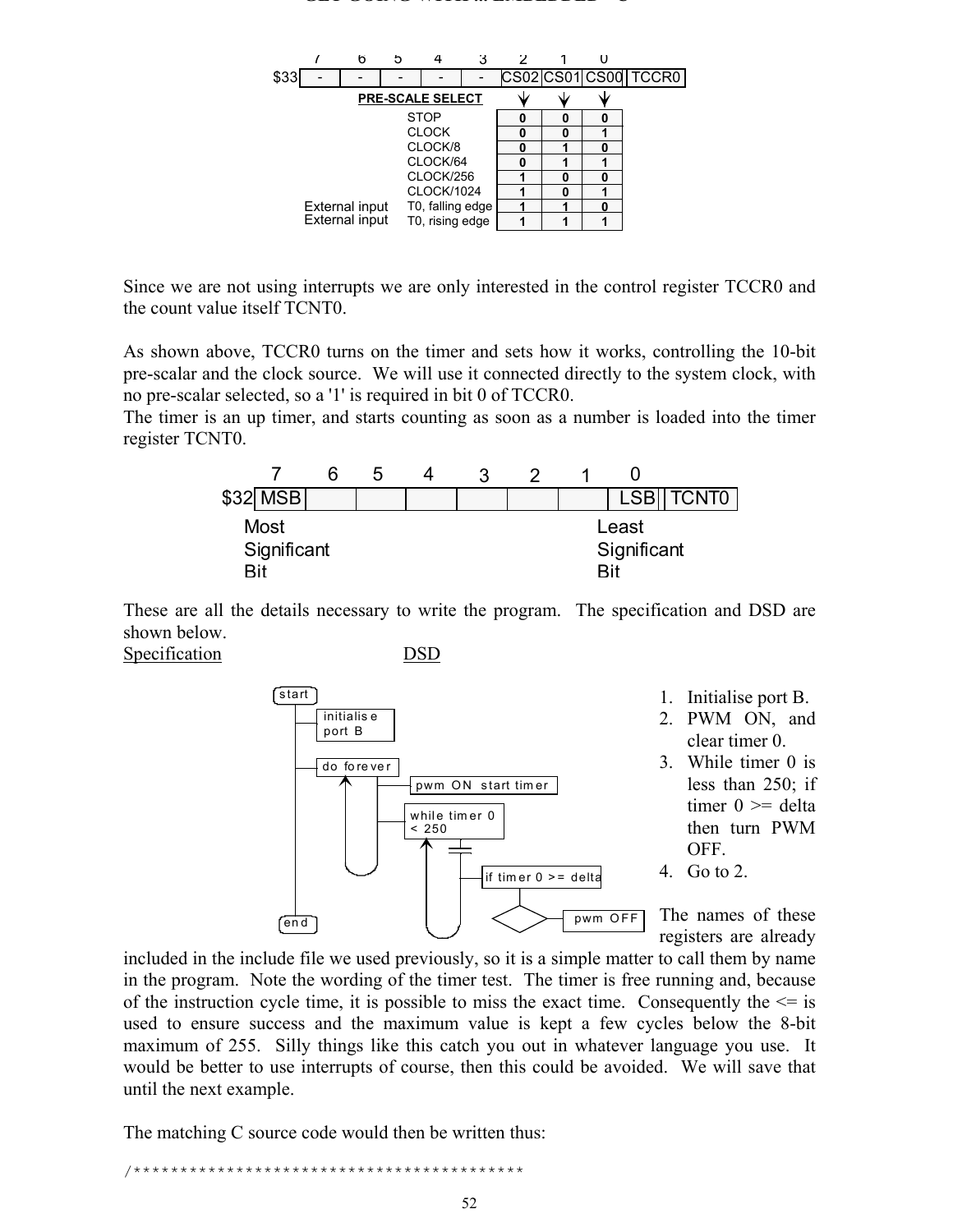```
 simple timer example
 for Atmel ATtiny2313 microcontroller
 version 1.0 PJS Nov 1998.
*******************************************/
#pragma language=extended
#include <io2313.h> /*include ATtiny2313 header */
#define TRUE (1) /*CONSTANT for do forever loop*/
char delta=125; /*declare duty cycle and set it
 at 50% duty cycle to start*/
void main(void) /*main program */
 {
DDRB=0xFF; {\scriptstyle \prime} /*initialise port B {\scriptstyle \star/} TCCR0=1; /*connect timer 0 to clock*/
 while(TRUE) /*do forever */
\{PORTB=PORTB|0x80; /*turn PWM O/P ON */
   TCNT0=0; /* start timer 0 at zero */ while (TCNT0<=250)
\{ if (TCNT0>= delta) /*if duty cycle reached */
       PORTB=PORTB&0x7F; /*then turn PWM O/P off */
 }
    }
  }
```
Note that the duty cycle variable **delta** has been declared as an 8-bit CHAR and intialised at half way (125 is half of 250). This program would form part of the end application, which would update **delta** to change the duty cycle.

Since this is only a small program, running on the small AVR, the TINY memory model is still being used in the options set-up.

The program can then be simulated in C-SPY or AVR STUDIO after building. The screenshot below shows the STUDIO version, just prior to the pwm OFF point. As you can see, the peripherals are much easier to see in STUDIO. In C-SPY you would need to look up the address and monitor it in the memory I/O window.

| AVR Studio - pwmsoft.d90                                                       |                                                                                                                 | $-10x$                                                                                                  |
|--------------------------------------------------------------------------------|-----------------------------------------------------------------------------------------------------------------|---------------------------------------------------------------------------------------------------------|
| Edit Debug Breakpoints Trace & triggers Watch Options View Window Help<br>File |                                                                                                                 |                                                                                                         |
| $\mathbb{Z}$ $\mathbb{Z}$ $\mathbb{Z}$ $\mathbb{Z}$ $\mathbb{Z}$<br>? D<br>허허  | $66'$ $%$<br>$\mathbb{E}[\mathbb{E}[\mathbf{P} \mathbf{P} \mathbf{P} \mathbf{Y}].$<br>$\mathbb{R}$ $\mathbb{R}$ |                                                                                                         |
| <b>图 pwmsoft pwmsoft\main</b>                                                  | $ \Box$ $\times$                                                                                                | $\Box$<br><b>D</b> Processor                                                                            |
| $\mathbf{Q} \geq 0$<br>$\blacktriangledown$<br>pwmsoft                         |                                                                                                                 | 0x00000042<br>Program Counter                                                                           |
| #pragma language=extended<br>#include <io2313.h></io2313.h>                    | /*include header file                                                                                           | 0x0000008C<br><b>Stack Pointer</b>                                                                      |
| #define TRUE (1)<br>char delta=125:                                            | /*CONSTANT for do for<br>/*declare duty cycle<br>50% duty cycle to sta                                          | 00000208<br>Cycle Counter<br>н<br>S V<br>N<br>z                                                         |
| void main (void)                                                               | /*main program                                                                                                  | Flags <b>EFFFFFFF</b>                                                                                   |
| DDRB=OxFF:<br>$TCCRO=1$ :                                                      | /*initialise port B<br>/*connect timer 0 to                                                                     |                                                                                                         |
| while (TRUE)<br>ł                                                              | /*do forever                                                                                                    |                                                                                                         |
| PORTB=PORTBIOx80;<br>TCNTO=0:<br>$while$ (TCNTO <= 250)                        | /*turn PWM O/P ON<br>/*start timer<br>Timer <sub>0</sub><br>$\Box$ $\Box$ $\times$                              | $ \Box$ $\times$<br><b>I/O Port B</b>                                                                   |
| if (TCNTO>= delta)<br>PORTB=PORTB&Ox7F                                         | Dx3F<br>Timer/Counter<br>/*if duty cycl<br>/*then turn PV<br>0x01<br>Prescaler                                  | ${\begin{array}{c} 7 & 6 & 5 & 4 & 3 & 2 & 1 & 0 \\ \hline \end{array}}$<br><b>0x80</b><br>Port<br>0:80 |
|                                                                                | Overflow Flag<br>Overflow Interrupt Enable                                                                      | Pin.<br>DDR OxFF<br>2222222                                                                             |
|                                                                                |                                                                                                                 |                                                                                                         |
|                                                                                |                                                                                                                 |                                                                                                         |
|                                                                                |                                                                                                                 | Simulator<br>NUM                                                                                        |

In STUDIO each peripheral has a separate window with the correct SFR names identified.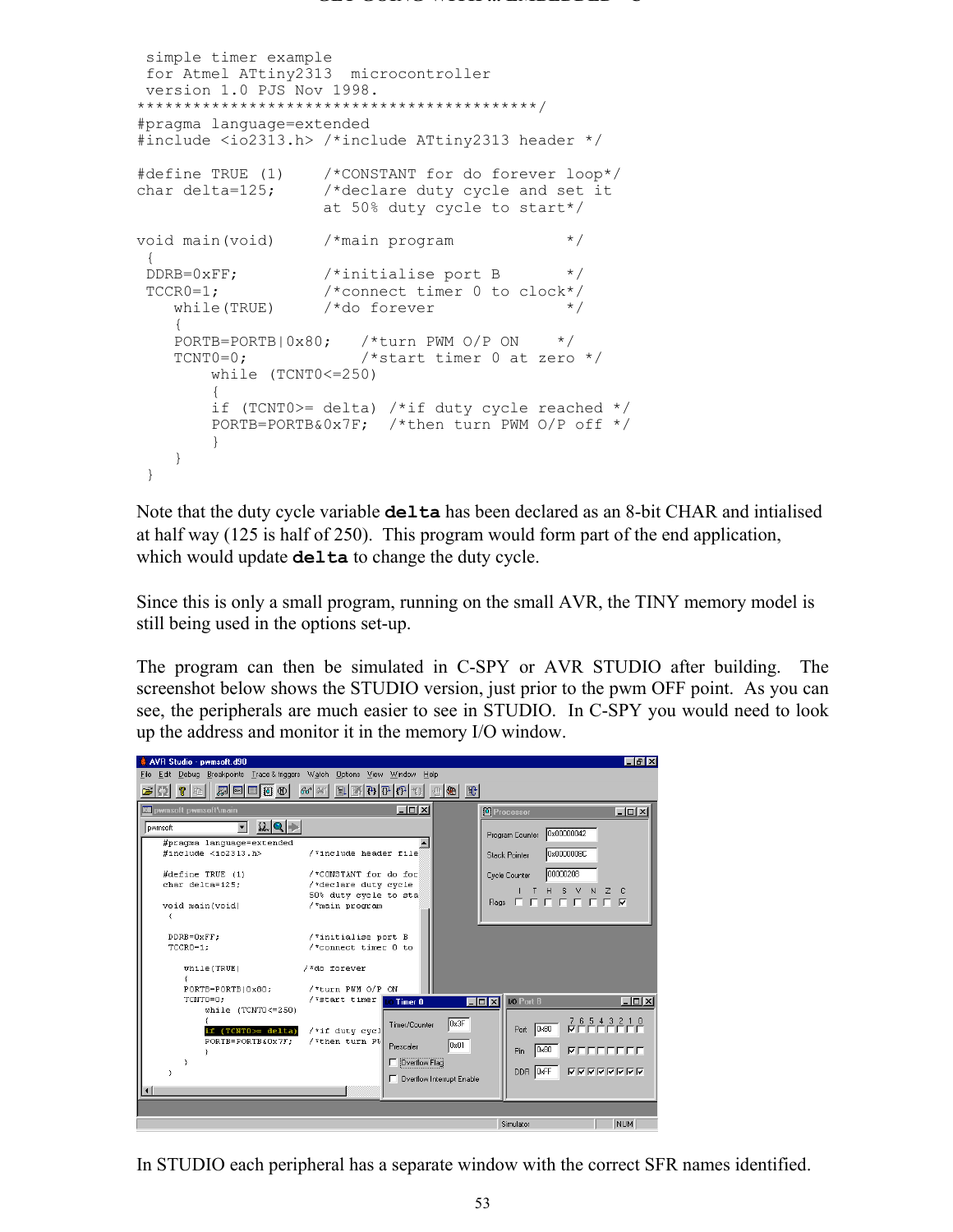The problem with software generation of pwm is that the frequency is limited by the instruction cycle time. The resolution is also limited to that of the timer, in this case 8-bit, although this could be extended in software. In the case of the 2313, running at a cruising speed of 4 MHz, the program would produce a pwm, of nearly 8-bit resolution, at a frequency of :

$$
1/(250 \times 250 \text{ ns}) = 16 \text{ kHz}.
$$

## EXAMPLE 2 - INTERRUPTS

Most C compilers expect you to use assembly language routines for interrupt functions - not so with IAR 'C'. Extended keywords are provided along with, maybe, another include file to add functions to cope with intrinsic functions such as interrupts. This next example generates PWM in software by the same method as example 1, but employs interrupts, via the analogue comparator, built into the AVRs, to take in the duty cycle as an analogue input. This involves some cunning manipulation of the ports, using the high sink and source current capability of the AVR to reduce external components. This technique can also be used on other MCUs with high drive capability, such as the PIC. The circuit diagram below shows the hardware employed, with a 4 Mhz resonator used as the clock source.



The example makes a simple ADC to get input demand and produce PWM. The ON pulse is output at the start of the ADC cycle. The analogue interrupt provides the OFF output, when the two comparator inputs are equal. The cycle then completes under control of a timer. The circuit shows a simple arrangement using the ATtiny2313 AVR MCU from Atmel, but any AVR will do, or any MCU with comparator inputs and high current programmable I/O (PIC etc.,)

A simple analogue to digital converter is constructed to provide a means of control. This uses a simple R-C charging/discharging method, and the analogue comparator, to produce an exponential waveform on one input/output and compares it with the analogue voltage from a variable resistor on the other input. The capacitor is discharged at the start of the cycle by changing port configuration from input to output, and writing a '0' to that bit. Port configuration is then changed back to input, to allow the capacitor to charge up again for the rest of the cycle. Timer 0 is used to time the conversion process.

When the two inputs are equal, the analogue comparator toggles, interrupting the main timing process and turning off the PWM output to terminate the t pulse time. Control then returns to the main program, which continues timing the period time T. Since the periodic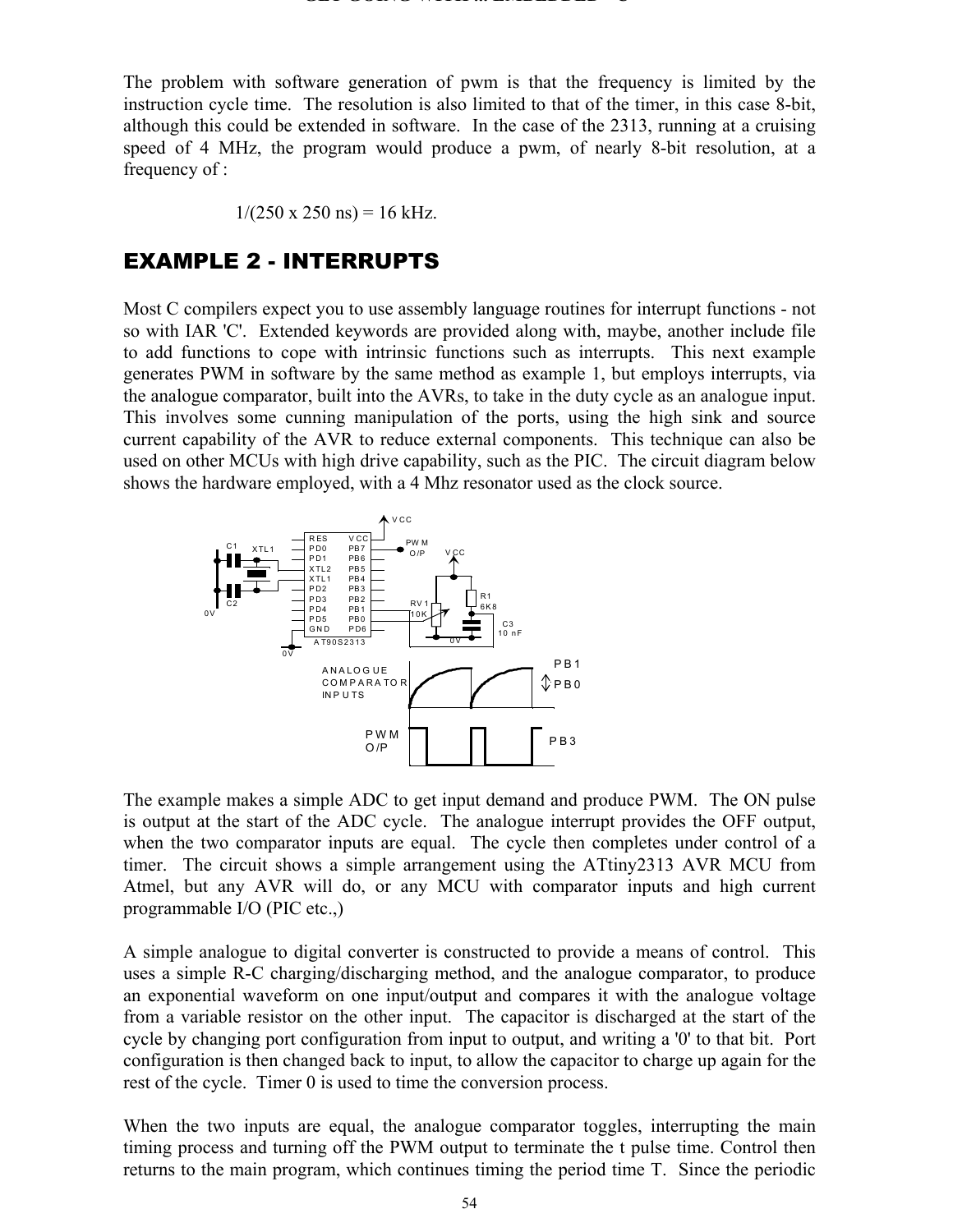time T is controlled by a hardware timer, minimal disturbance will be produced by the interrupt. The waveform produced is 'glitch' free and dependent on processor function. i..e. the processor is producing the PWM and any other process will disturb it.

The specification and DSD are shown overleaf. The important thing to note for this example is how interrupts are handled. For the AVR, you must include another file to handle the intrinsic functions. This is called  $\langle$ ina90.h>. The interrupt vectors form part of the interrupt service routine function.

Specification Design Structure Diagrams



The program can now be constructed as shown overleaf.

```
/******************************************
 Simple interrupt example
 for Atmel AT90S2313 microcontroller
 version 1.0 PJS Nov 1998.
*******************************************/
#include <io2313.h> /* include register names */
 #include <ina90.h> /* and intrinsic functions */
 #define DISCHARGE (0x02)/* cap CHARGE on bit 1 */
  #define CHARGE (0xFD) /* cap DISCHARGE on bit 1 */
```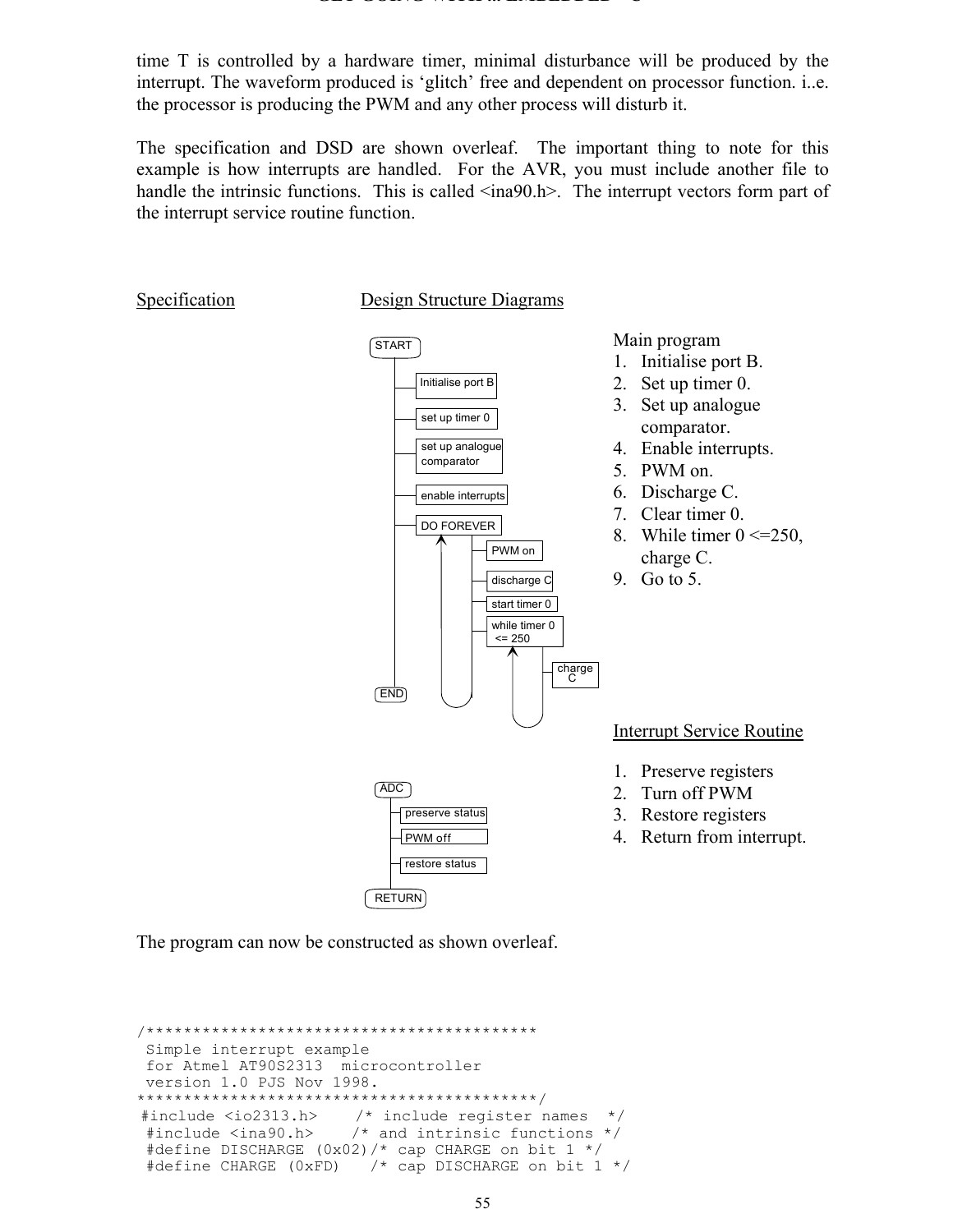```
 #define PWMON (0x80) /* pwm output on bit 7 */
 #define PWMOFF (0x7F) /* pwm output on bit 7 */
 #define TRUE (1)
void C_task main (void)
  {
 DDRB=0xFE; /* initialise port B directions */
 TCCR0=1; /* connect timer 0 to clock */
ACSR=0x0A; /* set up analogue comparator */
SEI(); \frac{1}{2} /* enable interrupts */
    while(TRUE)
 {
        DDRB=DDRB|DISCHARGE;/* discharge capacitor */
_NOP(); \hspace{1cm} /* allow time to discharge*/
 PORTB=PORTB|PWMON; /* turn pwm output on */
       DDRB=DDRB & CHARGE; /* charge capacitor */<br>TCNT0=0; /* start timer 0 */
       TCNT0=0; /* start timer 0
           while (TCNT0 <= 250) /* time period T*/{
 }
       \frac{1}{2} /* and repeat cycle \frac{1}{2} }
/************************************************
Interrupt service routine to turn off PWM output
************************************************/
  /*interrupt [ANA_COMP_vect] void adc(void)*/
#pragma vector = ANA_COMP_vect
 interrupt void ANA<sup>_</sup>COMP_interrupt( void )
   {
  PORTB=PORTB & PWMOFF; /* turn off PWM output */
   }
```
This program contains a few additions of interest.

- The extra include file to access the intrinsic functions is needed for the AVRs (not all MCUs need this). This provides the enable interrupt function \_SEI(), the no operation NOP function to waste a clock cycle and many others.
- The bit masking numbers are defined as constants, making any port modifications easier and making the program easier to read.
- The main function has been declared as **C** task. This is an extended keyword, which stops the compiler preserving vital registers on the stack when the function is called. This saves stack space. Since main will not be called by anything else there is no point in preserving registers! This is not available on all target versions. You will need to check the help files to see if it is available or remove it if the Compiler gives an error.
- Bit masking is employed in all the port manipulations to avoid disturbing any other bits. If the MCU has single bit instructions, like the AVR has SBI and CBI, this will be used automatically by the optimising routine instead of the AND and OR method.
- The interrupt function **adc** is declared in a special way using the **interrupt** type and has the interrupt vectors defined inside the square brackets. These are defined in the include file and the name must match that in the include file. With the analogue comparator of the AVR the vectors are called **ANA\_COMP\_vect,** and the same approach is adopted for all other interrupt sources.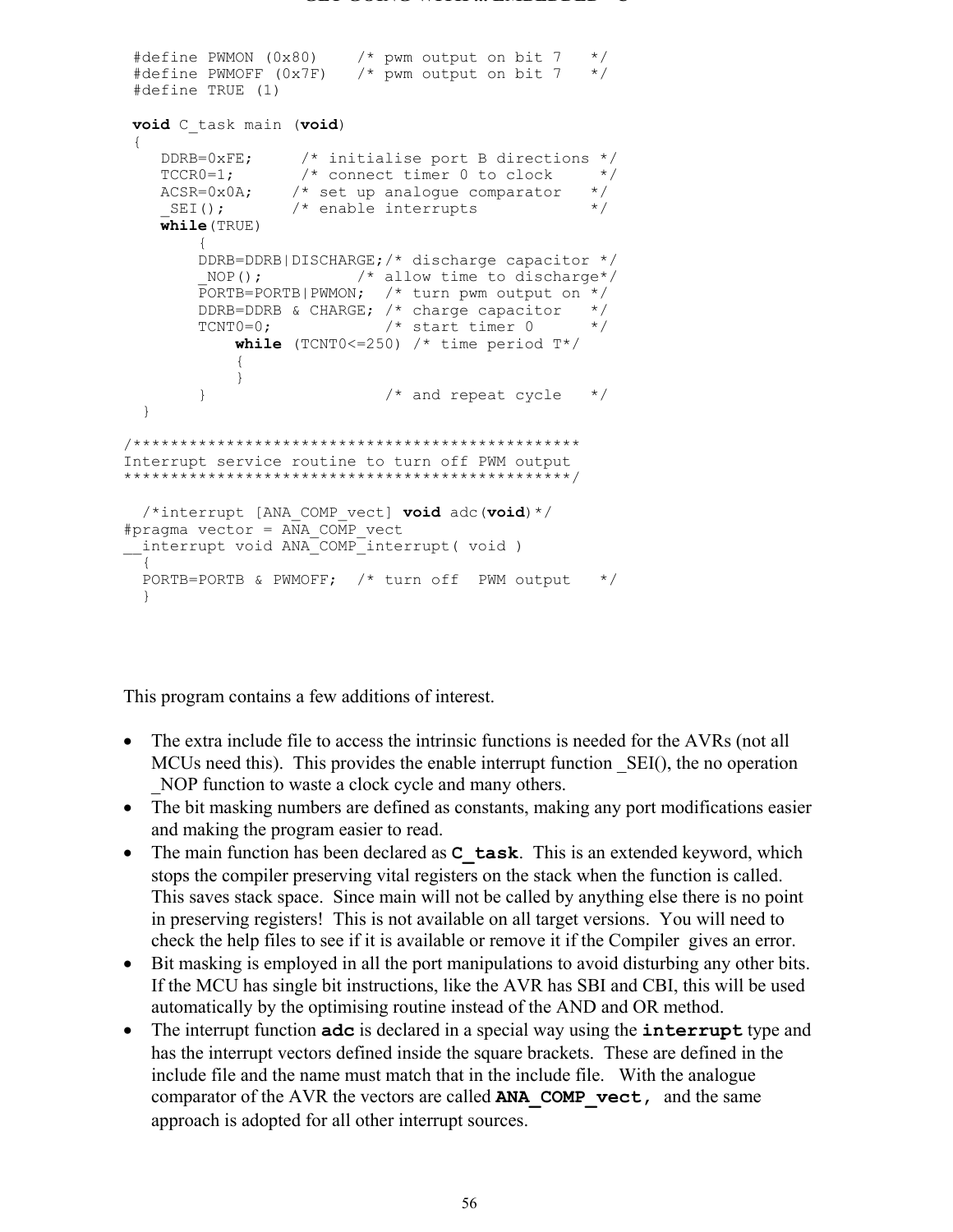• Registers are automatically preserved by 'C' on entry to a function and restored on exit. Consequently, you do not need to do this yourself, as you would in assembler. That is why the main function should use **C** task if possible to save stack space.

## **Notes for WINAVR C Compiler included in AVR Studio**

WINAVR has different syntax for some things and different include file names. This can be annoying. The above example will not compile in WINAVR because it uses different include files. To get this code to run, add

1) #include <avr/interrupt.h> /\* include ISR function \*/

```
2) #include \langle avr/io.h \rangle /* instead of \langle io2313.h \rangle */
```

```
3) Change interrupt code to
```

```
 /* Interrupt service routine to turn off PWM output */
```

```
ISR(ANA_COMP_vect)
 {
 PORTB=PORTB & PWMOFF; /* turn off PWM output */
  }
```
4) Remove #include <ina90.h> as WINAVR does not recognise it. 5) Find include file for SEI(0) and NOP() functions. I have no idea what this is I'm afraid, and Help files are limited! As an alternative use in-line assembler, like this:-

```
asm volatile ("SEI"); /* enable interrupts */
asm volatile ("NOP"); /* No Operation */
```
These type of changes are needed every time you swap between different C Compilers, so you place your money and take your choice. WINAVR is free, has no linker and produces much larger code. IAR produces the best output but is expensive for the full version. The other two commonly available C Compilers are Code Vision and Image Craft. These cost a few hundred dollars and come somewhere between WINAVR and IAR for efficiency.

Anyway, back to the project.

Those of you who have not played with MCUs capable of driving high current loads (20 mA or so) will be impressed by the ability to use pins as I/O in this manner, without external buffering. The flexibility provided by the AVR and PIC (and any other device employing the same methods) port arrangement is unsurpassed for this type of work.

The analogue to digital converter is not the best in the world, but it works. It could be improved by replacing the resistor with a constant current source, producing a linear ramp instead of the exponential waveform. This would make the control more responsive and would mean that the timer value, at interrupt, would be directly proportional to analogue voltage input. The variable resistor input also causes jitter problems at the wiper extremes because of the comparator input limitations, i.e. the input range does not go right to the supply rails. This could be removed by placing small series resistors on each end of the wiper.

## EXAMPLE 3 - HARDWARE PWM

Many MCUs have hardware support for PWM generation. This example is a modification of example 2, but uses the hardware circuits of the AVR instead. The circuit remains the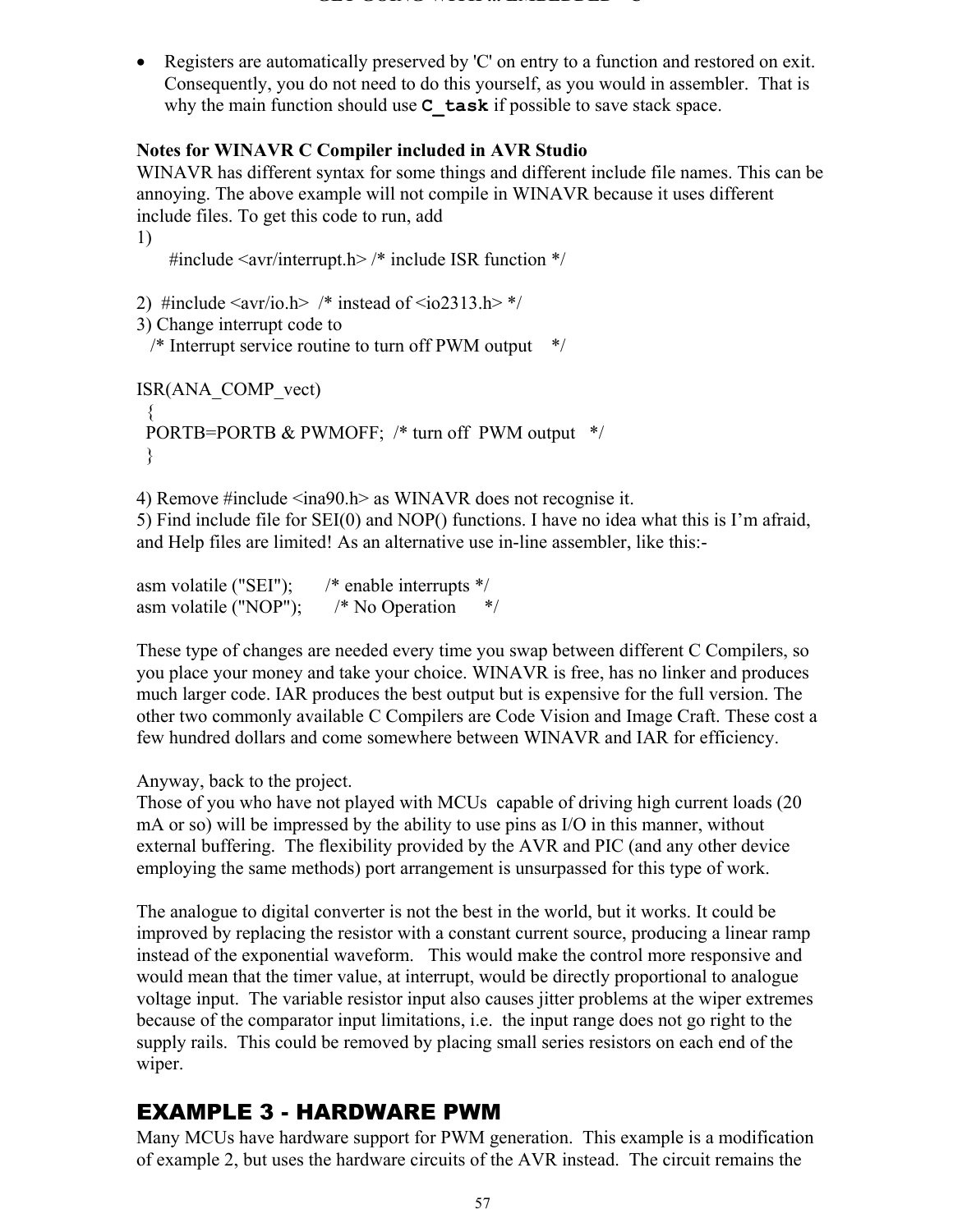same except for the PWM output, which is now on port B bit 3 as dictated by the hardware circuits.

The analogue to digital conversion remains identical. The on and off control for the PWM output is now under control of timer 1, which does the PWM generation, independently of the processor. The resolution can also be improved from 8-bit because the hardware supports 8, 9 or 10-bit generation. The interrupt routine now transfers the timer 0 value, which contains a number proportional to input voltage, to the duty cycle control register OCR1L. This example selects 8-bit PWM mode.

Specification DSD

- Main program
- 1. Initialise port B.
- 2. Set up timer 0.
- 3. Set up analogue comparator.
- 4. Set up timer 1 in PWM mode.
- 5. Enable interrupts.
- 6. Discharge C.
- 7. Clear timer 0.
- 8. While timer  $0 \le 250$ , charge C.
- 9. Go to 6.



#### Interrupt Service Routine

- 1. Preserve registers
- 2. Transfer timer 0 to PWM
- 3. Restore registers
- 4. Return from interrupt.

#### **INTERRUPT SERVICE ROUTINE**



The program can now be constructed by modifying the previous one as shown in bold below.

```
/******************************************
 Hardware PWM example
  for Atmel AT90S2313 microcontroller
 version 1.0 PJS Nov 1998.
*******************************************/
#include <io2313.h> /* include register names */
#include <ina90.h> /* and intrinsic functions */
#define DISCHARGE (0x02) /* capacitor mask 1 */
                          \frac{1}{x} capacitor mask 2 */
#define TRUE (1)
void C_task main (void)
 {
```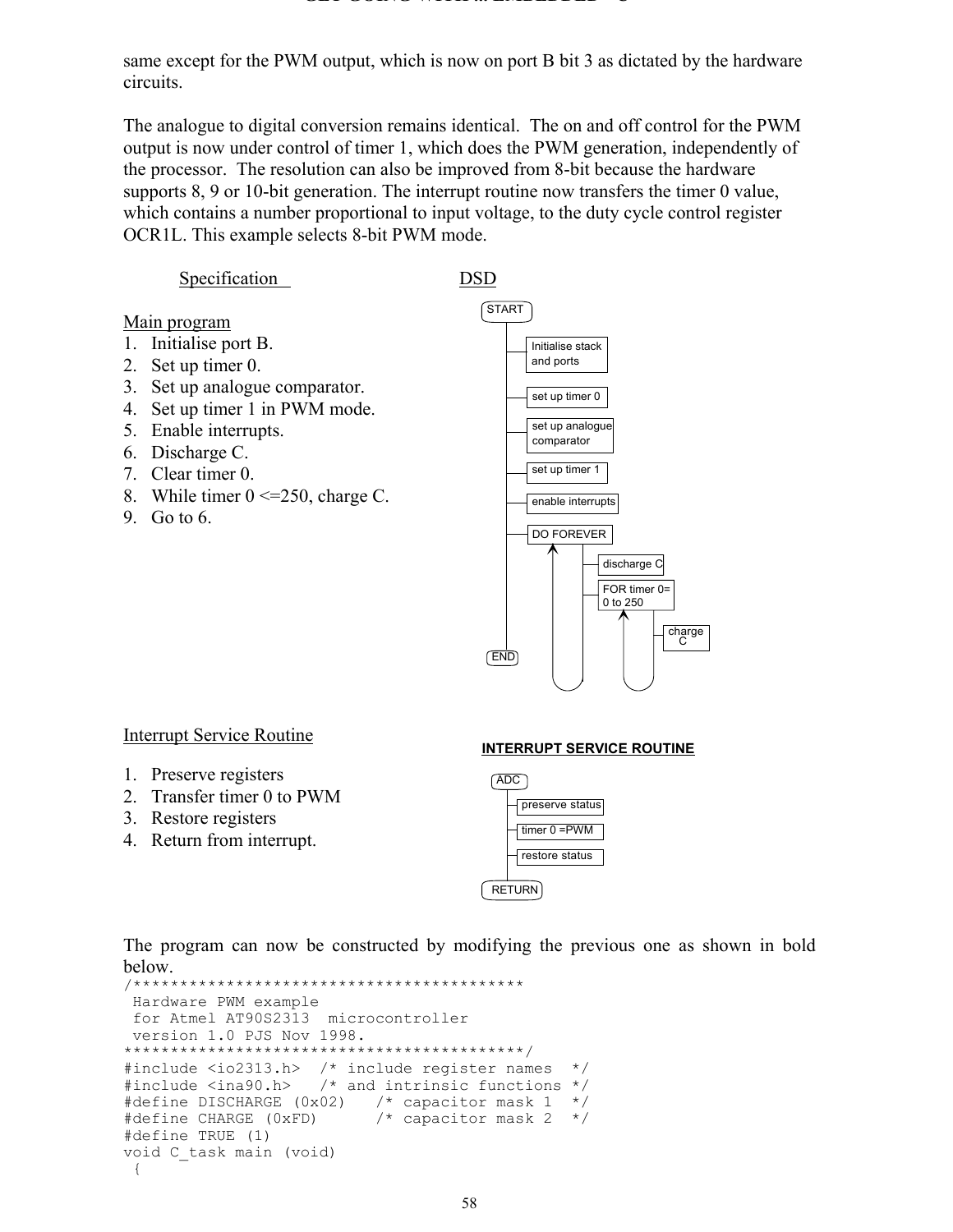```
 DDRB=0xFE; /* initialise port B directions*/
 TCCR0=1; /* connect timer 0 to clock */
 TCCR1B=1; /* connect timer 1 to clock */
ACSR=0x0A; \overline{\phantom{a}} /* set up analogue comparator */
 TCCR1A=0x81; /* set 8-bit PWM mode */
 OCR1L=127; /* set initial 50% duty cycle */
SEI(); \frac{1}{2} /* enable interrupts */
    while(TRUE)
        {
        DDRB=DDRB|DISCHARGE; /* discharge capacitor*/
        NOP(); \frac{1}{2} /* allow time to discharge*/
        DDRB=DDRB & CHARGE; /* charge capacitor \begin{array}{ccc} \star / \\ \star \end{array} TCNT0=0; \begin{array}{ccc} \star / \\ \star \end{array}TCNT0=0; /* start timer 0 while (TCNT0<250) /* time T period */
             {
 }
        \frac{1}{2} /* and repeat cycle \frac{1}{2} }
   /***************************************************
   * Interrupt service routine to load PWM register with new duty cycle
****************************************************/
  #pragma vector = ANA_COMP_vect
 interrupt void ANA \overline{COMP} interrupt( void )
\{\} OCR1L=TCNT0; /* transfer timer 0 value to PWM */
  }
```
Access to special functions is that simple with C.

## EXAMPLE 4 - LOOK-UP TABLES

Enough of PWM, let us try to set up and access look-up tables, another very common thing to do in control work. This example, and the next, drives a single 7-segment display and uses look-up table, stored in ROM and then EEPROM, as the decoding medium.

## **EXAMPLE 4 A - ARRAY STORAGE IN ROM**

Arrays are convenient storage places for look-up tables and similar sets of connected data. They allow you to access data in a random, or sequential manner as you wish. The following example stores a seven segment decoding table, in an array in the ROM of the AVR. ROM is a convenient place to store fixed data because it is normally available in quantity and it will never be changed. MCUs normally have moderately large ROMs and very little RAM.

This example continually displays the numbers 0 to 9 on a single digit LED display directly driven from the port of the MCU. Modern MCUs like the AVR and PIC are capable of sinking 20 mA, or so at least, so the segments are operated in current sink mode, i.e.  $0' =$ on. Other MCUs will need buffers.

The port allocation and interface circuit, are shown overleaf, along with the numbers required to display the digits 0 - 9. This example is kept simple, so only one digit display is driven. It is a simple matter to multiplex more digits using another port and use the same table for decoding purposes.

#### **Connection diagram for single digit LED display (Common Anode).**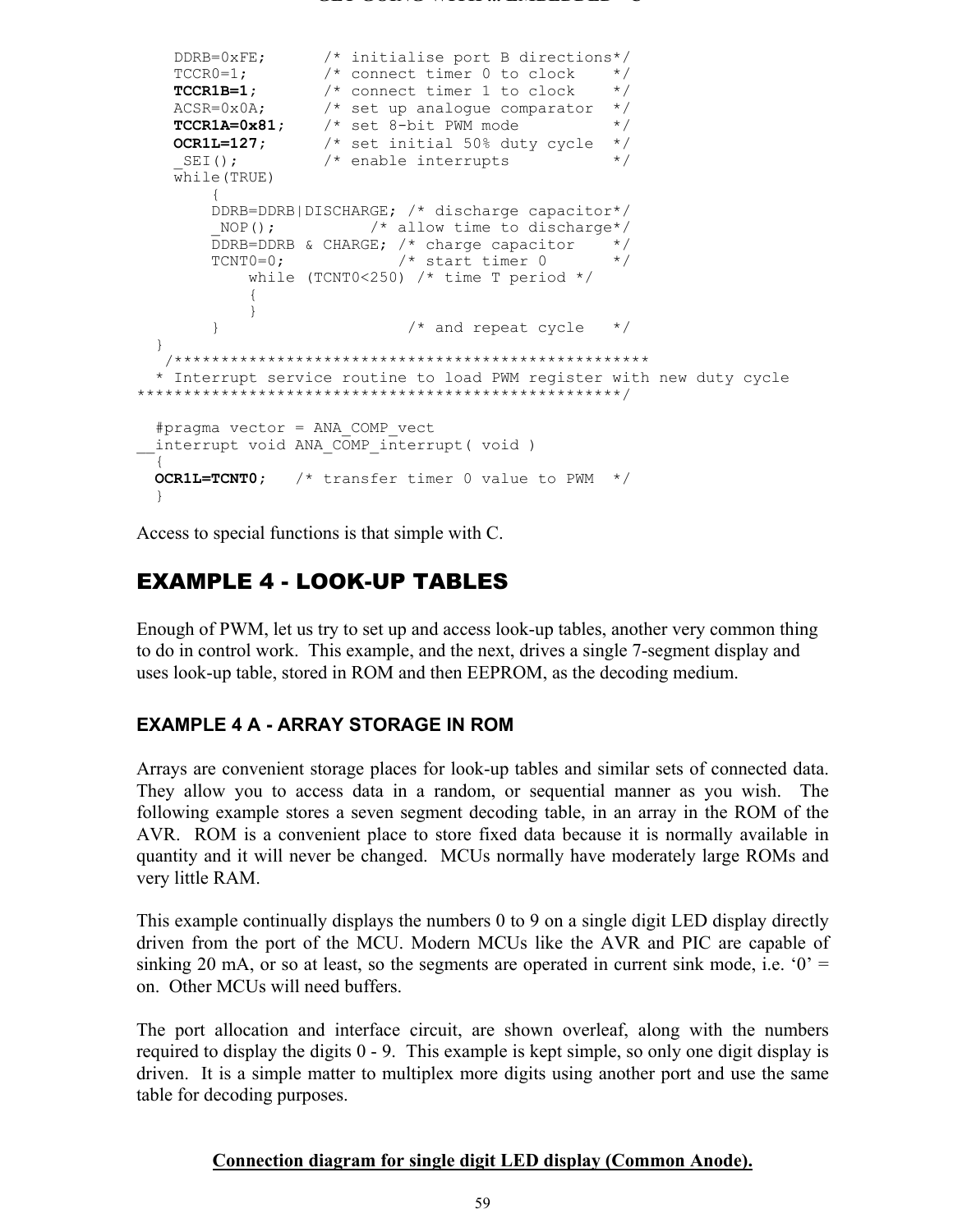

The current limit resistors are calculated to limit the LED current to a safe level, typically 10 mA will produce a bright display. On a 5v supply, the values will thus be about,

 $(5v - 2v)/10$  mA = 300 Ω.

Either a 270 or 330  $\Omega$  resistor would be employed.

| <b>BIT</b>     | 7  | 6 | 5              | 4              | $\overline{\mathbf{3}}$ | $\overline{2}$ | 1              | $\boldsymbol{0}$ | HEX  |
|----------------|----|---|----------------|----------------|-------------------------|----------------|----------------|------------------|------|
| <b>SEG</b>     | DP | g | f              | e              | d                       | $\mathbf c$    | b              | a                | Data |
| $\overline{0}$ | 1  | 1 | $\overline{0}$ | $\overline{0}$ | $\overline{0}$          | $\overline{0}$ | $\overline{0}$ | $\boldsymbol{0}$ | 0XC0 |
| 1              | 1  | 1 | 1              | 1              | 1                       | $\overline{0}$ | $\overline{0}$ | 1                | 0XF9 |
| $\overline{2}$ | 1  | 0 | 1              | $\overline{0}$ | $\overline{0}$          | 1              | $\overline{0}$ | $\boldsymbol{0}$ | 0XA4 |
| 3              | 1  | 0 | 1              | 1              | 0                       | $\overline{0}$ | $\overline{0}$ | $\overline{0}$   | 0XB0 |
| 4              | 1  | 0 | 0              | 1              | 1                       | 0              | $\theta$       | 1                | 0X99 |
| 5              | 1  | 0 | $\overline{0}$ | 1              | 0                       | 0              | 1              | $\overline{0}$   | 0X92 |
| 6              | 1  | 0 | $\overline{0}$ | 0              | $\overline{0}$          | $\overline{0}$ | 1              | $\boldsymbol{0}$ | 0X82 |
| 7              | 1  | 1 | $\overline{0}$ | 1              | 1                       | $\overline{0}$ | $\overline{0}$ | $\boldsymbol{0}$ | 0XD8 |
| 8              |    | 0 | $\overline{0}$ | $\overline{0}$ | 0                       | $\overline{0}$ | $\overline{0}$ | $\overline{0}$   | 0X80 |
| 9              |    | 0 | 0              | 1              | 0                       | 0              | $\overline{0}$ | 0                | 0X90 |

**Table of data required to drive display in active low mode (current sink).**

The program structure can now be arranged to continually display the numbers 0 to 9 in short intervals using an array as the decoding medium.

## **Specification** DSD

Main program

- 1. Define array.
- 2. Initialise ports.
- 3. For number  $= 0$  to 9 find decoded value and display.
- 4. Delay a bit
- 5. Go to 3.

## Delay function

- 1. For coarse  $= 0$  to time,
- 2. For medium  $= 0$  to 255,
- 3. For fine  $= 0$  to 255,
- 4. Return.

This is the same delay function as used in a previous example.



return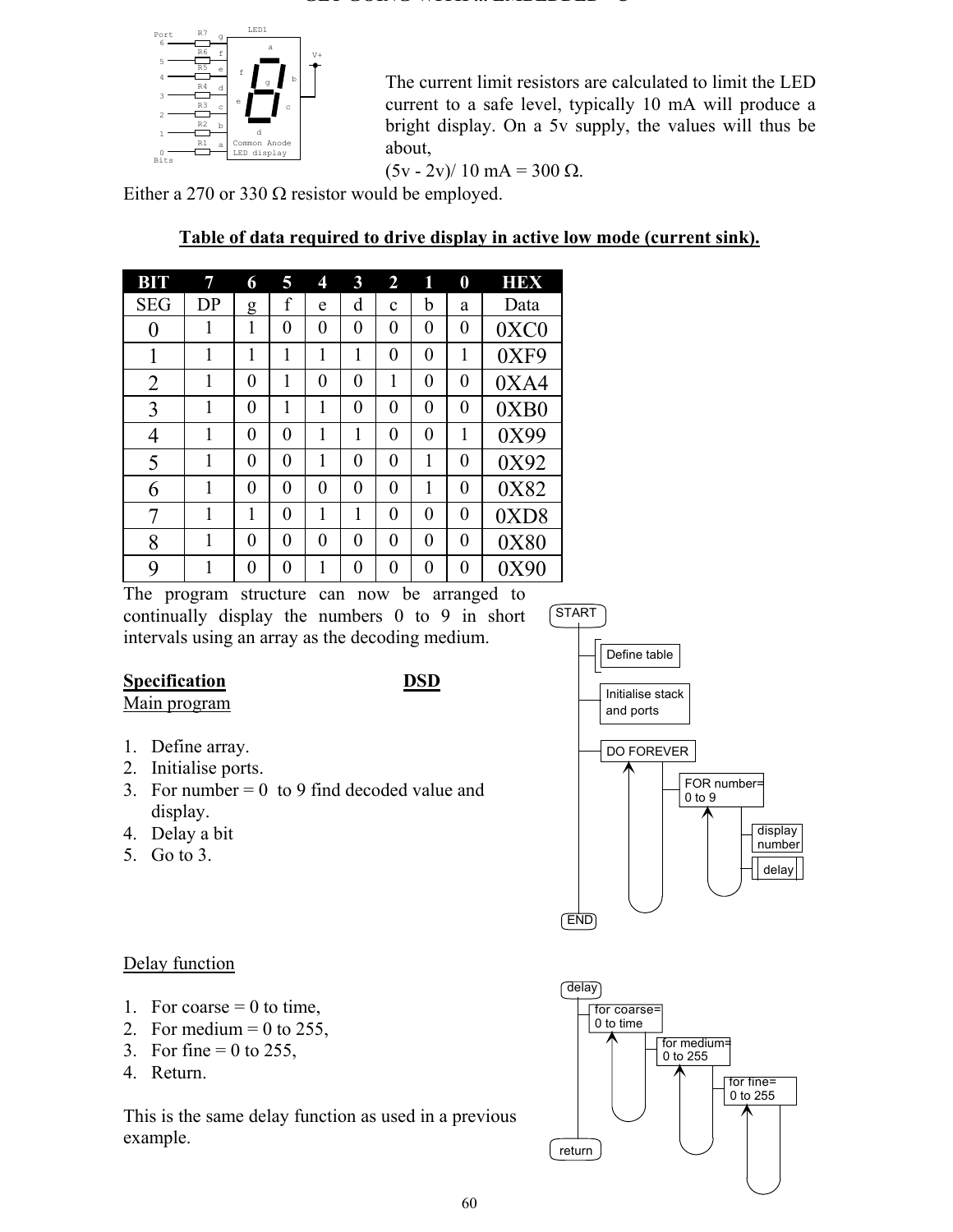#### Matching C program :-

```
/******************************************
 Look-up table array example
  for Atmel AT90S2313 microcontroller
 version 1.0 PJS Nov 1998.
*******************************************/
#include <io2313.h> /* include register names */
#include <ina90.h> /* and intrinsic functions */
#define TRUE (1)
/*Put look up table in ROM*/
char flash LED[10] = {0xC0,0XF9,0XA4,0XB0,0X99, 
0X92,0X82,0XD8,0X80,0X90};
char number=0;
void delay(char);
void main (void)
{
DDRB=0xFF; /* initialise port B directions */
      while(TRUE)
      {
      for (number=0;number<10;number++)
\{ PORTB=LED[number]; /* find decoded byte and 
                write to LED*/
         delay(10); /* wait a bit to show display */\frac{1}{2} /* find next number \frac{1}{2} */<br>/* and repeat cycle */
        } /* and repeat cycle
   }
void delay(char time)
  {
  char coarse, medium, fine;
     for (coarse=0; coarse!=time; coarse++)
     {
         for (medium=0; medium!=255; medium++)
\{ for (fine=0; fine!=255; fine++)
\{ }
         }
     }
  }
```
The important items of interest here are how the array is set up and defined, and how C is told to store it in Flash memory.

```
char flash LED[10] = {0xC0,0XF9,0XA4,0XB0,0X99, 
0X92,0X82,0XD8,0X80,0X90};
```
This line uses the **flash** extended keyword, informing C that the variable should be stored in FLASH ROM. Other MCUs without flash ROM, will have similar extended keywords if ROM access is possible. (Not all MCUs allow this) The size of the array is defined as having ten elements, whose addresses will be 0 to 9. The contents are defined inside the braces, in whatever number system you like. The variable number, from the for loop, is used as the address and the result sent to port B by the line :-

PORTB=LED[number];

This is a very simple means of placing and using look-up tables.

If the data is likely to be changed at some point in time, and you do not want to disturb the main ROM, or it is One Time Programmable (OTP), then EEPROM would be a better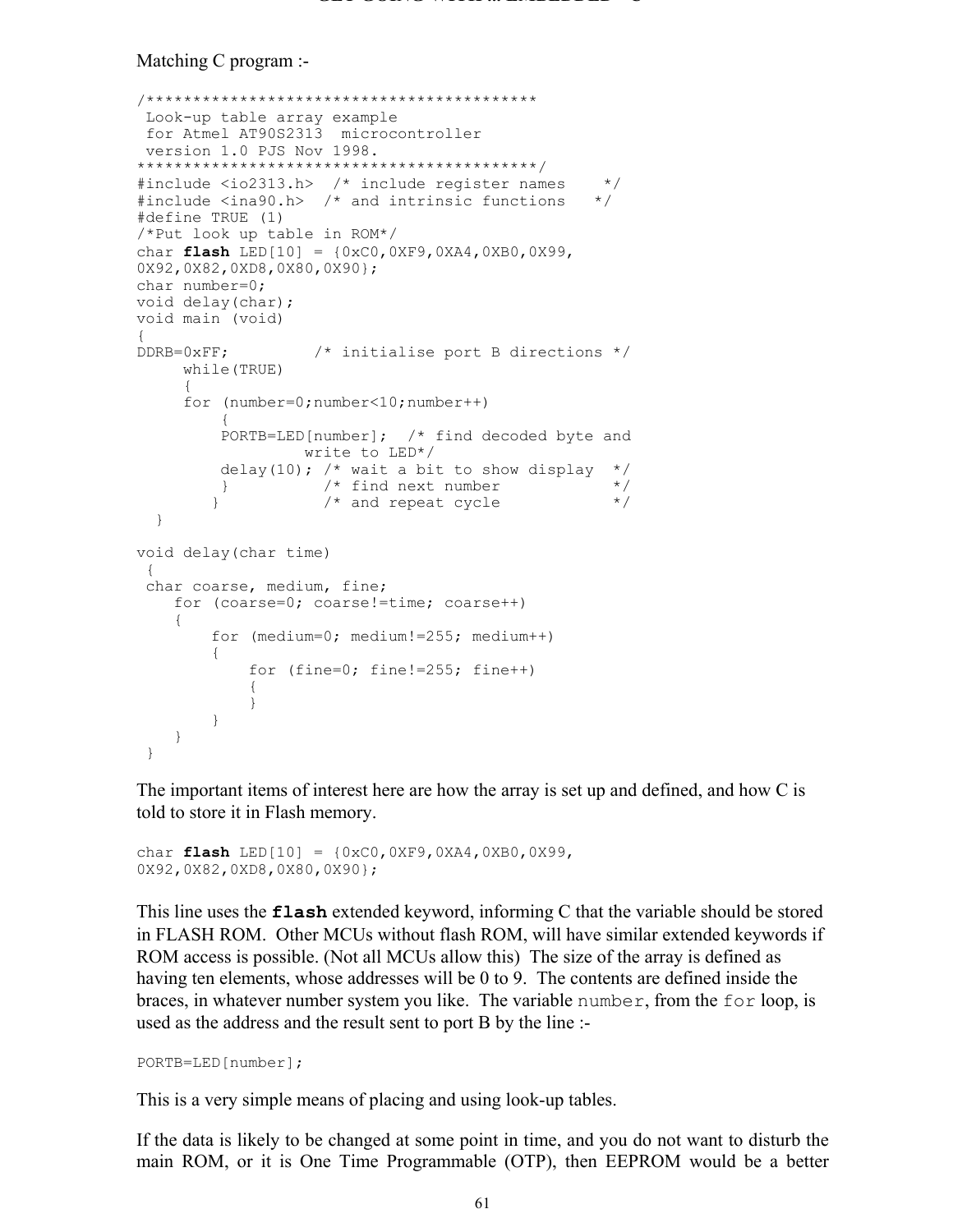#### **GET GOING WITH ... EMBEDDED C**

location. This process is complicated by the need for a separate file for EEPROM access. This file can be downloaded to the EEPROM at any time before or after the main ROM download. The beauty of this is that it can be downloaded at any time, without disturbing the main program.

 Part B of this example shows one method of using the EEPROM to do the same job as the above example.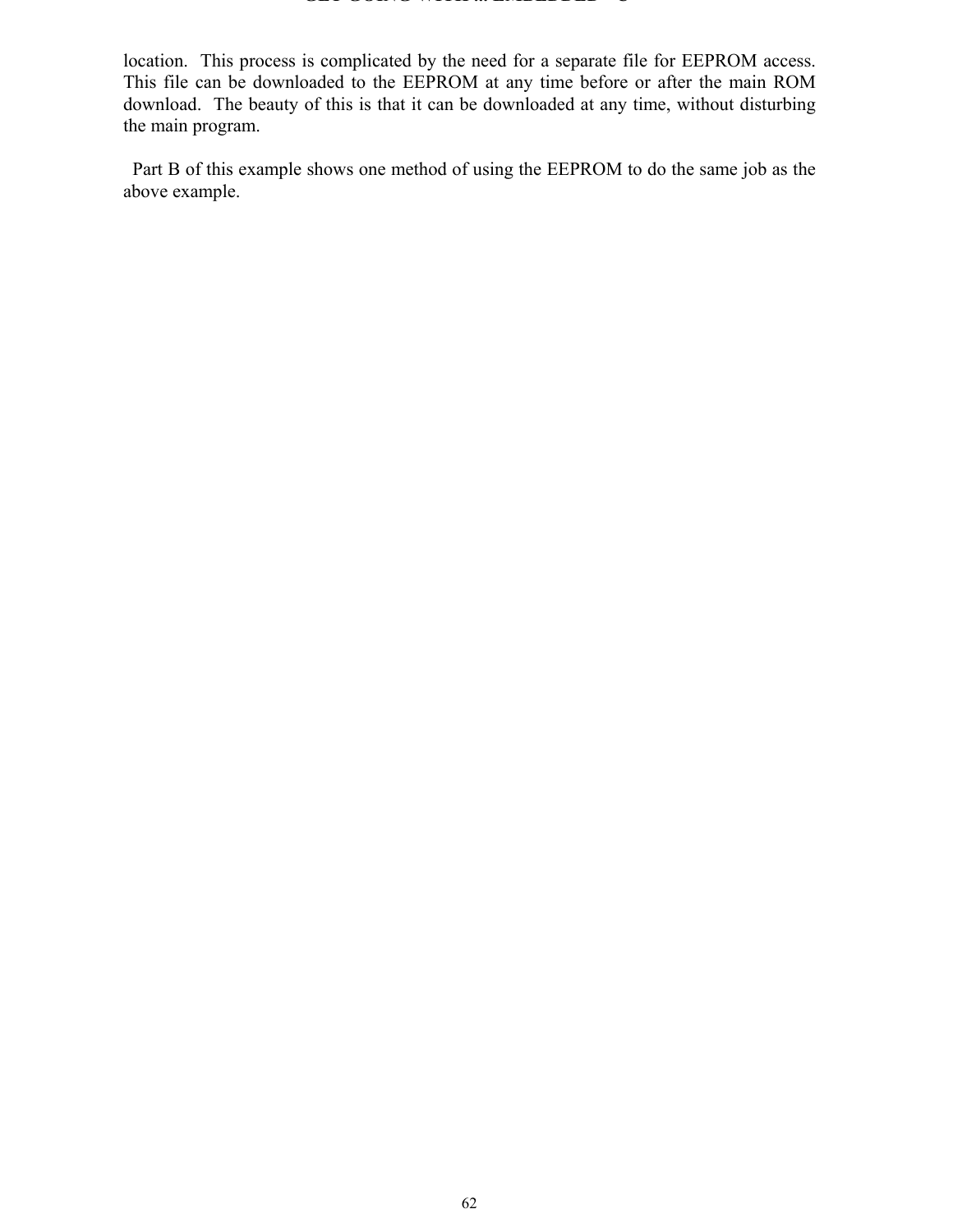#### **EXAMPLE 4 A - ARRAY STORAGE IN ROM**

For MCUs with EEPROM, intrinsic functions are defined which access the EEPROM. For the AVR, these are called, EEGET and EEPUT, for read and write access respectively, and are defined in the inago.h include file. The easiest way to create the table is to use the assembler. In this example, I have used the AVR assembler WAVRASM to create the EEPROM file, but any suitable assembler for the MCU would have this facility.

For the AVR the following source code in WAVRASM creates the necessary file for downloading into the EEPROM :-

```
;***EEPROM look-up table for C program**********
.ESEG
.ORG 0
.DB "0xC0,0XF9,0XA4,0XB0,0X99,0X92,0X82,0XD8,0X80,0X90"
```
This produces a file with a .eep extension when assembled, which can then be downloaded independently from the ROM image.

The structure remains almost identical but the C source code now changes to :-

```
/******************************************
 Look-up table array example
 for Atmel AT90S2313 microcontroller
 version 1.0 PJS Nov 1998.
*******************************************/
  #include <io2313.h> /* include register names */
  #include <ina90.h> /* and intrinsic functions */
 #define TRUE (1)
 char number=0;
 char value=0;
 void delay(char);
 void C_task main (void)
 {
  DDRB=0xFF; /* initialise port B directions */
      while(TRUE)
       {
          for (number=0;number<10;number++)
\{EEGET(value,number);
          PORTB=value; /* find decoded byte and
                            write to LED*/
         delay(10); /* wait a bit to show display */<br>}<br>/* find next number */
        } /* find next number */* and repeat cycle *{}^{\prime} and repeat cycle
   }
void delay(char time)
  {
  char coarse, medium, fine;
    for (coarse=0; coarse!=time; coarse++)
     {
         for (medium=0; medium!=255; medium++)
\{ for (fine=0; fine!=255; fine++)
\{ }
         }
     }
  }
```
The format of the intrinsic functions will be found in the include file. For the AVR the appropriate part of the include file is :-

#define EEPUT(ADR,VAL) while (EECR & 0x02); \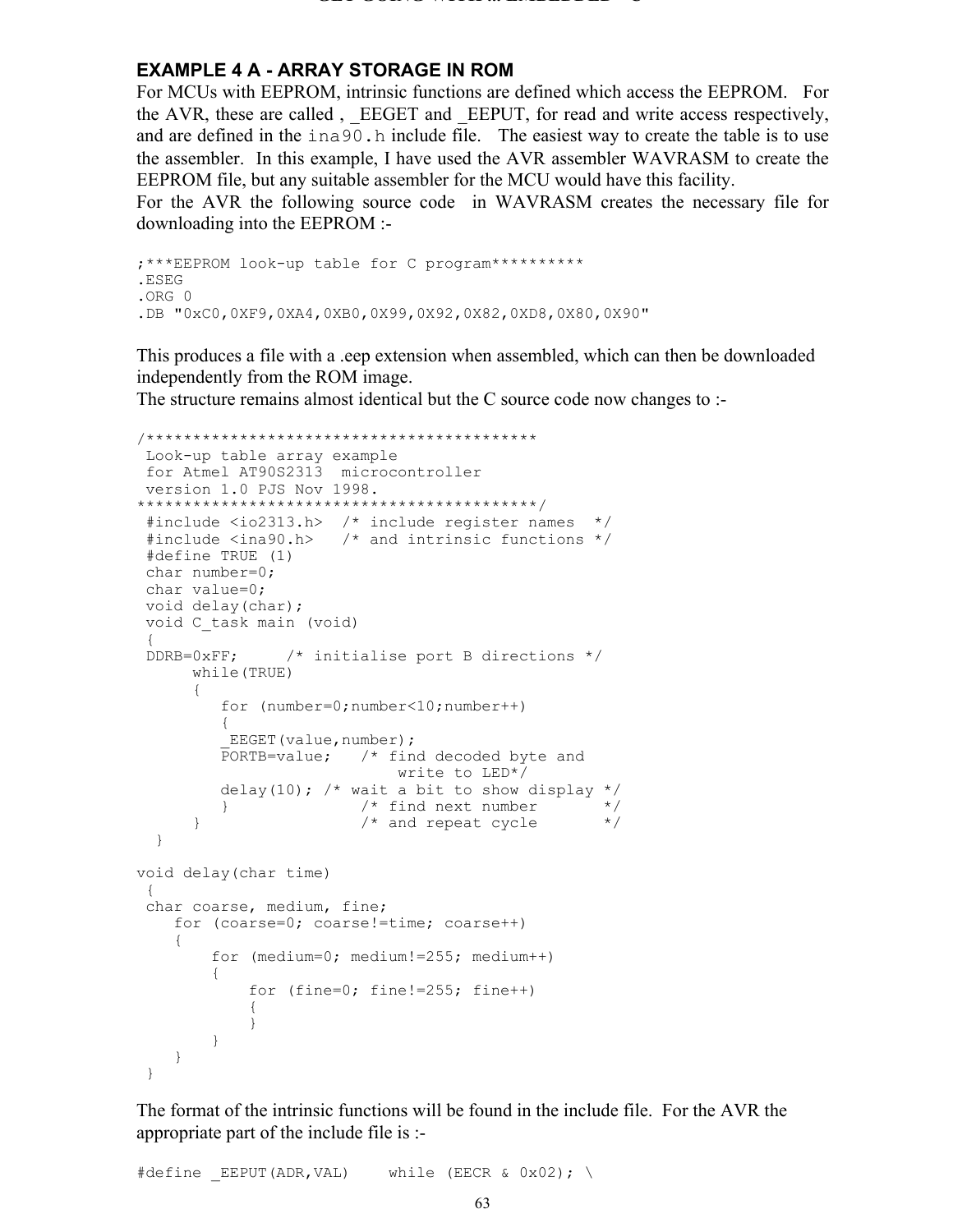EEAR = (ADR); EEDR = (VAL); EECR =  $0 \times 04$ ; EECR =  $0 \times 02$ ; #define \_EEGET(VAR, ADR) while (EECR & 0x02); \ EEAR =  $(ADR)$ ; EECR =  $0x01$ ;  $(VAR)$  = EEDR;

This tells you that, for the write function, you need EEPUT (ADR, VAL) where ADR is the address in EEPROM and VAL is the data to be written, and the read function uses EEGET (VAR, ADR) where VAR is the variable to house the data, ADR is the address in EEPROM to be read.

This program used  $EEGET(value, number)$ ; to do the job.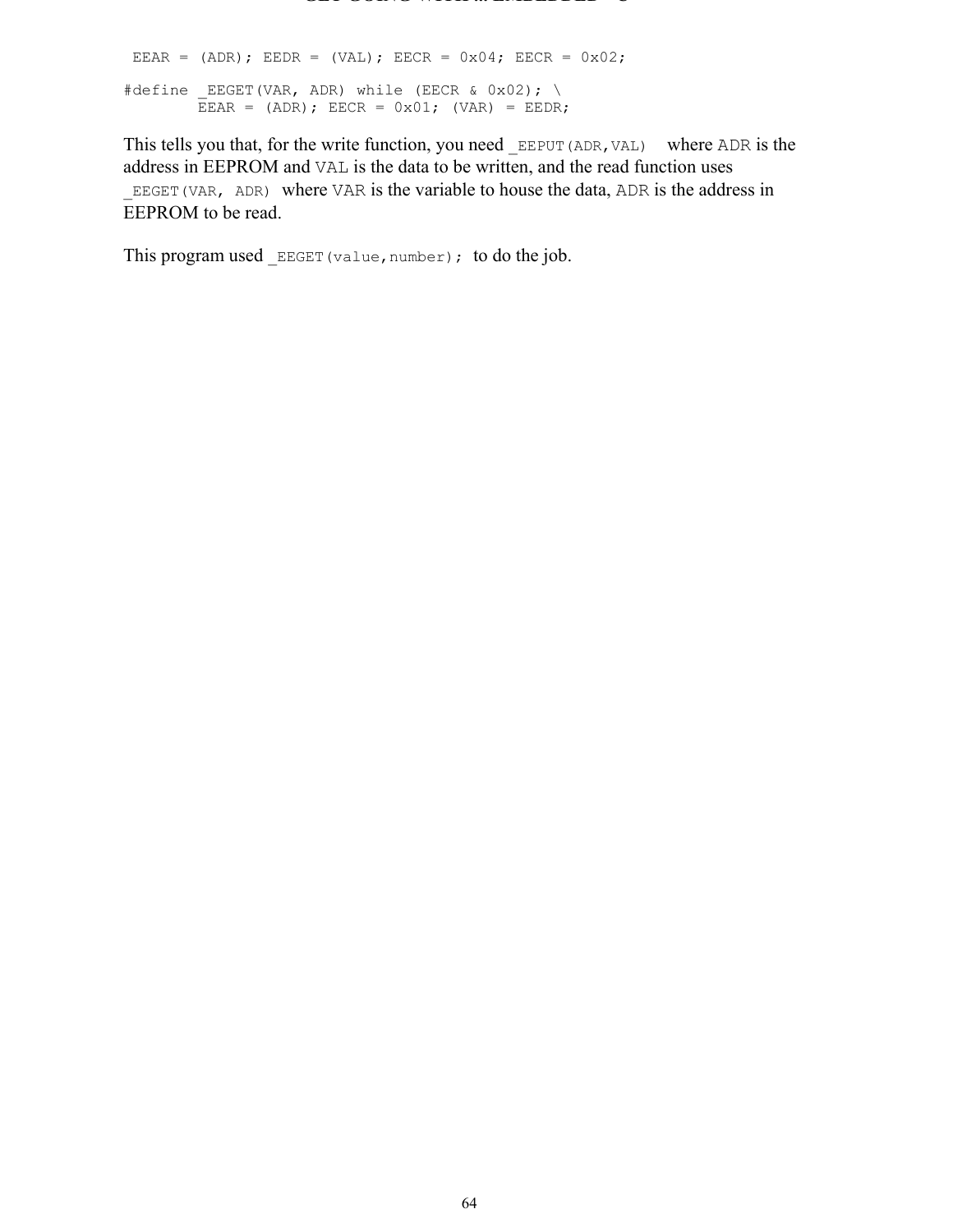# T 5 INTEGRATING DEVELOPMENT TOOLS IN THE DESIGN PROCESS.

We have already seen how some other software can be used in conjunction with 'C'.<br>This chapter delves deeper into the ways of making the package part of your over This chapter delves deeper into the ways of making the package part of your overall development system. It discusses how the software fits in with hardware programmers, ICE systems and other attachments commonly employed. It also discusses ways to configure the software to your own requirements.

## HARDWARE PROGRAMMING

The linker produces the final linked code ready for debugging or downloading to the target processor. In the previous chapters we have mainly generated debug output In the real world we would want to download the code to hardware, either directly as a ROM image, or to an In Circuit Emulator (ICE), Target board or ROM emulator.

The Embedded Workbench has a huge selection of file output formats to cover most requirements of this nature. The selection will depend on the type of target processor.

The screenshot overleaf shows just a few of the options available on the full version, in this case the 8051 system. The selection starts at Aom and Ashling and ends with Zax.

|  | The selection shown highlighted is that required for the full version to generate ROM code. |  |
|--|---------------------------------------------------------------------------------------------|--|
|  |                                                                                             |  |

| Options For Target "Debug"                                 |                                                                                                                                                                                                                                                                                                                    | ×                                                 |
|------------------------------------------------------------|--------------------------------------------------------------------------------------------------------------------------------------------------------------------------------------------------------------------------------------------------------------------------------------------------------------------|---------------------------------------------------|
| Category:<br>General<br>ICC8051<br>A8051<br>XLINK<br>C-SPY | Output   #define   Error   List   Include   Input   Library  <br>Output file<br>Override default<br>alarm.a03<br>Format<br>C Debug info<br>C Debug info with terminal I/O<br>$G$ Other<br>intel-extended<br>Output format:<br>intel-extended<br>Format variant:<br>intel-standard<br>millenium<br>motorola<br>mpds | <b>Factory Settings</b><br>Secondary output file: |
| 0K                                                         | Cancel                                                                                                                                                                                                                                                                                                             |                                                   |

The screenshot overleaf shows the same window in the AVR version. The only difference is the extension used on the output file.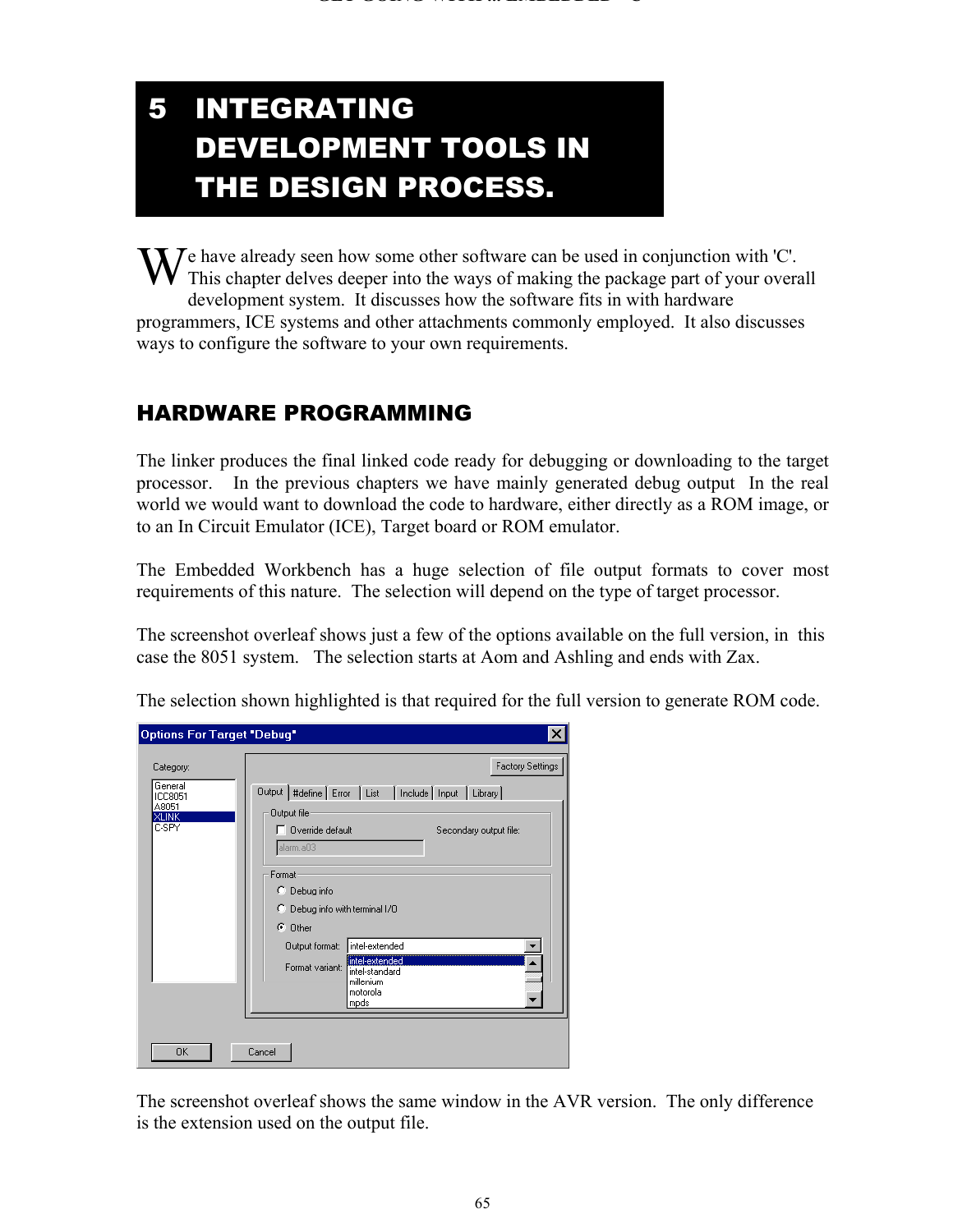It is this common environment which makes the system so efficient for development work. Changing target platforms has minimal effect on the development environment, making the move from one system to another, a minor task of becoming familiar with the special

| Options For Target "Debug"                                |                                                                                                                                 |
|-----------------------------------------------------------|---------------------------------------------------------------------------------------------------------------------------------|
| Category:                                                 | <b>Factory Settings</b>                                                                                                         |
| General<br>ICCA90<br>AA90<br><b>XLINK</b><br><b>C-SPY</b> | Output   #define   Error   List   Include   Input  <br>Output file<br>Override default<br>Secondary output file:<br>pwmsoft.a90 |
|                                                           | Format<br>C.<br>Debug info<br>Debug info with terminal I/O<br>О<br>C Other                                                      |
|                                                           | intel-extended<br>Output format:<br>intel-extended<br>Format variant:<br>intel-standard<br>millenium<br>motorola<br>mpds        |
| OK                                                        | Cancel                                                                                                                          |

functions.

The file generated is then loaded into the appropriate download software for your development system. In the case of the AVR, and other MCUs with ISP FLASH, this can be downloaded directly into the target processor for testing, or into an ICE system for further debugging. With Windows 95/98/NT/XP you can have all your software in memory, and switch between tasks as you need them. Some software is even designed to work in conjunction with IAR 'C'. We have already seen how the AVR STUDIO debugger works in parallel with Workbench. If you have both in memory at the same time, it even reloads your corrected debug file automatically, after you amend it. This means that you can switch quickly between Workbench and STUDIO in an iterative manner until the program works to your satisfaction, with a minimum of fuss. Since STUDIO also directly drives the AVR JTAG ICE system or starter board, you can immediately see the effect of your changes, on the final hardware.

Even if you are using separate software, this software switching is still possible. For instance ,I use the parallel port programmer to program the AVRs.. The software for this runs in a small window, which you can have in memory all the time, making download very quick. This is equally applicable to any other programming system working in a Windows 95/98/NT environment. The screenshot below shows the ROM code, generated by 'C', loaded into the Kanda AVRISP software ready for download.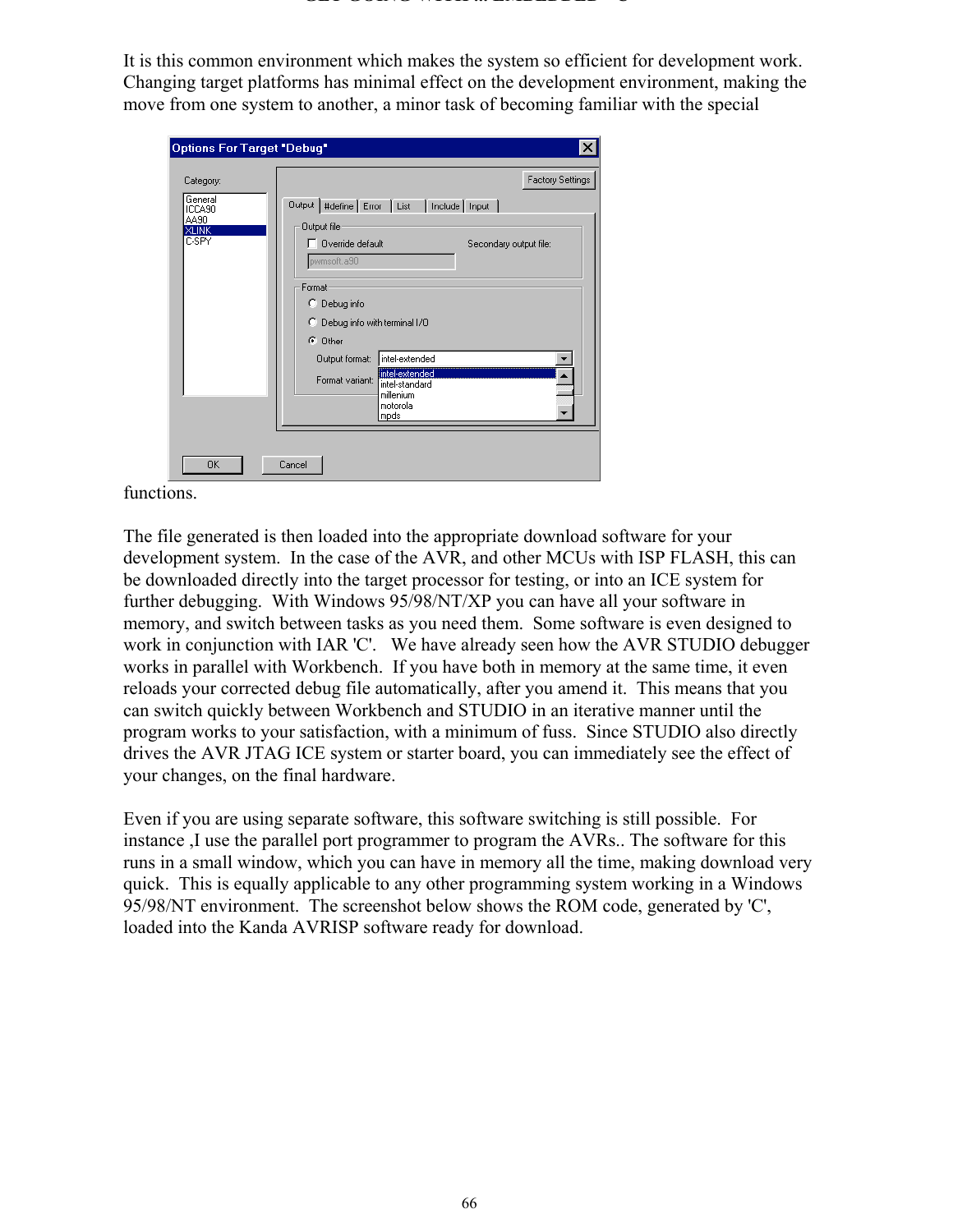#### **GET GOING WITH ... EMBEDDED C**

| AVR-ISP - Flash:                                                                                                                                | $ \Box$ $\times$ $\Box$                     |
|-------------------------------------------------------------------------------------------------------------------------------------------------|---------------------------------------------|
| Serial Numbers<br>Help<br>Device<br>View<br>File                                                                                                |                                             |
| $\overline{\bullet}$     Setup   <br>Reset<br>Hardware: AVRISP<br>Device:   ATtiny2313                                                          |                                             |
|                                                                                                                                                 |                                             |
| EEPROM Memory<br>Fuses & Lock Bits<br>Status<br>Flash Memory                                                                                    |                                             |
| 00000000 00 94 46 00 0c 94<br>63<br>00 <sub>1</sub><br>$0c$ 94<br>00 OC 94 63<br>63                                                             | 00 0"FOO"cOO"cOO"cO                         |
| nnnnnnn.<br>nc:<br>94<br>63<br>nn<br>nc:<br>94<br>63<br>00<br>nc:<br>94<br>63<br>nc:<br>94<br>63<br>nn<br>nn                                    | 0"c00"c00"c00"c0                            |
| 00000020 OC<br>94<br>63<br>00<br>- 94<br>94<br>63<br>00<br>OC.<br>DC.<br>94<br>63<br>0 <sup>c</sup><br>63<br>۵O<br>OΟ                           | $\Box''$ c00"c00"c00"c0                     |
| 00000030<br>0c<br>94<br>63<br>00<br>94<br>63<br>94<br>63<br>00<br>OC<br>0c<br>94<br>63<br>00<br>OC<br>OO                                        | 0"c00"c00"c00"c0                            |
| 94<br>63<br>94<br>00000040 OC<br>Q4<br>63<br>00<br>0 <sup>c</sup><br>00<br>$Q_4$<br>63<br>OC<br>63<br>DC.<br>OΟ<br>OO.                          | $\Box''$ c00"c00"c00"c0                     |
| 94<br>63<br>94<br>00000050<br>DC.<br>94<br>63<br>00<br>OC<br>00<br>94<br>63<br>00<br>OC<br>63<br>0c<br>OO.                                      | 0"c00"c00"c00"c0                            |
| 00000060<br>94<br>63<br>94<br>0 <sup>c</sup><br>94<br>0 <sup>c</sup><br>94<br>63<br>00<br>0 <sup>c</sup><br>OO.<br>DC.<br>63<br>63<br>OΟ<br>OO. | $\Box''$ c00"c00"c00"c0                     |
| nnnnnn?n<br>63<br>94<br>63<br>00<br>94<br>63<br>94<br>63<br>nc:<br>94<br>00<br>nc:<br>0c<br>nn<br>nc:<br>OO.                                    | 0"c00"c00"c00"c0                            |
| 00000080<br>0 <sup>c</sup><br>94<br>63<br>00<br>94<br>11 24<br>1F<br>94<br>63<br>00<br>OC.<br>DC.<br>63<br>00<br><b>BE</b>                      | 0"c00"c00"c00\$0%                           |
| E1<br>11 EO<br>AO<br>B1 EO<br>00000090<br>CF.<br>EF<br>D <sub>0</sub><br>DE<br>BF<br>CD<br>BF<br>EO<br>EE<br>EC                                 | ÏĭĐáÞ¿Í¿□à à±àîì                            |
| 000000A0 F1<br>EO<br>02<br>07 90<br>OD 92 AC 30<br>B1<br><b>RO</b><br>nn<br><b>OB</b><br><b>BF</b><br>CO                                        | 07 ñàDàD;DÀDDD'¬0±D                         |
| 000000B0 D9<br>E <sub>0</sub><br>CO<br>92 AC<br>-30<br>B1<br>07<br>F7<br>11<br>AC.<br>E0<br><b>B1 E0</b><br>01<br>1D                            | <b>U±0−`DÁDá±á−áD÷Ú</b>                     |
| 000000CO E1<br>94<br>D <sub>6</sub><br>OC.<br>94<br>00<br>93 DF<br>-93<br><b>B7</b><br>F7<br>0 <sup>c</sup><br>۵O<br>۵O<br>CF<br>CD             | á÷O″ÖOO″OOĨ™ß™Í∙                            |
| F8<br>000000D0 DE<br>2.1<br>97<br><b>B6</b><br>94<br>BE CD BF<br>89<br>B7<br>OF<br>DE BF<br>0F                                                  | 83 D !-O¶ø″D;O¥Í;%f                         |
| 87 95 92 95 82 95<br>000000E0 80<br>2B<br>99<br>27<br>96<br>95<br>8F<br>91<br>00                                                                | 70 € '+0™' - +± • ' • , •0p                 |
| 89<br>27<br>81<br>70<br>90 70<br>97 09 F4 F0<br><b>OOOOORO</b><br>89<br>27<br>9F<br>70<br>00                                                    | CF ‰'Yp‰'OpOpO-Oôðï                         |
| 00000100 89<br>80<br>21<br>96<br><b>B6 F8</b><br>81<br>93<br>2 <sub>c</sub><br>00<br><b>OF</b><br>94 DE<br>BF<br>0F                             | BE %D€™, D!-O¶ø″Þ; D¥                       |
| 95<br>93<br>B7<br>00000110<br>91<br>91<br>08<br>93<br>$\rm DF$<br>CD<br>$DE$<br>B7<br>CD<br>BF<br>DF<br>CF<br>CF                                | i, ß`ï`⊡ ï™ß™í Þ                            |
| 89<br>00000120<br>22<br>97<br>ЛF<br><b>B6</b><br>F8<br>94<br>DE<br>BF<br><b>BE</b><br>83<br>9A 83<br>OF<br>CD<br>BF                             | ″−O¶∅″⊅;⊡¥í;%fšf                            |
| 81<br>88<br>23<br>00000130<br>E <sub>9</sub><br>81<br>81<br>80<br>59<br>F <sub>0</sub><br>E9<br>81<br>FA 81<br>80<br>81<br>FA                   | é□ú□€□^#¥ðé□ú□€□                            |
| 00000140 OE<br>81<br>9A 81<br>01 96<br>89<br>83<br>9A 83<br>94<br>-65<br>00<br>89<br>FO<br>CF                                                   | □"e□%□ě□□-%fšfőï                            |
| 2.2.<br>00000150<br>96<br>B <sub>6</sub><br>F8<br>94<br>91<br>CF<br>91<br>ЛF<br>DE BF<br>0F<br>BE CD BF<br>DF                                   | "-O¶ø"Þ; O¥Í; ß`Ï`                          |
| 00000160 08 95 CF 93<br>DF 93 CD B7 DE B7 81 EO<br>80 93<br>90                                                                                  | 00 O.ï™ß™Í·Þ·Oà€™OO<br>$\blacktriangledown$ |
| HINTS:                                                                                                                                          |                                             |
|                                                                                                                                                 |                                             |
| C Flash File Load: File loaded (Intel Intellex 8/MDS) - 00:00                                                                                   | 0 <sup>2</sup>                              |

This kind of programming download software is available for most MCU platforms.

With targets that are OTP or EPROM based (i.e. not FLASH ROM, like the AVRs, some PICs, NEC 32-bit V850 and many more) the C-SPY Project Option windows gives you access to ROM monitors, which you may have already, via the serial port. The screenshot below shows how communication to this can be set up, prior to download.

| Options For Target "Debug"      |                                               |                                                               | ×                       |
|---------------------------------|-----------------------------------------------|---------------------------------------------------------------|-------------------------|
| Category:<br>General<br>ICC8051 | Setup                                         | Serial Communication   ROM monitor                            | <b>Factory Settings</b> |
| A8051<br><b>XLINK</b><br>C-SPY  | Port<br>Baud<br>Parity<br>Data bits           | COM <sub>1</sub><br>9600<br>None<br>8 data bits<br>1 stop bit |                         |
|                                 | Stop bits<br>Handshaking<br>Log communication | None                                                          |                         |
|                                 | espycomm.log                                  |                                                               |                         |
| 0K                              | Cancel                                        |                                                               |                         |

The tick box on the set up card needs to be ticked to produce ROM monitor code and the ROM driver selected for this window to become active. The ROM monitor card also gives you set up options for the ROM monitor such as target consistency checks and speed of download.

This arrangement enables you to try out your program directly from Workbench, before committing code to EPROM or OTP versions of the MCU.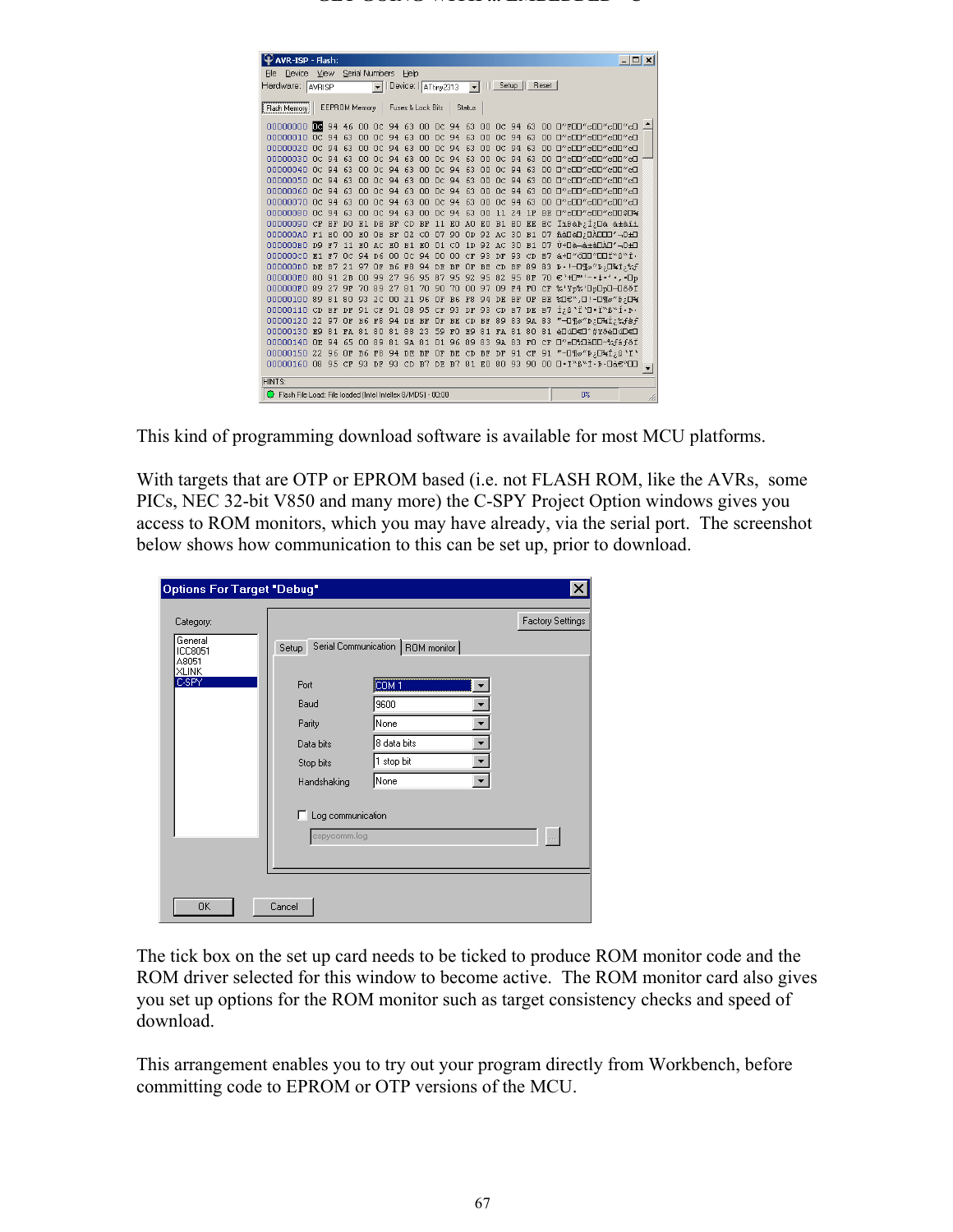## SOFTWARE CONFIGURATION

We have already changed project options to amend how the code is built. Many other changes can be made to customise the user interface to your own requirements. For example, you can amend the editor colours, tab settings etc., from the main Options menu. The screenshot below shows how the editor may be amended to change the tab settings, turn

off the syntax highlighting and other items.

| <b>Settings</b>                                         |           |        |       |
|---------------------------------------------------------|-----------|--------|-------|
| Editor   Key Bindings   Colors and Fonts   Make Control |           |        |       |
| Tab Spaces: 0                                           |           |        |       |
| Ⅳ Syntax Highlight                                      |           |        |       |
| Show Bookmarks                                          |           |        |       |
| Show Line Number                                        |           |        |       |
|                                                         |           |        |       |
|                                                         |           |        |       |
|                                                         | <b>OK</b> | Cancel | Apply |

The next window card 'Key Bindings' enables you to set up quick keys to speed up common functions you use. Most of the things you do can be speeded up by this method if you are a 'speed freak', rather than a 'mouse addict'. The Colors and Fonts card allow you to change the colour and fonts scheme to your own preferences. This screenshot shows part of the selection available.

The Make

Control card allows you to control the action on Make and Build all. Whether you stop build on errors or warnings or not at all.

| <b>Settings</b>                                                                                                                                                                                                                                                                         |  |
|-----------------------------------------------------------------------------------------------------------------------------------------------------------------------------------------------------------------------------------------------------------------------------------------|--|
| Colors and Fonts   Make Control  <br>Editor   Key Bindings<br>Editor Window<br>Other Windows<br>Default<br>Font<br>Font<br><b>C</b> Keyword<br>Strings<br>Messages<br>Color<br>Char<br>Preprocessor<br>Type Style:<br>Integer (dec)<br>Integer (oct)<br>Bold<br>Integer (hex)<br>Sample |  |
| <b>OK</b><br>Cancel<br>Apply                                                                                                                                                                                                                                                            |  |

## FUNCTION EXTENSIONS

What happens if you are not happy with the library functions supplied? The answer is to make your own. IAR even supply templates for some for you to modify. Small versions of **printf** and other common functions are included for the smaller MCU targets. You will most likely want to customise I/O functions such as **putchar** and **getchar** to suit your hardware environment. You can replace the ones supplied, which are for terminal I/O, in the library **stdio.h** or create your own function under the same or different name (probably safer) and add it to a library using XLIB.

As an example IAR supply a sample version of putchar in the icca90 directory which looks like this :-

 $/*$  - putchar.c -This sample version of putchar is written for the AT90S8515 and uses the UART to transmit characters. If you want to include your own version of putchar in your library, first compile it, then insert it in the library file (cl??.r90)using the xlib command 'replace-module'. The following compiler options should be used when replacing a library module: -b Make object a library module -gA Enable global typecheck, Depreciate K&R-style functions -m?? Select memory model ?? (eg. -ms means small memory model) -v?? Select processor option: ?? (eg. -v1 means 8515, -v0 means 2313) -z9 Maximum size optimization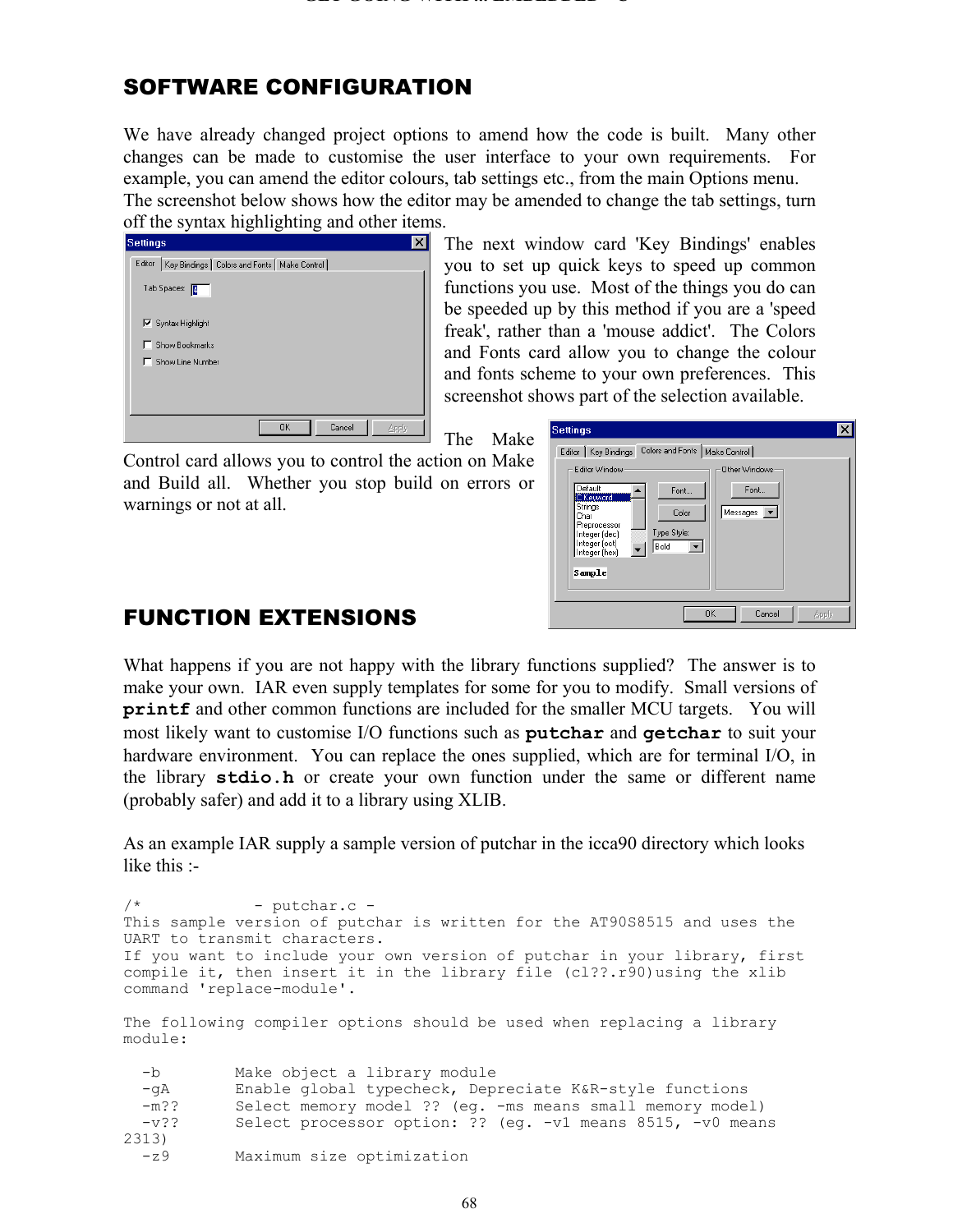```
 Version: 1.03 [ICAP]
*/
#include <stdio.h> /* getchar prototype */
#include "io8515.h" /* SFR declarations */
#define TXC 0x40
int putchar(int c)
{
  while (!(USR & TXC)) /* Wait until transmit is complete */
\mathcal{L}UDR = c; return c;
}
```
This just places the character passed into the function in the UART data register of the AVR and returns with the character.

This may be added to the library <stdio.h> instead of the original. It is important that you save the original first of course! You must compile it using the correct memory model options for the target MCU you are using.

Note that putchar acts as the low level part of the printf function. Note also that different memory models have their own library modules.

For instance, the AVR AT90S8515 using the -v1 model, has a file called cl1s.r90, whereas the -v0 model uses cl0s.r90. You can find all of the files for your particular MCU family in the compiler directory.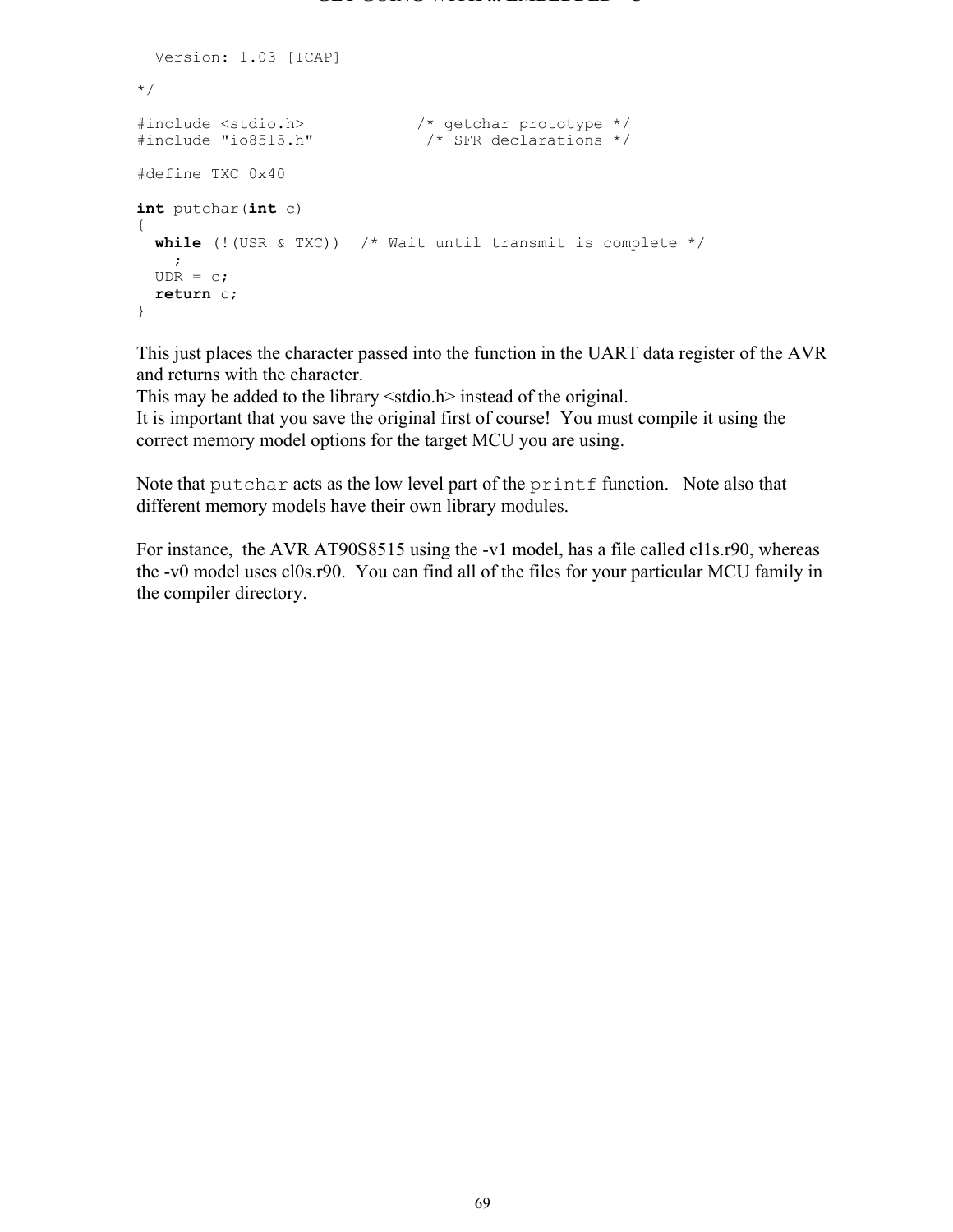## EFFICIENT CODING

When writing code for MCUs it is important that you appreciate the limitations of the target processor architecture and instruction set to avoid the use of inefficient language constructs. As an example the following list contains some ideas for use with 8-bit targets:-

- 8-bit data types (**char, tiny**) are handled more efficiently and should be used where possible.
- Avoid global and static variables, so that registers may be reused.
- For signed data types use  $x \geq 1$  instead of  $x/2$  which produces more efficient code.
- Bitfield types should be used only to conserve data memory space, as they execute slowly on some platforms.
- Use the smallest memory model possible.
- Declare **main** as **C** task if possible. This prevents registers from being saved when entering **main,** conserving stack and program space.
- Use the **?** operator rather than the **if** construct because it generates more efficient code.

## IN CONCLUSION

 hope this book has helped you get started with this powerful language and encouraged I hope this book has helped you get started with this powerful language and encouraged you to continue. You will need to read the help files of your version to find all the facilities available and the full version does come with the usual thick manuals! The book was never intended to be a comprehensive guide to Embedded C (the book would have to be four times this size) but it should be sufficient to 'Get you going...'.

Although the book includes a lot of examples using the Atmel AVR, this does not mean that the book is specific to that range of MCUs. It just happened to be convenient for me, because I have the full version. The same techniques and code can equally be applied to any other target MCU. I have not yet tried the newly released PIC version (it was in Beta testing when I wrote this book), but I have no doubt it will be very popular. Since the PICs have a similar port capability to the AVR all the examples will work on the PIC (assuming you use the correct PIC of course).

I am also hoping to look at the new NEC 32-bit version to support the new V850 MCUs. This competes with the Atmel 16/32 bit MCUs based on the ARM7 core. Both of these will need the support of C to program them! Wish me luck and happy programming!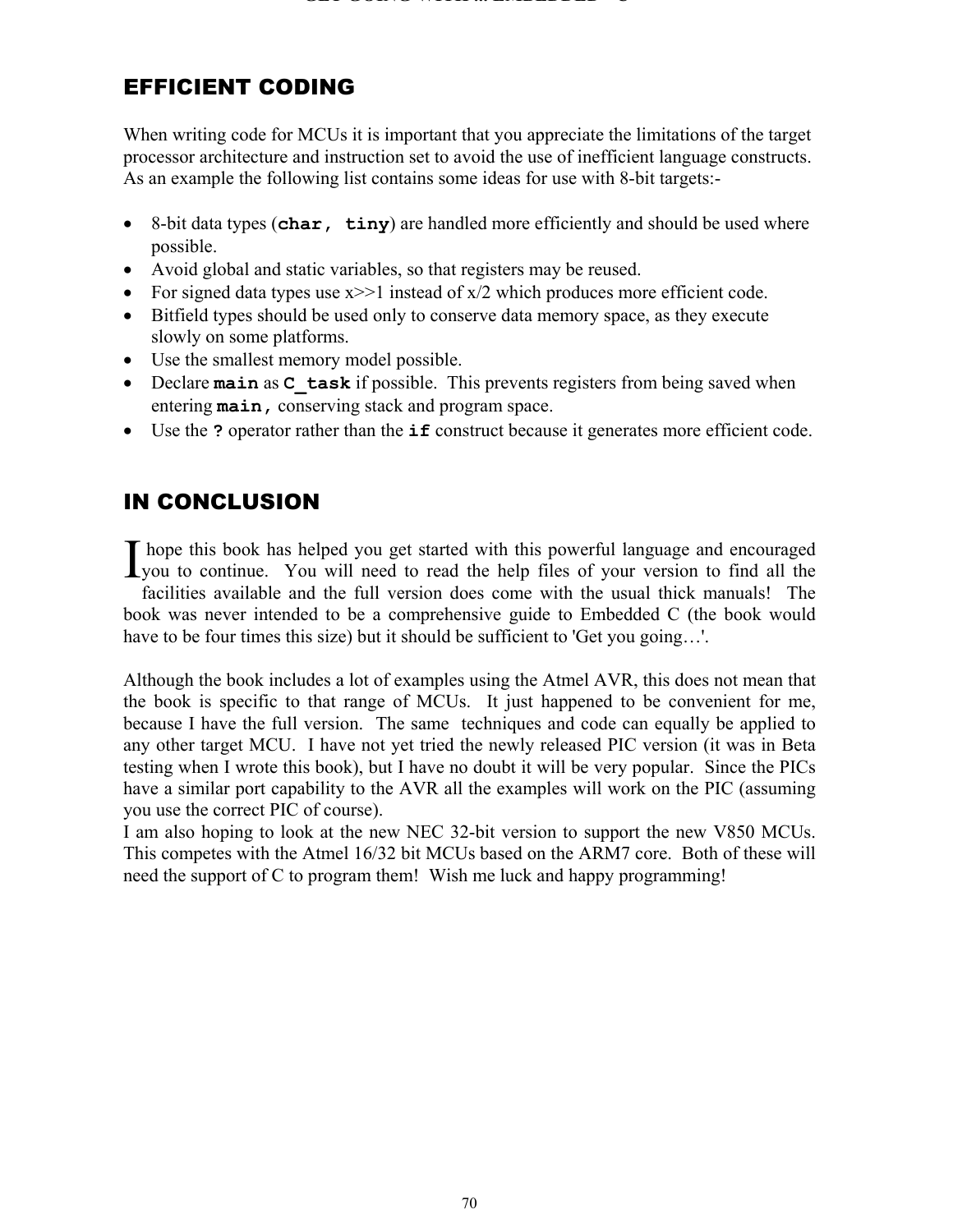# APPENDIX A

## GLOSSARY OF TERMS

- **ADC** Analogue to Digital Converter a circuit converting varying signals to binary digital data.
- **ANALOGUE** A term which covers systems and devices which handle electrical signals that vary continuously with time.

**ASSEMBLY** A simple collection of Mnemonics used to

- LANGUAGE represent more complicated machine code instructions. Source code written in this can be compiled by simple assemblers to produce one-to-one conversion object code. The most code efficient programming language, but can be difficult to follow.
- **AVR A**lf (Bogen) **V**ergard (Wollan) **R**isc microcontroller from Atmel Norway design team.
- **BIT** Binary digIT, one logic level represented by a voltage level, '1' normally near the supply rail e.g.  $+5v$ , '0' near the 0v rail.
- **BITFIELD** A byte or word used as one or more individual bits for variable storage in a structure.
- **BYTE** Eight bits in parallel.
- **C** A high level portable language producing efficient code when compiled into machine code.
- **CISC** Complex Instruction Set Computer a computer having a large instruction set capable of most things but resulting in slower execution times.
- **COMPILER** A software application taking a high level language source file and creating a machine code object file capable of running on the target processor.
- **DAC** Digital to Analogue Converter a circuit to convert binary digital data to varying electrical signals.
- **DIGITAL** A term which covers systems and devices which handle electrical signals that vary discontinuously with time (steps), usually binary 0 and 1.
- **DSD** Design Structure Diagram, a modified form of flowchart showing program flow in a diagrammatic fashion and forcing a structured approach.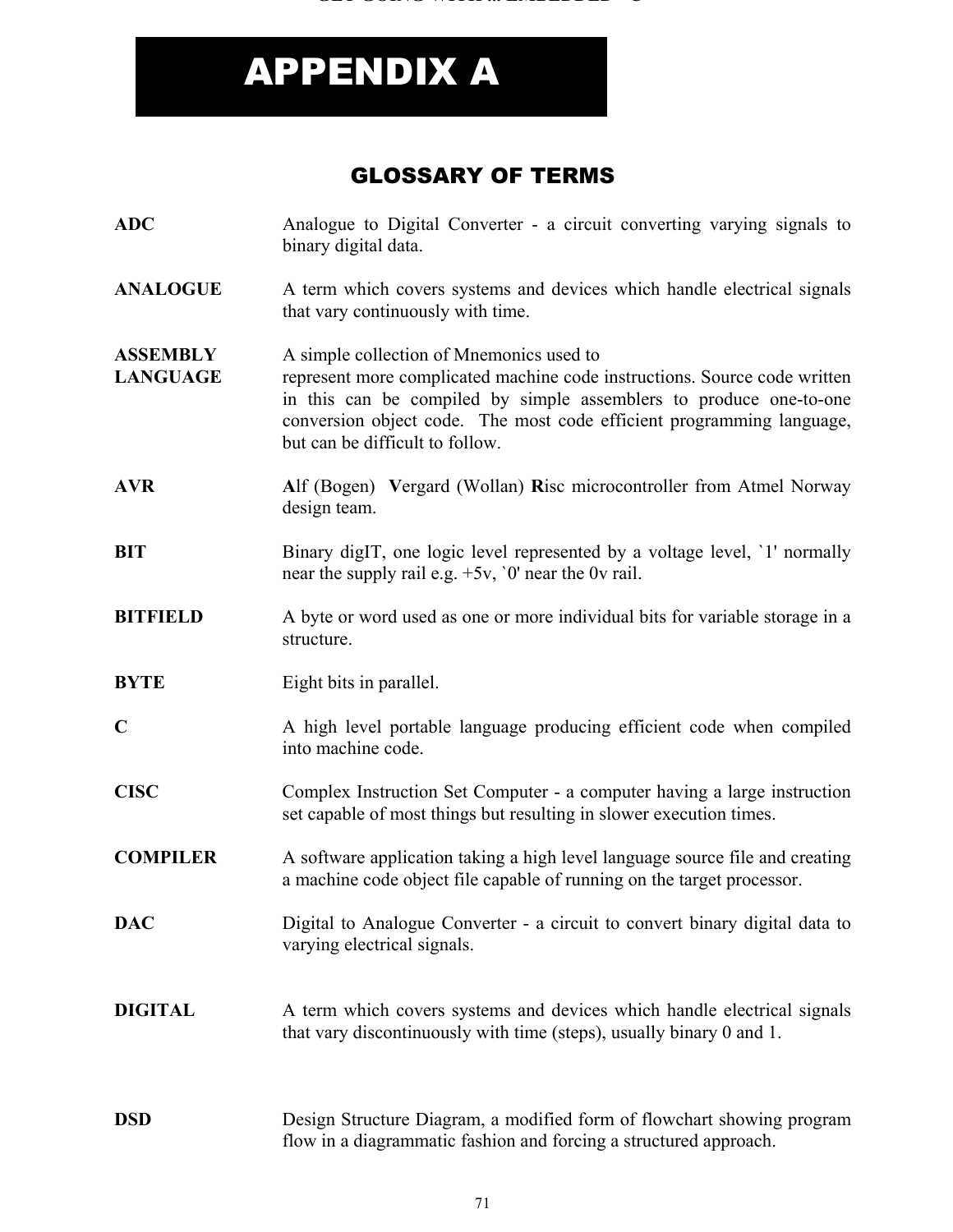#### **GET GOING WITH ... EMBEDDED C**

- **EEPROM** Electrically Erasable Programmable Read Only Memory. A non-volatile ROM programmed by normal voltage levels and erased by normal voltage levels (usually). Normally slow to program, but can be reused many times.
- **EPROM** Erasable Programmable Read Only Memory. A non-volatile ROM programmed by higher voltage levels than normal and erased by exposure to Ultra-Violet light. Most expensive ROM, but can be reused many times.
- **FIRMWARE** Programs stored in ROM, usually the operating system, for embedded control work this is THE program.
- **FLASH** A type of non-volatile memory ROM capable of fast read and write, usually at normal supply levels.
- **HARDWARE** The components of a system. (Electronic and Mechanical).
- **HARVARD** Computer architecture having separate address buses for memory devices, a wider word size for program memory, allowing single line programs.
- **INTERRUPT** The action of a micro stopping execution of the main program and switching to another on instigation of a signal from elsewhere. (Hardware or Software.)
- **ISP** In System Programming the ability of a device to be programmed in circuit without disconnection.
- **LINKER** Part of a compiler package, which links individual compiled files together to form a contiguous code block.
- **MACHINE CODE** The language of the processor, a binary coderepresenting some instruction to the MCU. See also Object Code.
- **MPU** Micro Processor Unit. A digital circuit to provide programmable logic functions, requiring other support ICs.
- **MCU** Micro Controller Unit, a complete micro-based system on a single chip.
- **NIBBLE** Four bits.

#### **NON - VOLATILE**

Refers to memory devices which DO NOT lose their contents when power is removed.

**OBJECT** Machine code created by a compiler to run on a

**CODE** processor.

- **REGISTER** A storage location inside a device, usually a micro. or support IC.
- **RISC R**educed Instruction Set Computer having a smaller but hardware efficient instruction set. Most commonly used instructions are provided, others are made from those available. Fast execution time.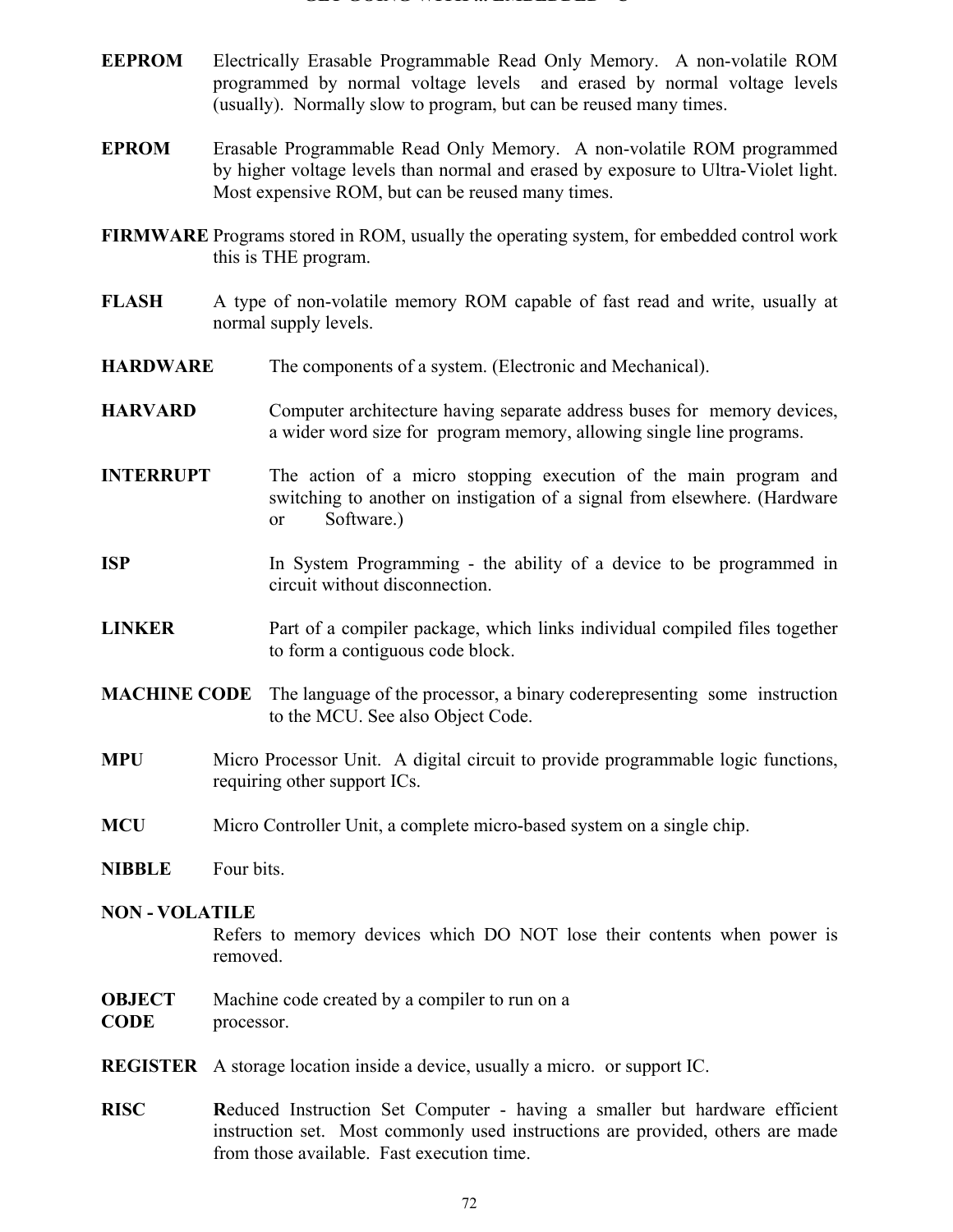#### **GET GOING WITH ... EMBEDDED C**

| SINK                         | Current flow into the output of a device (from supply), usually at logic '0' state.                                          |                                                                                                                          |
|------------------------------|------------------------------------------------------------------------------------------------------------------------------|--------------------------------------------------------------------------------------------------------------------------|
| <b>SOURCE</b>                | Current flow out of a device (to 0v), usually at logic $1'$ state.                                                           |                                                                                                                          |
| <b>SOURCE</b><br><b>CODE</b> | A text file containing program language and<br>comments as input to assemblers or compilers, for translation to object code. |                                                                                                                          |
| SPI                          |                                                                                                                              | Serial Peripheral Interface - a method of sending and receiving fast data in serial<br>form between two or more devices. |
| <b>STRUCTURE</b>             |                                                                                                                              | An array of dissimilar variable types.                                                                                   |
| <b>VOLATILE</b>              |                                                                                                                              | Refers to memory devices which lose their contents when power is<br>removed.                                             |
| <b>VON NEUMANN</b>           |                                                                                                                              | The original architecture of microprocessors having a common address bus<br>for all memory devices.                      |
| <b>WORD</b>                  |                                                                                                                              | Either a sixteen bit number, or the number of bits used by the system for<br>data, depending on context.                 |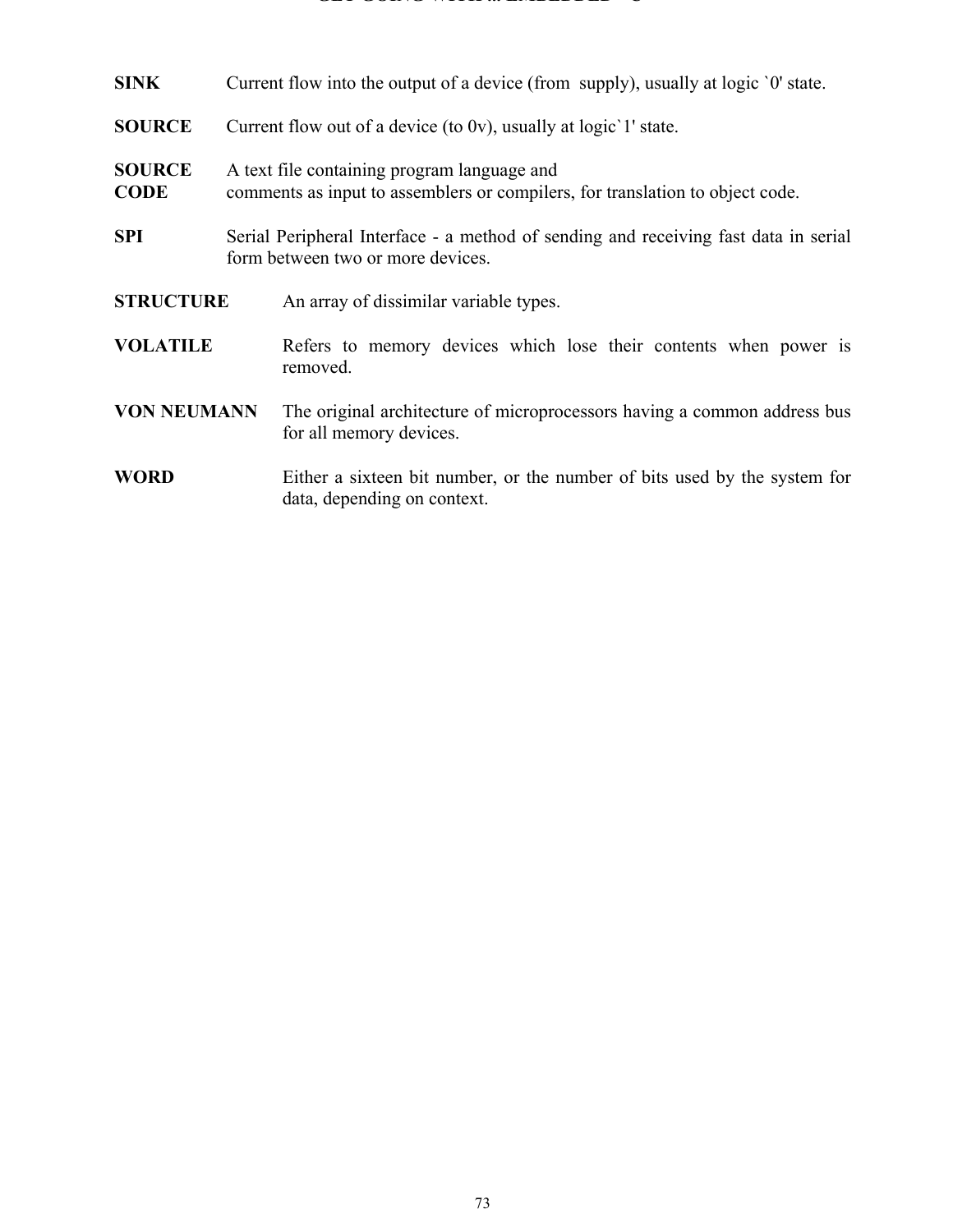# APPENDIX B

### OVERVIEW OF TARGET MCUs USED

#### **PINOUTS OF MCUs**



The pinouts above show the 20-pin and 40-pin DIP versions of the AVR MCUs involved. The 40-pin version is also the same pinouts as the 8051 compatible MCU discussed AT89S8252. (Except Port A is called Port 0, Port B, Port 1 etc.,)

#### **Atmel AT89S8252 40-pin MCU MCS-51 compatible**

This device is a CISC type conventional MCU of the 8051 type, with the standard Von Neumann architecture. The I/O ports are TTL compatible.

#### **Features**

- 8k ISP FLASH ROM
- 2k EEPROM
- 2.7  $6.0$  v operating range.
- Fully static clock 0 -24 MHz range
- Three 16 bit timer/counters
- 256 x 8 internal SRAM
- Nine interrupt sources
- UART
- SPI interface
- Watchdog timer

The pinouts are as shown overleaf for the AT90S8515.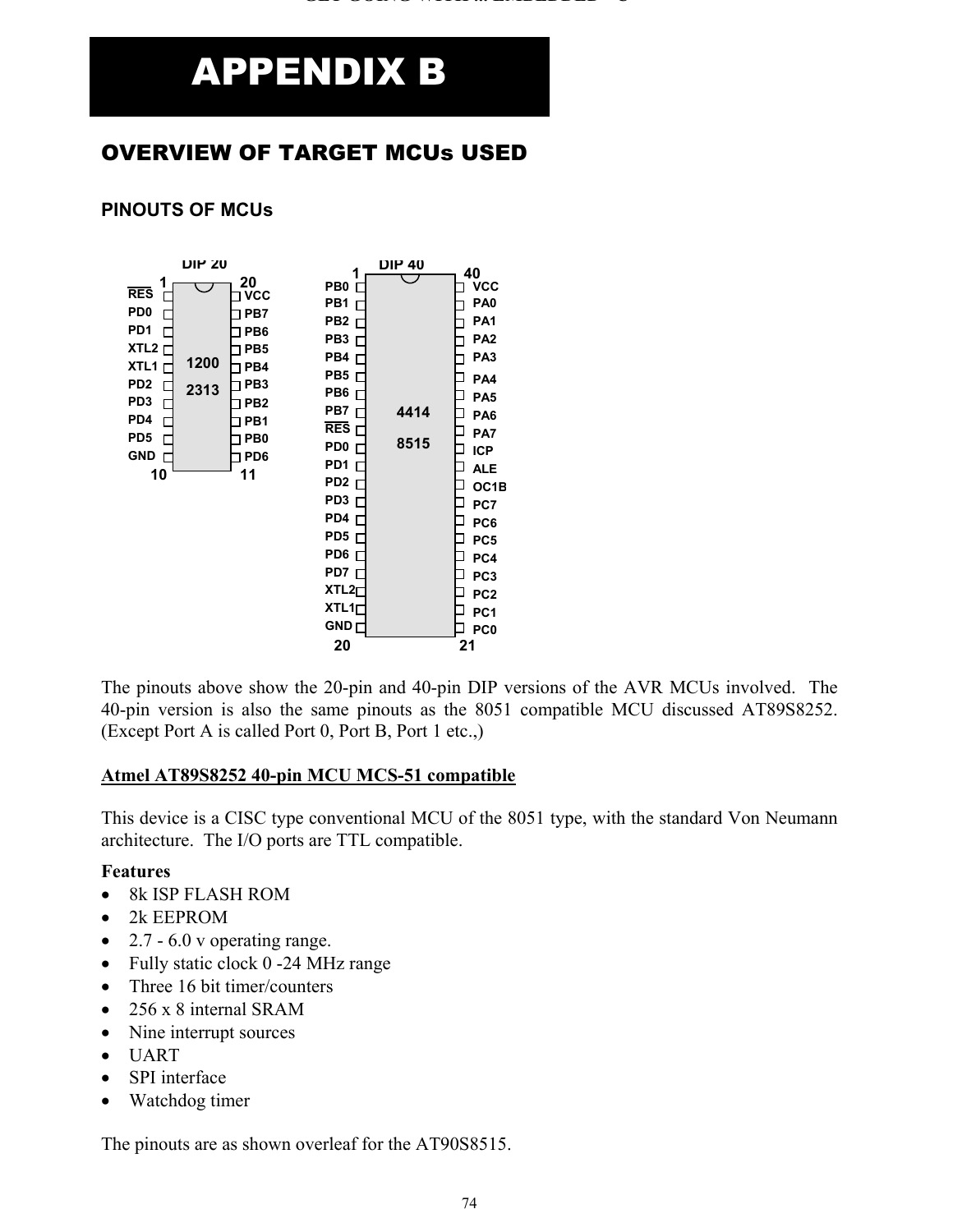The 8051 is the workhouse of Embedded control and millions are in everyday use throughout the world. They execute quite slowly, typically taking twelve clock cycles to perform an instruction.

The wide range of instructions give a C compiler choice, so code efficiency is quite good, except that, having only two accumulators, RAM has to be mostly used for variable storage instead of registers. This will slow down execution somewhat.

#### **Atmel RISC AVR MCUs CLASSIC range**

These are newly introduced, true RISC MCUs with a Harvard architecture, with 8051 family pin compatibility for easy replacement, although the reset line is the opposite polarity. They all have 32 registers all of which can be used as accumulators. The instruction set and architecture have been designed for C programming and cycle time = clock time.

Sample structure of AVR device :-



The two AVRs mentioned in the text are the 20-pin ATtiny2313 and the 40-pin ATmega8515.

#### **Atmel Classic AVR ATtiny2313 20-pin MCU**

#### **Features**

- 2k ISP FLASH ROM
- 128 bytes EEPROM
- 32 working registers
- 15 high current (20 mA) I/O lines
- 2.7  $-6.0$  v operating range.
- Fully static clock 0 12 MHz range
- Two timer/counters (8 and 16-bit)
- 128 x 8 internal SRAM
- Ten interrupt sources
- Full duplex UART
- 8, 9 or 10-bit PWM
- Analogue comparator
- Watchdog timer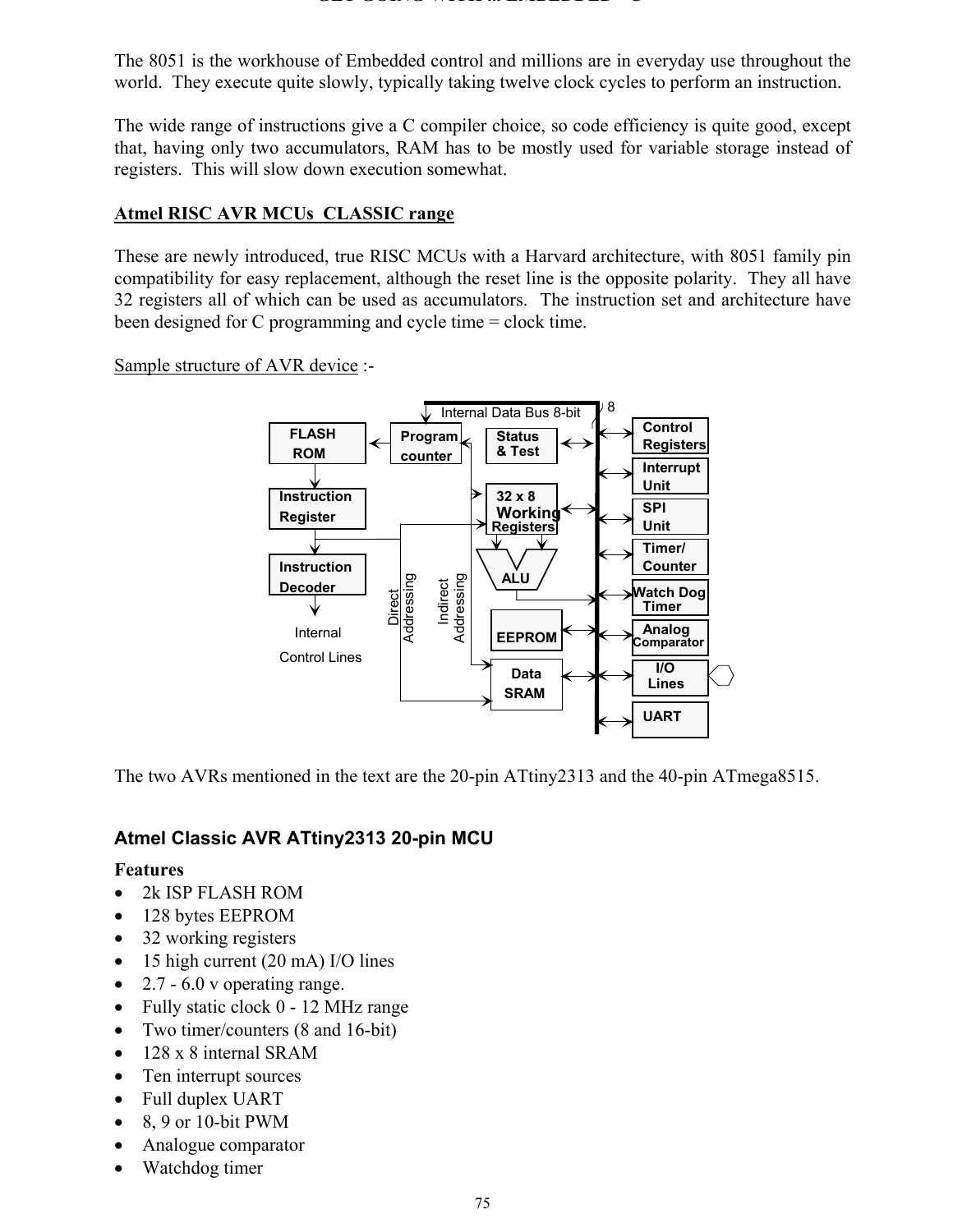Each of these blocks are addressed separately (the Harvard approach).

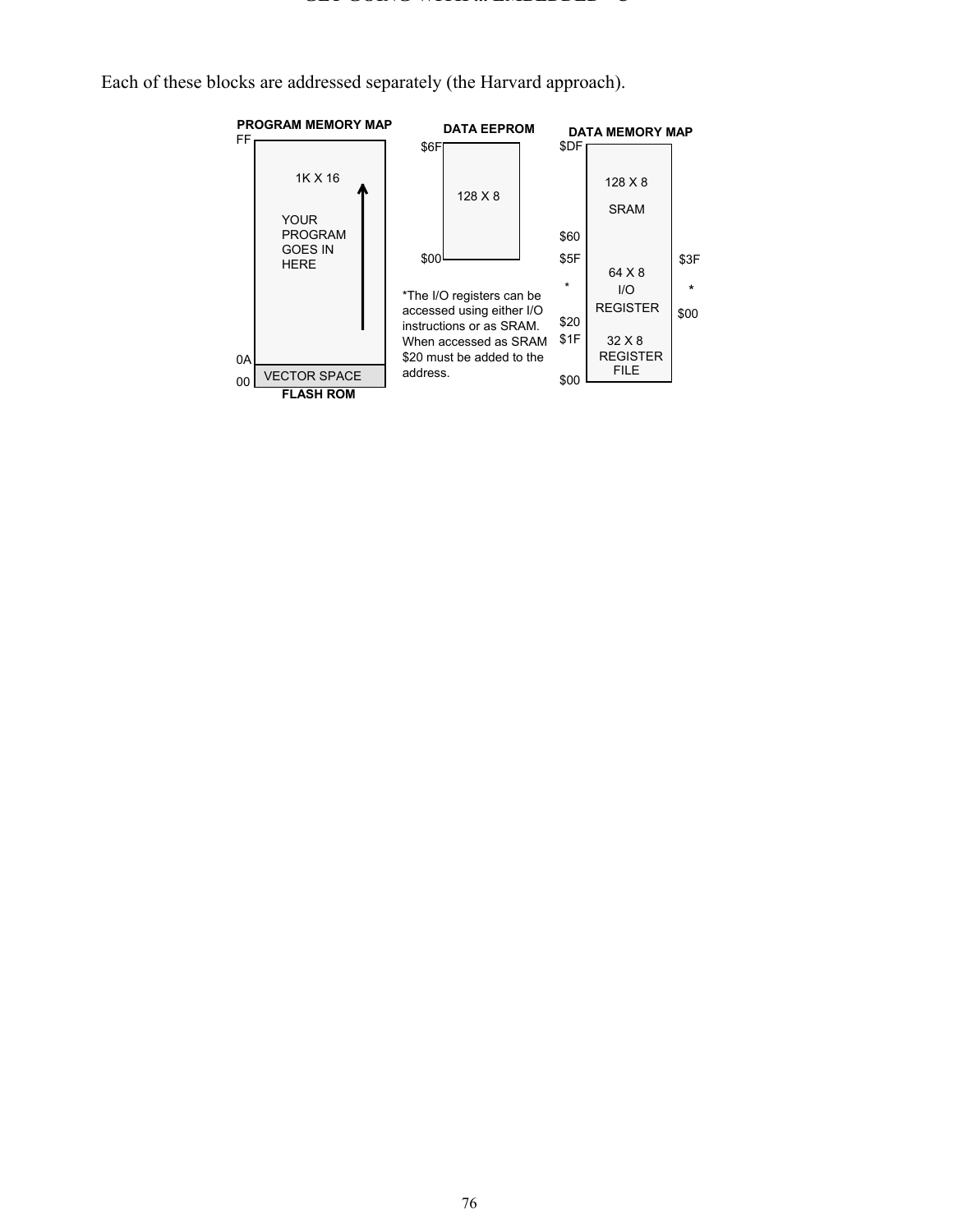#### **Atmel Classic AVR ATmega8515 40-pin MCU**

#### **Features**

- 8k ISP FLASH ROM
- 512 bytes EEPROM
- 32 working registers
- 32 high current (20 mA) I/O lines
- 2.7 6.0 v operating range.
- Fully static clock 0 8 MHz range
- Two timer/counters (8 and 16-bit)
- 512 x 8 internal SRAM
- Ten interrupt sources
- Full duplex USART and SPI port
- Dual 8, 9 or 10-bit PWM
- Analogue comparator
- Watchdog timer



External RAM up to 64k can also be accessed.